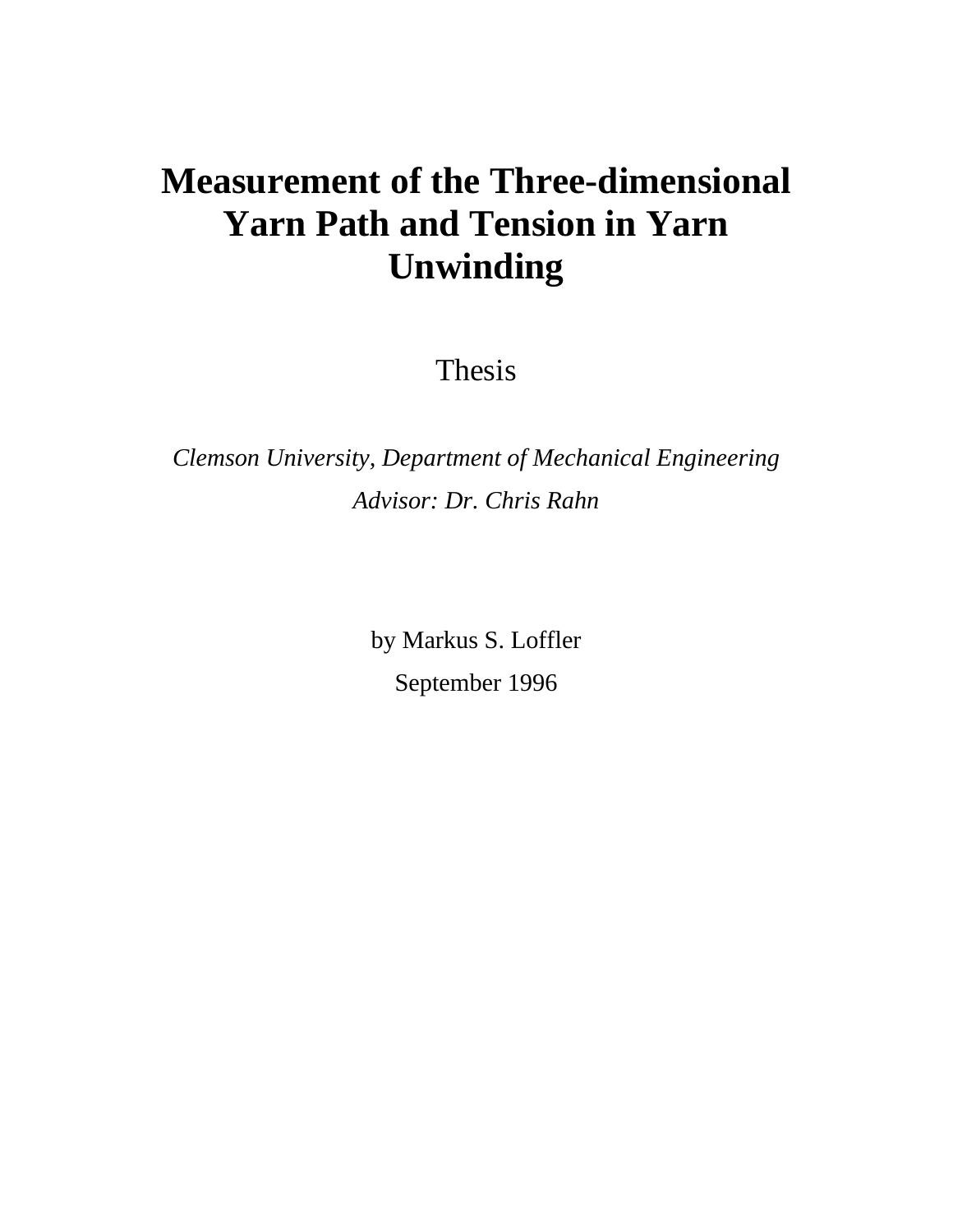# TABLE OF CONTENTS

| 1.           |                             |    |
|--------------|-----------------------------|----|
| 1.1          |                             |    |
| 1.2          |                             |    |
| 1.3          |                             |    |
| 1.4          |                             |    |
| 2.           |                             |    |
| 2.1          |                             |    |
| 2.2          |                             |    |
| 2.3          |                             |    |
|              | 2.3.1                       |    |
|              | 2.3.2                       |    |
|              | 2.3.3                       |    |
|              | 2.3.4                       |    |
|              | 2.3.5                       |    |
|              | 2.3.6                       |    |
|              | 2.3.7                       |    |
|              | 2.3.8                       |    |
|              | 2.3.9                       |    |
| 3.           |                             |    |
| 3.1          |                             |    |
| 3.2          |                             |    |
| 3.3          |                             |    |
| 3.4          |                             |    |
| $\mathbf{4}$ |                             |    |
| 4.1          |                             |    |
| 4.2          |                             |    |
| 4.3          |                             |    |
|              | 4.3.1                       |    |
|              | 4.3.2                       |    |
|              | 4.3.3                       |    |
| 4.4          |                             |    |
| 5.           | TRIGGER                     | 24 |
| 5.1          |                             |    |
| 5.2          |                             |    |
| 6.           |                             |    |
|              |                             |    |
| 6.1<br>6.2   |                             |    |
|              | 6.2.1                       |    |
|              | 6.2.2                       |    |
|              | 6.2.3                       |    |
| 6.3          |                             |    |
|              | 6.3.1<br>Introduction 1, 29 |    |
|              | 6.3.2                       |    |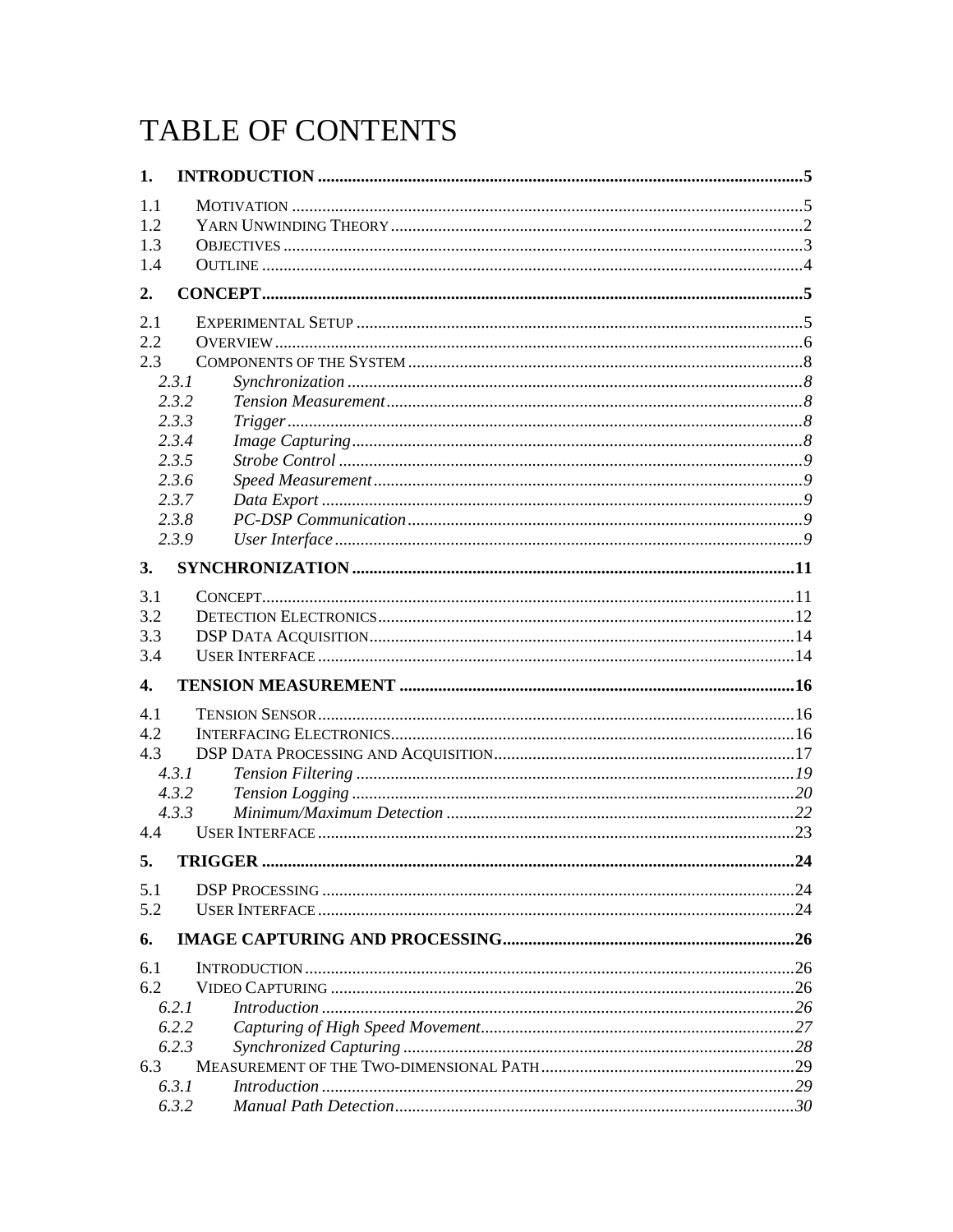|      | 6.3.3 |  |
|------|-------|--|
| 6.4  |       |  |
|      | 6.4.1 |  |
|      | 6.4.2 |  |
|      | 6.4.3 |  |
|      | 6.4.4 |  |
|      | 6.4.5 |  |
| 7.   |       |  |
| 7.1  |       |  |
| 7.2  |       |  |
| 8.   |       |  |
| 8.1  |       |  |
| 8.2  |       |  |
| 8.3  |       |  |
| 8.4  |       |  |
|      |       |  |
| 9.   |       |  |
| 9.1  |       |  |
| 9.2  |       |  |
| 9.3  |       |  |
| 10.  |       |  |
| 10.1 |       |  |
| 10.2 |       |  |
| 11.  |       |  |
|      |       |  |
|      |       |  |
|      |       |  |
|      |       |  |
|      |       |  |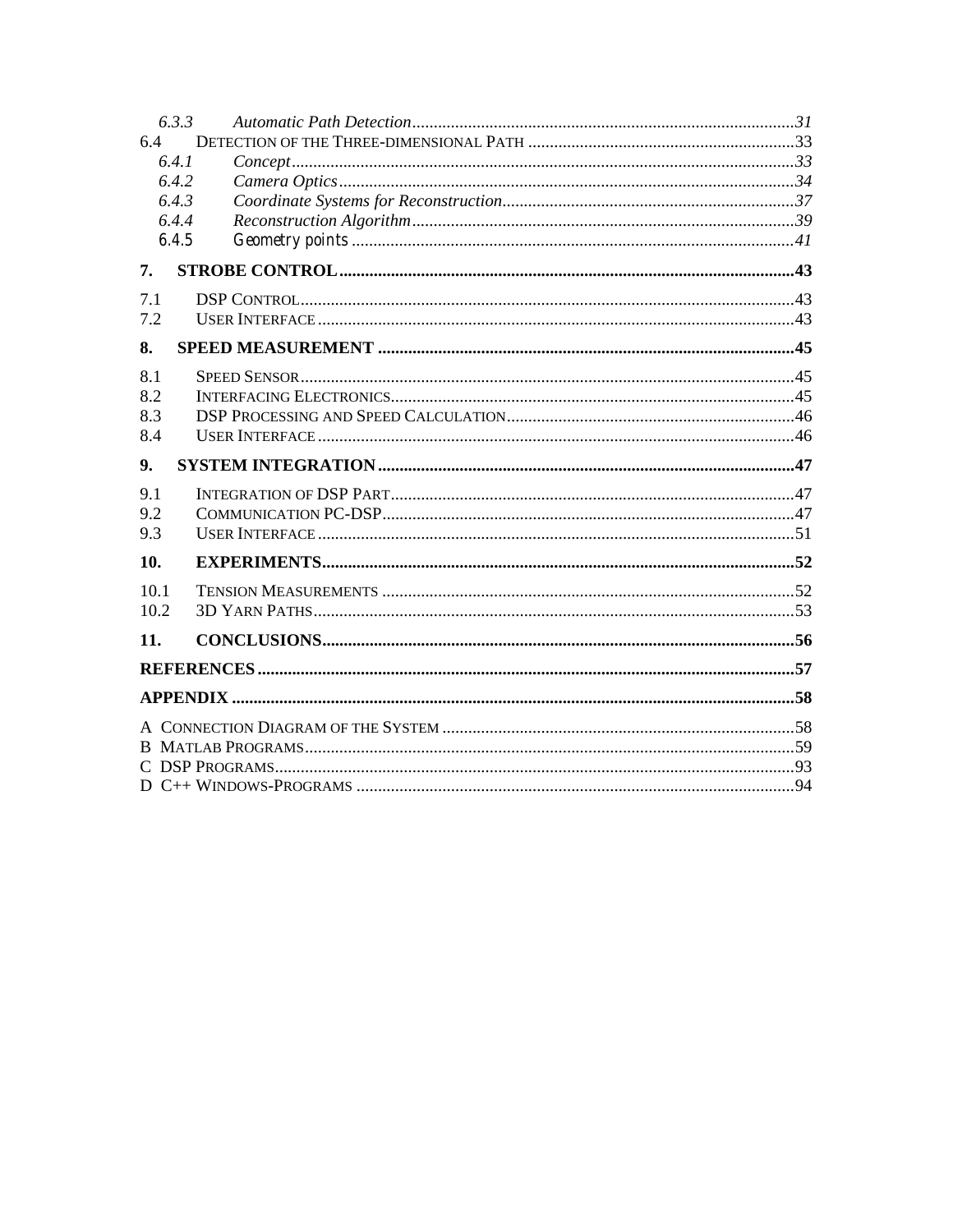## *TABLE OF FIGURES*

| <i>Figure 1-1. (a) Ring Spinning (b) Unwinding ___________________________________</i>                         | 5              |
|----------------------------------------------------------------------------------------------------------------|----------------|
|                                                                                                                | $\mathfrak{Z}$ |
| Figure 2-1. Setup of Yarn Unwinding Measurement _________________________________                              | 5              |
|                                                                                                                | 7              |
| Figure 3-1. (a) Balloon angle at synchronization pulse, (b) Emitter/sensor arrangement_____________11          |                |
|                                                                                                                | 12             |
|                                                                                                                | 13             |
| Figure 3-4. Wiring diagram and block diagram of sync pulse circuit _________________________________           | 13             |
|                                                                                                                | 14             |
|                                                                                                                | -16            |
| Figure 4-2. Tension signal interfacing circuit ________                                                        | 17             |
|                                                                                                                | 18             |
|                                                                                                                | 18             |
|                                                                                                                | 19             |
|                                                                                                                | 20             |
|                                                                                                                | 21             |
|                                                                                                                | 21             |
|                                                                                                                | 22             |
|                                                                                                                | 22             |
|                                                                                                                | 23             |
| Figure 5-1. Function diagram of trigger processing _____________________________                               | 24             |
|                                                                                                                | 27             |
| Figure 6-2. Field concept of video                                                                             | -28            |
| Figure 6-3. Function block diagram of capture control____________________________                              | 29             |
|                                                                                                                | 29             |
| Figure 6-5. Position of stroboscope to create shadows __________________________                               | 29             |
| Figure 6-6. Algorithm to sort path points<br><u> 1989 - Johann Barbara, martin da kasar Amerikaan kasar da</u> | 30             |
|                                                                                                                | 32             |
|                                                                                                                | 33             |
|                                                                                                                | 34             |
|                                                                                                                | 35             |
|                                                                                                                | 35             |
|                                                                                                                | 36             |
| Figure 6-13. Coordinate systems for reconstruction _____________________________                               | 37             |
|                                                                                                                |                |
|                                                                                                                | 42             |
| Figure 7-1. Block diagram of strobe triggering _________________________________                               | 43             |
|                                                                                                                | 45             |
| Figure 8-2. Speed signal interfacing circuit                                                                   | 45             |
|                                                                                                                | 46             |
| Figure 9-1. Function block diagram of DSP program _______________________________                              | 47             |
|                                                                                                                |                |
| Figure 9-3. DSP memory used for communication ___________________________________                              | 49             |
|                                                                                                                |                |
|                                                                                                                |                |
|                                                                                                                | 52             |
|                                                                                                                |                |
|                                                                                                                |                |
|                                                                                                                |                |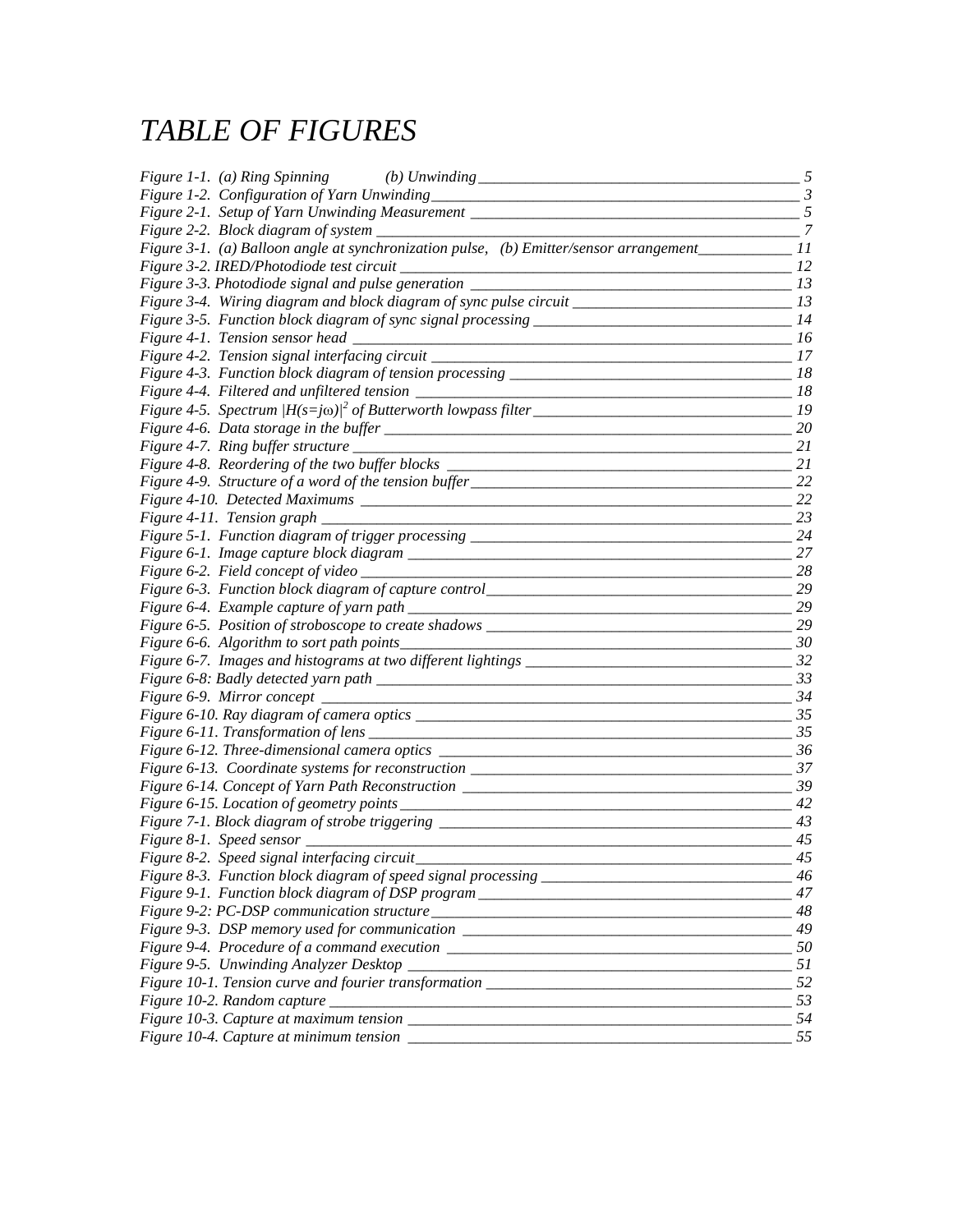## **1. Introduction**

### 1.1 Motivation

In many textile manufacturing systems, yarn is transported at high speed. Spinning and over-end unwinding are two important example processes. The objective of this research is to develop an analysis system that enables the design of high performance yarn transport systems.

Ring spinning combines the twisting of loose fibers into yarn and the winding of the yarn into a single operation. The yarn passes through an eyelet and reaches the traveler. The traveler spins freely around the ring and drags slightly behind the bobbin rotation, causing the yarn to be wound onto the bobbin. (See Figure 1-1a)

The unwinding process transfers yarn from packages to manufacturing systems. The yarn is pulled axially from a helically wound, stationary package, through a fixed eyelet. (See Figure 1-1b)



*Figure 1-1. (a) Ring Spinning (b) Unwinding* 

Common to both processes is yarn rotating at high speed. The dynamics in the thread cause different shapes of the yarn path. The surface generated by the is called a "balloon."

A number of parameters influence the tension, including balloon shape and speed. If the tension gets too large, the thread breaks, resulting in a costly and time consuming interruption of production. The tension limits the maximum speed and therefore the productivity of the whole system. The objective is to optimize the processes to minimize the tension and allow maximum manufacturing speed without failure.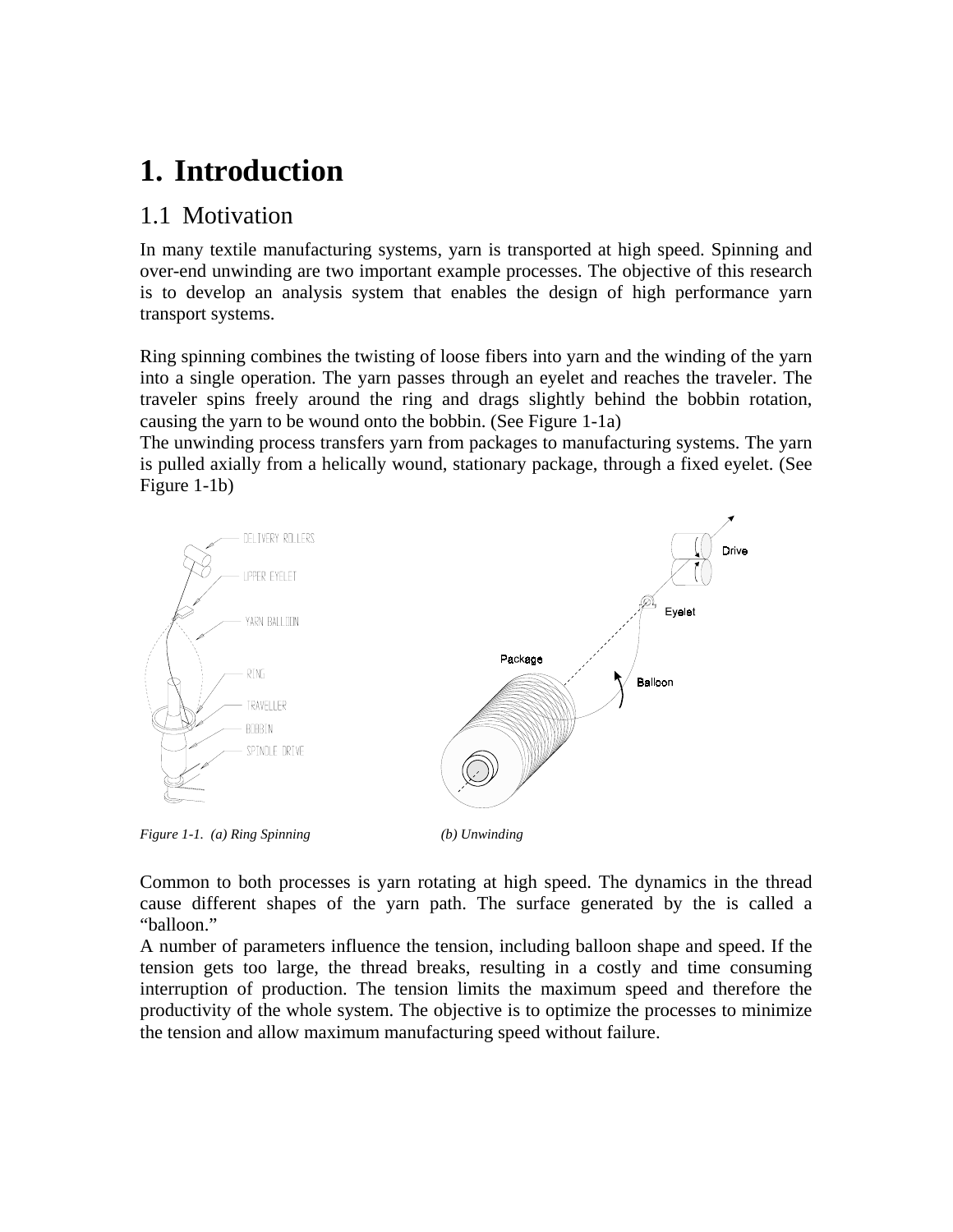Theoretical studies of the yarn motion have been performed with the aim to calculate yarn path and the tension in the yarn. To verify these studies, measurement systems are needed to acquire yarn path and tension for comparison to theory.

A measurement system for the spinning process, called the "Yarn Balloon Test Stand" (YTBS), has already been developed at the department [1]. Since the balloon formed in spinning has a steady shape that is rotating at constant speed, it was possible to freeze it by adjusting a stroboscope manually to the rotation frequency. The result was a stationary yarn path that could easily be recorded with a camcorder. Simultaneously, a sensor measured the yarn tension. Then, the yarn path was determined from the video images by using a capture board and special purpose software packages. When the experimental balloon shapes combined with measured tension, the theory of yarn spinning could be verified.

This thesis describes the development of measurement system for the unwinding process, called the "Unwinding Analyzer." Because balloon shape and tension change very quickly during unwinding, it is no longer possible anymore to freeze the balloon with the stroboscope. Furthermore, a part of the yarn path touches the package surface and is therefore difficult to locate. Thus, this task is much more sophisticated.

A video technique has been developed to capture the high speed rotating yarn and determine the three-dimensional yarn curve. Simultaneously, the tension curve is acquired. Additionally, the system contains various functions to synchronize the capturing of the yarn path and tension acquisition to certain events.

The YBTS system used several independent standard hardware and software packages to acquire and process data. Rather than use this time consuming approach, the Unwinding Analyzer acquires and processes data on one PC. A Windows software package integrates all functions to control the system and to display and process the acquired data into one user interface. Hence, it's possible to do many experiments very quickly. Export functions are added to allow further data analysis and display.

## 1.2 Yarn Unwinding Theory

Figure 1-2 shows the configuration of yarn unwinding. The yarn is helically wound on the package. The angle  $\phi$  of winding is called wind-on angle.

The thread is pulled from the package through the eyelet *O* with the constant speed *v*. It first starts moving away from its stationary position on the package surface at the point *U*, called "unwinding point." The point *L* where the yarn first leaves the package is called "lift-off point." Between lift-off point and eyelet, the yarn forms the "balloon."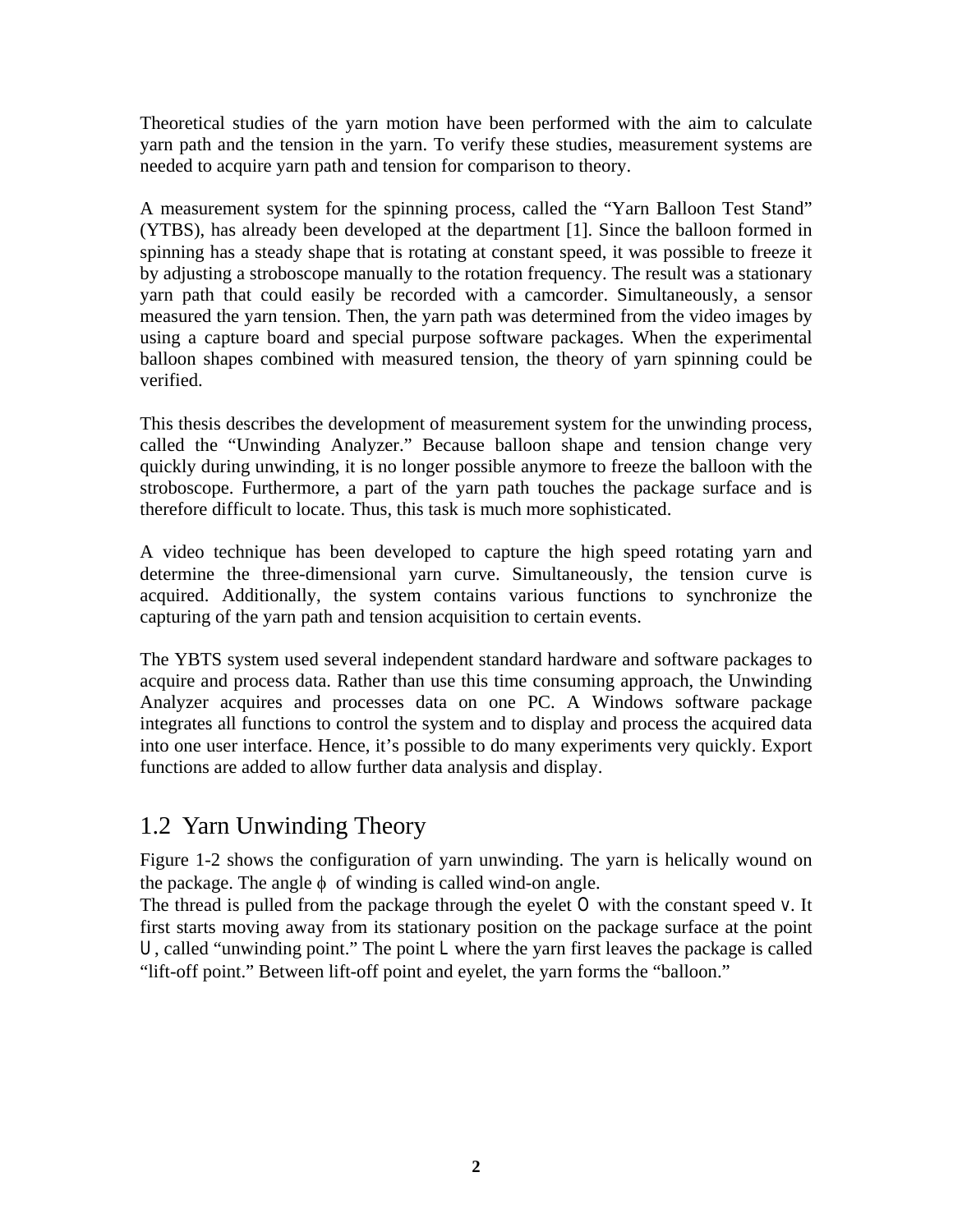

*Figure 1-2. Configuration of Yarn Unwinding* 

A basic equation of motion had been developed that describes the yarn dynamics. This equation is applied to yarn spinning as well as to yarn unwinding.

At spinning, the fixed position of the eyelet and the at constant speed rotating traveler define the boundary conditions. These boundary conditions lead to a constant balloon shape in the steady state, which could be observed in experiment, too. One major result of the spinning investigations was that balloon shape and tension vary significantly with the length of the yarn path [1].

For unwinding, the eyelet position is also fixed, but the unwinding point and the lift-off point move up and down the package. This causes large changes in the length of the yarn path and therefore in balloon shape and tension.

The major problem to calculate the yarn path of unwinding is the part between unwinding point *U* and lift-off point *L*, where the yarn slides on the package. The development of theory for yarn unwinding has not been completed. The Unwinding Analyzer will be heavily used, however, to verify future yarn unwinding models. To compare theoretical to experimental results, the measurement system has to acquire the whole yarn path from the unwinding point to the eyelet. The tension varies along the whole path to the eyelet. To measure just the tension at the eyelet is sufficient for comparison to theory.

Additionally, the following parameters of the unwinding process are desired:

- Type of yarn (thickness, weight, material, wind-on angle)
- Unwinding speed
- Diameter and length of package
- Distance of the package to the eyelet

### 1.3 Objectives

A measurement system for the yarn unwinding process is developed that meets the following objectives:

- Capture the three-dimensional yarn path from unwind point to eyelet at a certain time point and determine the yarn curve from it.
- Develop a synchronization sensor for yarn rotation. This synchronization is used to fire the strobe at every revolution of the yarn balloon to freeze it. Also, the synchronization can be used to trigger capturing.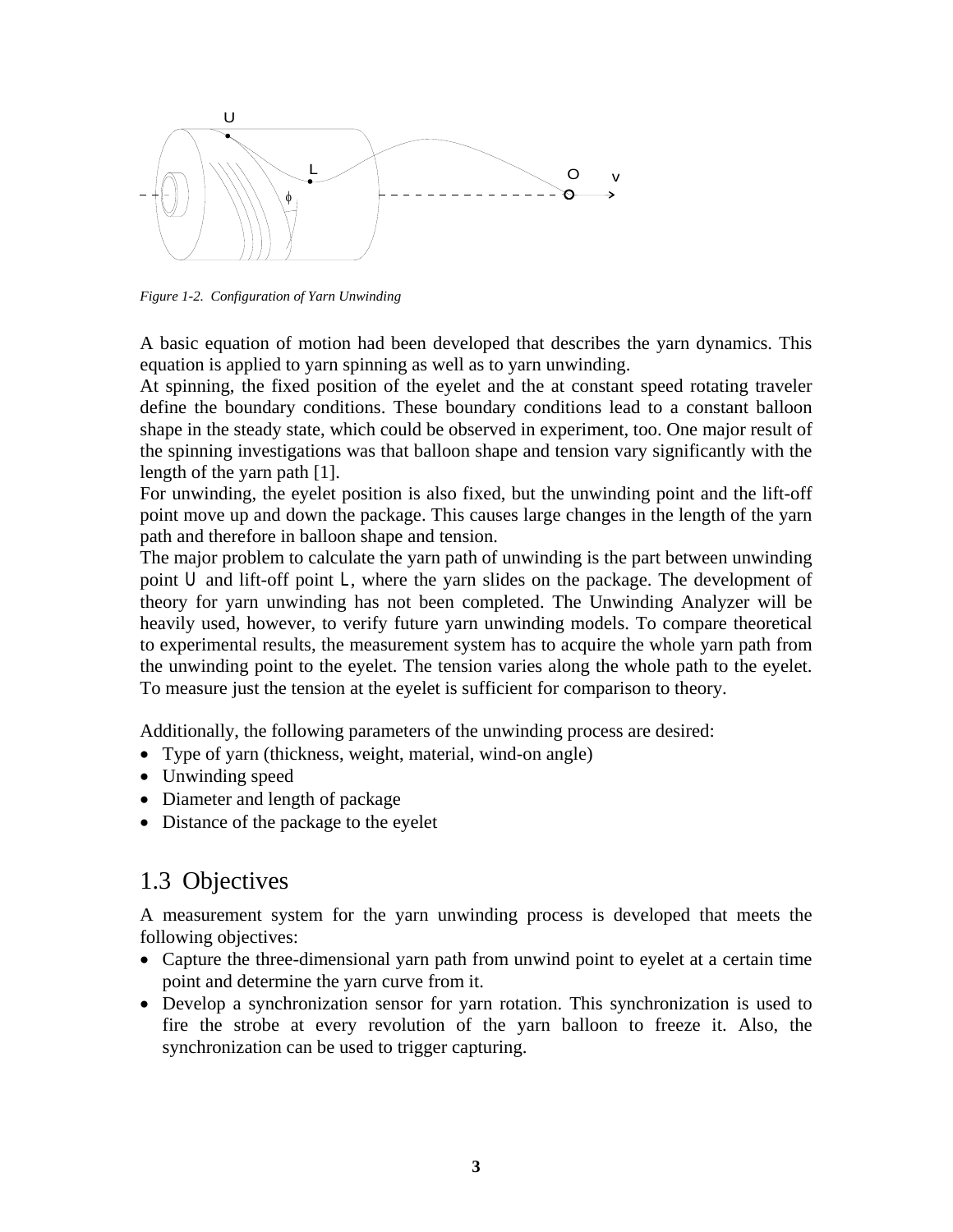- Acquire the tension versus time curve immediately before and after the capture time. Determine the tension minimums and maximums and use them to trigger the capturing.
- Acquire the synchronization, trigger, strobe flashe and the capture times.
- Acquire all parameters of the experiment; including package type, yarn type, position and size of package, position of eyelet, and unwinding speed.
- Export all acquired data, images and parameters.
- Provide an easy to use graphical user interface.

## 1.4 Outline

Chapter 2 introduces the experimental setup and explains the concept of the measurement system. In the following six chapters, each component is described in detail. Chapter 9 describes how the components are integrated.

Chapter 10 presents the experiments made with the measurement system. Concluding remarks are made in Chapter 11.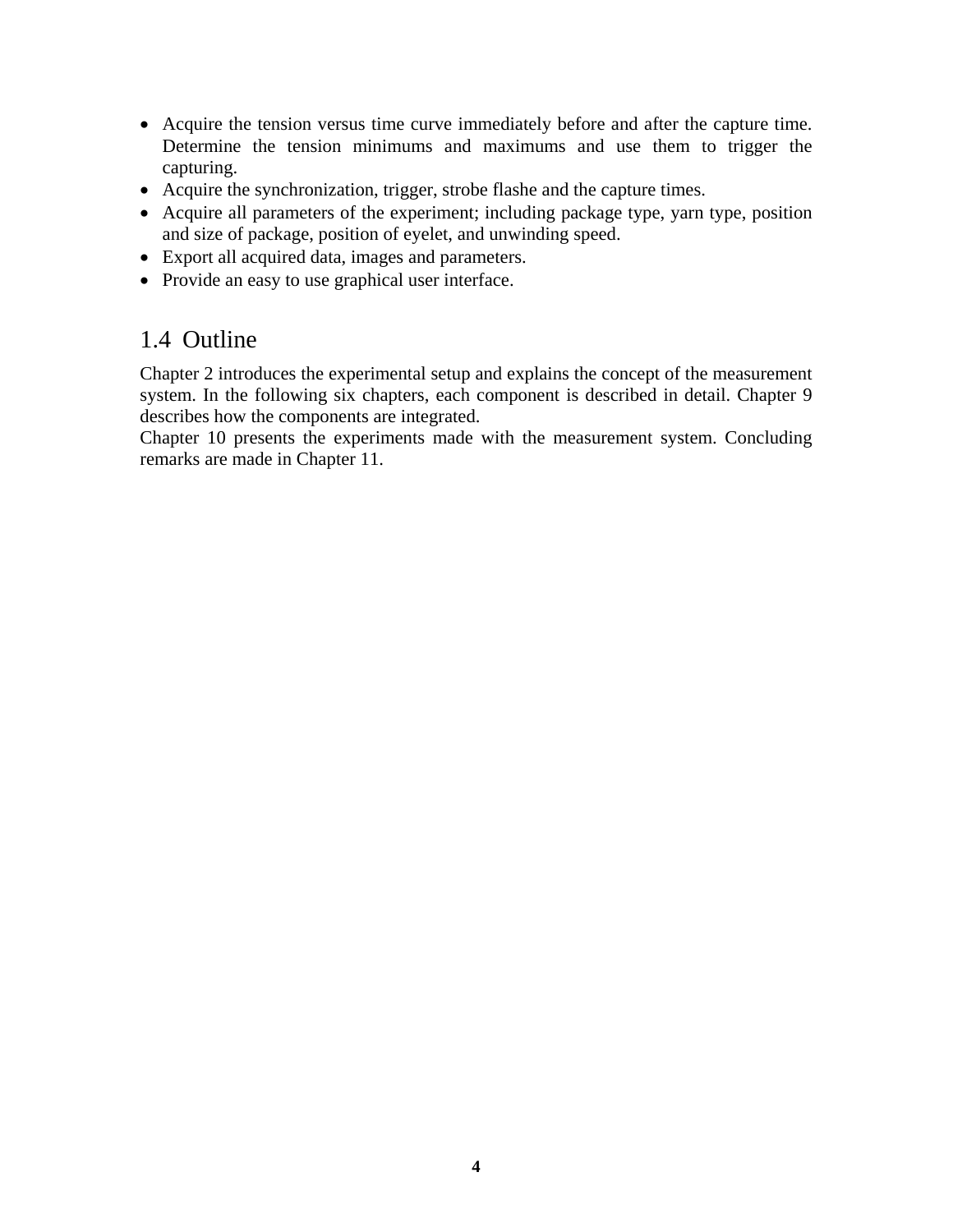# **2. Concept**

## 2.1 Experimental Setup

The following hardware and software components are used the measurement system:

- Test stand for yarn unwinding. It contains a support for the yarn package and the yarn eyelet. The distance between package and eyelet is adjustable.
- Reiter Scragg yarn drive. The drive allows different withdrawing speeds, up to 2000 meters/minute. Compressed air pulls yarn into a waste container. The drive contains a speed sensor and displays the current unwinding speed. Figure 2-1 shows test stand and yarn drive.



*Figure 2-1. Setup of Yarn Unwinding Measurement* 

- PC, equipped with Pentium processor, 90 MHz, 16 Mbytes RAM. As a software development environment, Borland C++ and Borlands Object Windows Library are used. The PC contains three boards, described as following.
	- DSP board equipped with Digital Signal Processor TMS320C30, 33 MHz, 1 Mbytes RAM, two D/A converters, two A/D converters and two timers. The PC can access the DSP's memory and interrupt the DSP. A C-library allows the DSP to access these functions.
	- DS/2 input/output board. This board is directly connected to the DSP board and provides another two A/D and D/A converters as well as four digital inputs and four digital outputs. A C-library is used to access input and output functions.
	- Video capture board. It captures images from a common video signal to PC memory. A software development kit allows to access the capture board.
- Stroboscopes. Used in internal mode, the strobes generate flashes with an adjustable rate up to 12,000 flashes per minute. In external mode, an external TTL signal triggers the flashes.
- Tension sensor. This sensor is especially developed to be used for tension measurement in moving thread. It gives a voltage proportional to the tension.
- Video camera. It has special external synchronization and an internal frame buffer.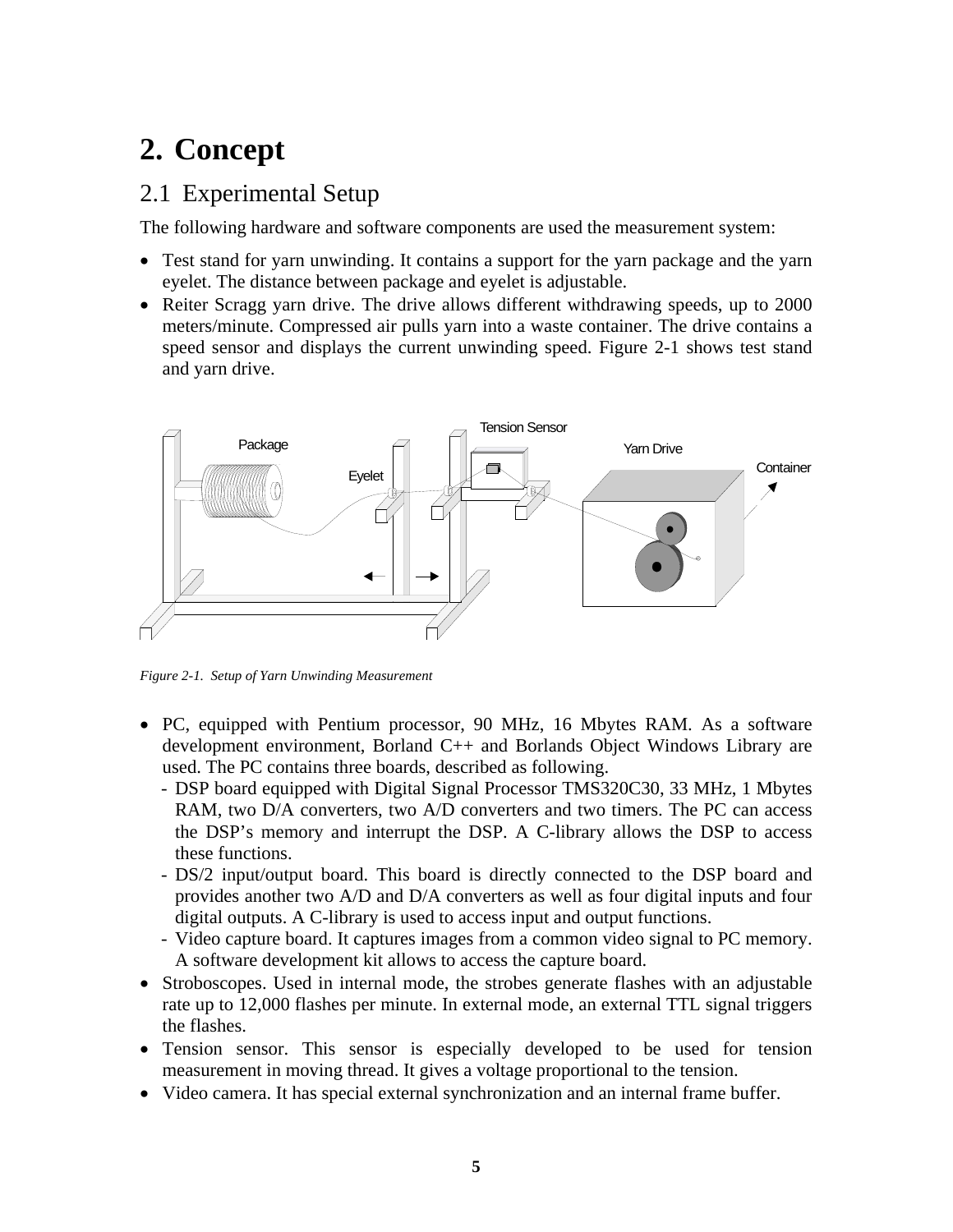## 2.2 Overview

The whole system is controlled by the PC as shown in Figure 2-2. A Windows application integrates data display, control functions and image processing functions in one graphical user interface.

The yarn path is captured by a video camera. The image is transferred to the PC by the video capture board. The PC displays the image and does all image processing to get the yarn curve from the image.

The tension sensor determines the yarn tension. The tension is filtered and logged and the tension maximums and minimums are determined in real-time. The tension graph can be acquired unsynchronized or exactly at the image capture time. The PC reads the tension and displays it.

A sensor was developed that gives a synchronization to the balloon rotation. It provides a pulse, called "sync pulse" at every revolution of the balloon.

The system offers various trigger functions. The user can choose between sync pulse, tension minimum and tension maximum as a trigger source. These events trigger the capturing of the image or trigger the stroboscope. In the latter case, the stroboscope fires at every trigger to make the balloon visible to the naked eye.

As an important parameter, the unwinding speed is measured automatically and interfaced to the PC.

Generally, all signal processing and acquisition functions are made by software. As few as possible functions are implemented in hardware, because software is more error-safe than hardware, development is faster and changes are more easily made. As the PC with Windows does not have real-time capabilities, these functions are done by DSP board. The DSP transfers the acquired data to the PC. The tasks of the PC are to display and export the data.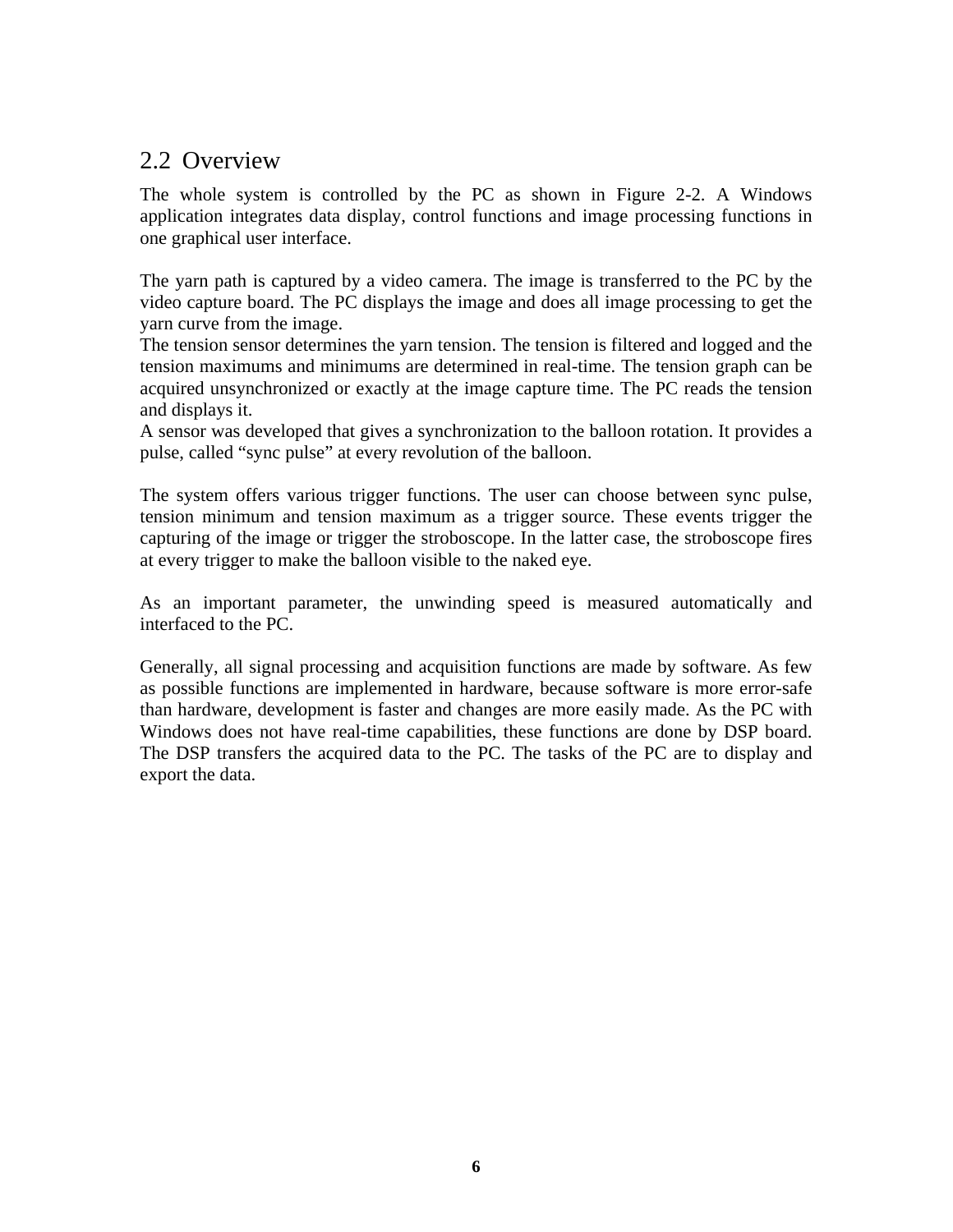

*Figure 2-2. Block diagram of system*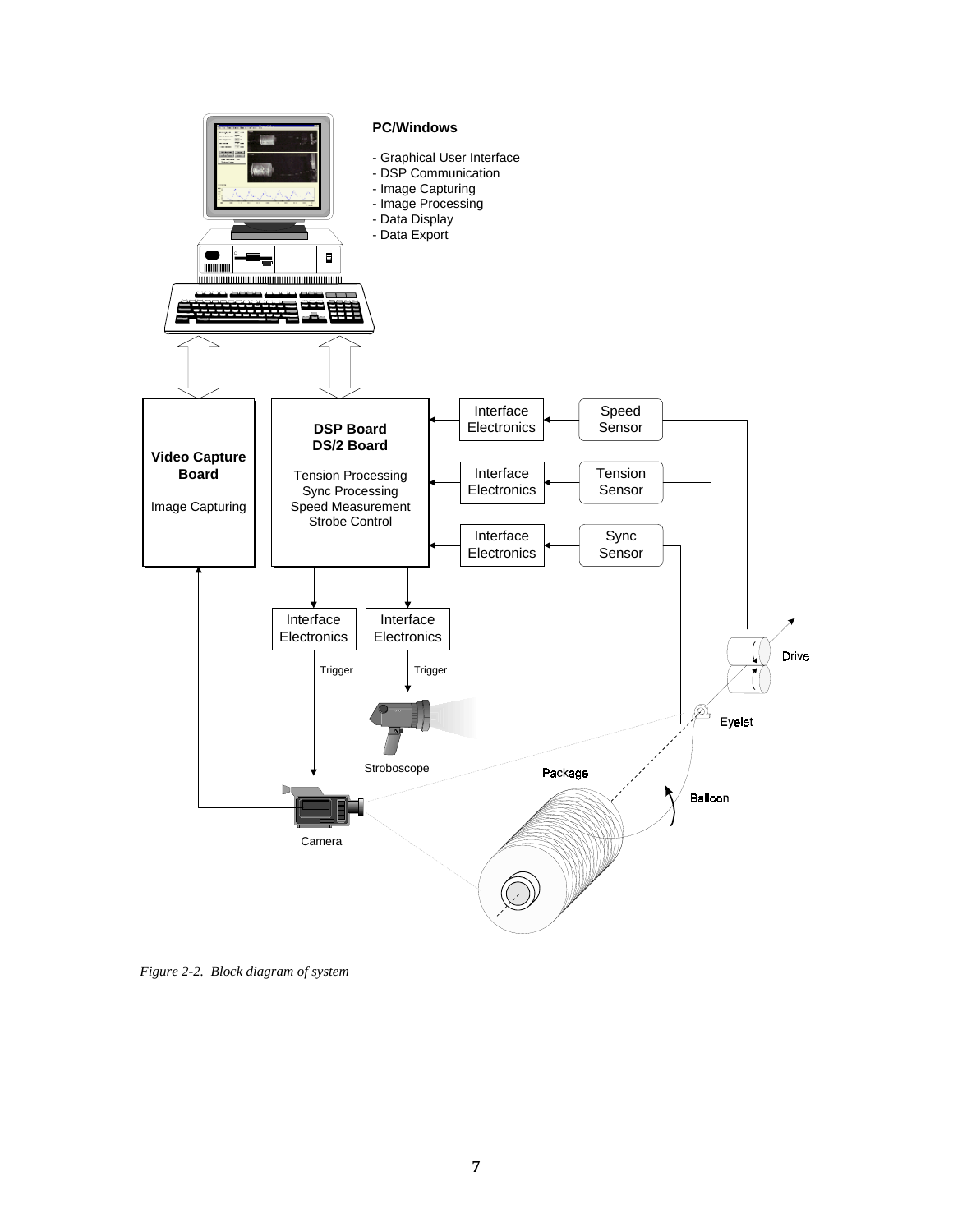## 2.3 Components of the System

### 2.3.1 Synchronization

It is very important to get a signal that synchronizes to the balloon rotation. Otherwise the capturing would be at random points which make it hard to compare to the theoretical results. So an optical sensor is developed that gives a synchronization pulse when the balloon passes a certain angle of revolution. This pulse is used to trigger the path capturing.

In yarn spinning, the stroboscope could be adjusted to a constant frequency to freeze the balloon. Experiments showed that this is not possible in unwinding, because the revolution frequency is not constant. Hence, the synchronization pulse is also used to trigger the stroboscope to make the balloon visible to the naked eye.

The sync pulse is interfaced to the DSP board.

#### 2.3.2 Tension Measurement

The tension sensor provides a voltage proportional to the tension in the yarn. This voltage is interfaced to one of the A/D converters of the DSP.

The processing of the tension signal is then realized in DSP software. The tension is filtered and logged. Since the objective of unwinding analysis is to find out how to decrease tension in the yarn, tension minimums and maximums are detected. They are used as a trigger for capturing and the stroboscope, to study the balloon at minimum and maximum tension.

### 2.3.3 Trigger

Sync pulse, tension maximums and tension minimums can be used as triggers. The user can select between these three trigger sources.

The trigger is used to flash the strobe continuously and to start the image capturing. Additionally, the trigger can be delayed. These functions are performed by the DSP.

### 2.3.4 Image Capturing

The video camera takes a snapshot of the rotating yarn, triggered by the DSP board. The stroboscope is used for additionally lighting. The image provided by the camera is transferred to the PC by the video capture board. A software development kit for the board is used to access the image. The PC then displays the image.

The yarn path is determined from the image. Two methods are implemented, manual path detection, where the user sets the path points, and automatic path detection.

To get the three-dimensional yarn path, two orthogonal views of the balloon are necessary, for example the front view and the top view. From the two dimensional projections of the path in these views, the three-dimensional path is reconstructed.

There are three possibilities to get these two views. First, to use two cameras, one installed at the top and one in front of the test stand. This means additional costs of buying another camera and capture board. Second, take a picture of the balloon and a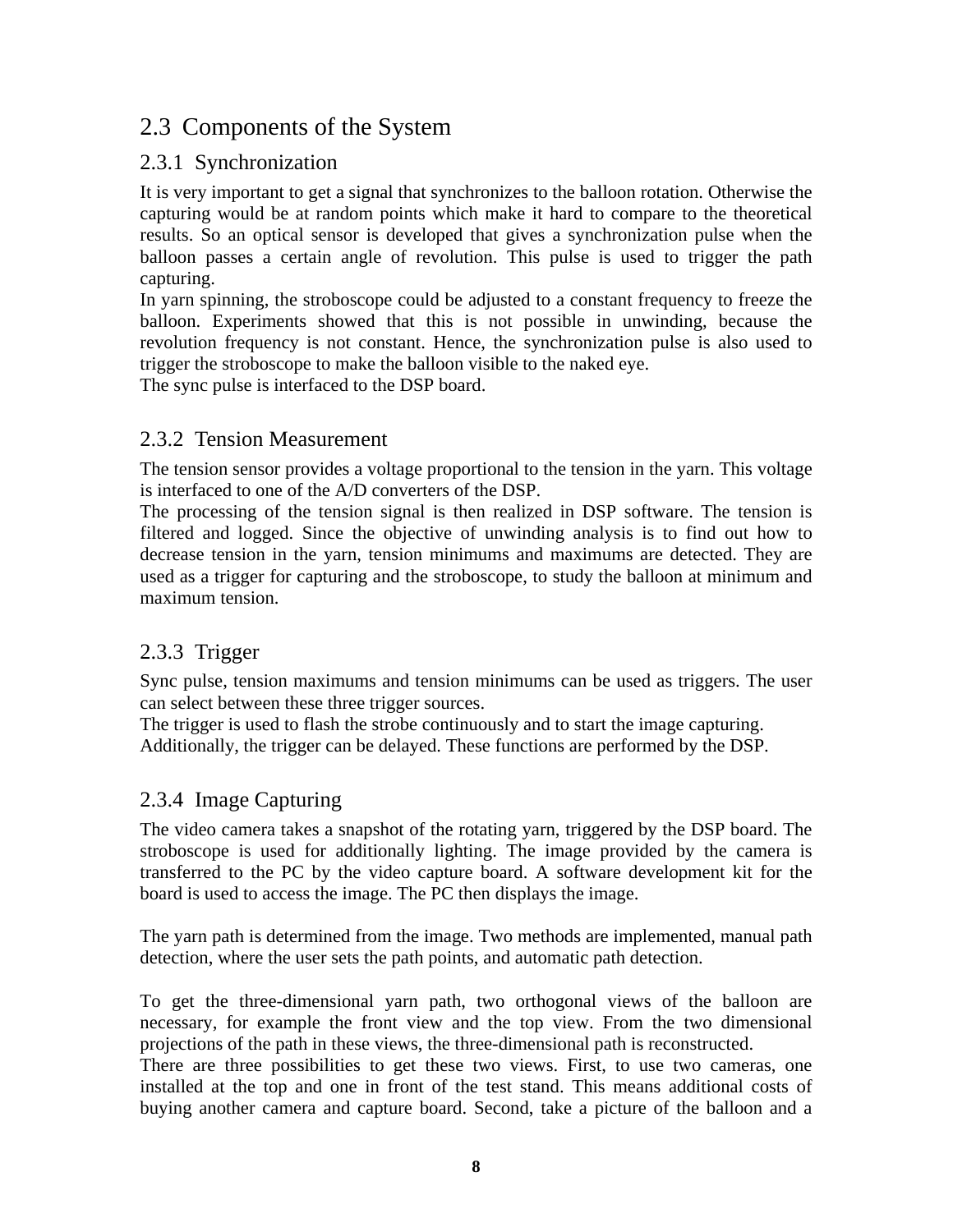delayed picture of the 90 degree rotated balloon. This results, however, in an error caused by changes of the balloon within 90 degrees.

Because of these difficulties, the third method is developed. A mirror is mounted on the top of the yarn stand at an angle of 45 degrees. The video camera positioned in ront of the test stand simultanously captures the front view and the top view in the mirror. The three-dimensional path is reconstructed from the two-dimensional paths of the two views.

#### 2.3.5 Strobe Control

The strobe is used in two ways. First, to flash continuously at the sync pulse to freeze the balloon. Second, as lighting for the image capturing with the video camera. The DSP can trigger a strobe flash by using one digital output of the DS/2 board.

An additional function is implemented to generate multiple strobe flashes. These flashes freeze a series of consecutive balloon shapes, making it possible to see the development of the yarn balloon.

#### 2.3.6 Speed Measurement

A very important parameter of unwinding experiments is the withdrawing speed. To accelerate experiments, the speed is automatically measured by the system. The yarn drive's internal speed sensor measures the speed. This signal is interfaced to the DSP.

#### 2.3.7 Data Export

The image from the video capture is exported as a Windows bitmap file. All other data, tension curve, yarn path and parameters, are exported as a Matlab file. Matlab can read the bitmap file and display it with the other data.

#### 2.3.8 PC-DSP Communication

To get the data acquired by the DSP board and to trigger DSP functions, the PC software has to communicate with software running on the digital signal processor. The capability of the PC to interrupt the DSP is used to trigger DSP functions. For data exchange, the DSP memory is used. This memory can be accessed by the PC software. A communication library is developed to provide these functions.

#### 2.3.9 User Interface

The user interface has three tasks:

- Display all acquired data in an easy to survey form. This includes the display of the captured image and the graph of the tension curve as well as parameters like unwinding speed.
- Allow the user to control all functions of the system. This is done by a menu bar. Additionally, some buttons on the desktop provide quick control of these functions.
- Allow the user to set all system parameters. This is done in various modeless dialog boxes. Some parameters are also displayed directly on the desktop.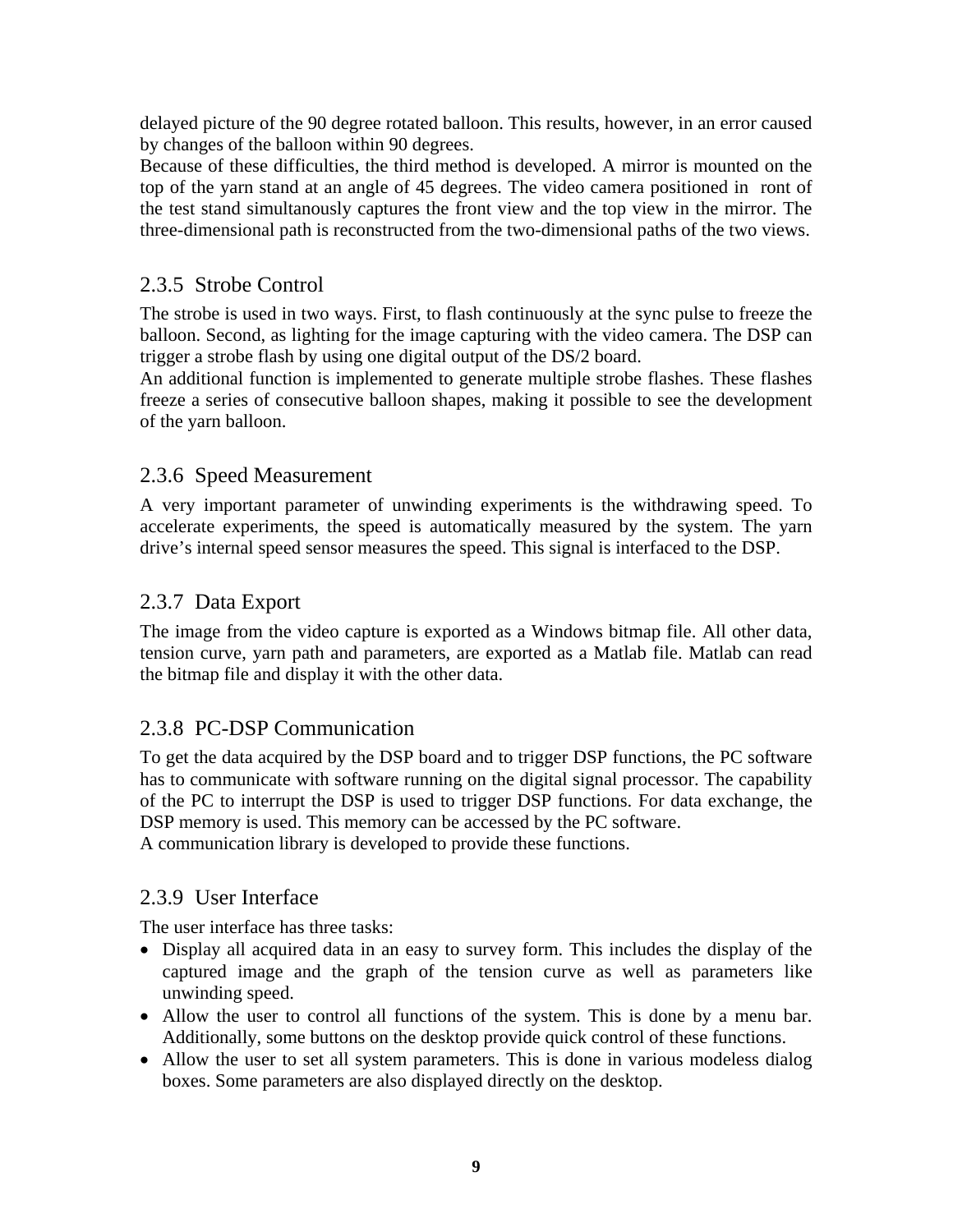Windows is used as a platform for a graphical user interface (GUI). The software is written in the object-orientated language C++. Borlands Object Windows Library simplifies the programming of the graphical user interface. The menu and dialog boxes are created graphically with a resource editor and linked to the program.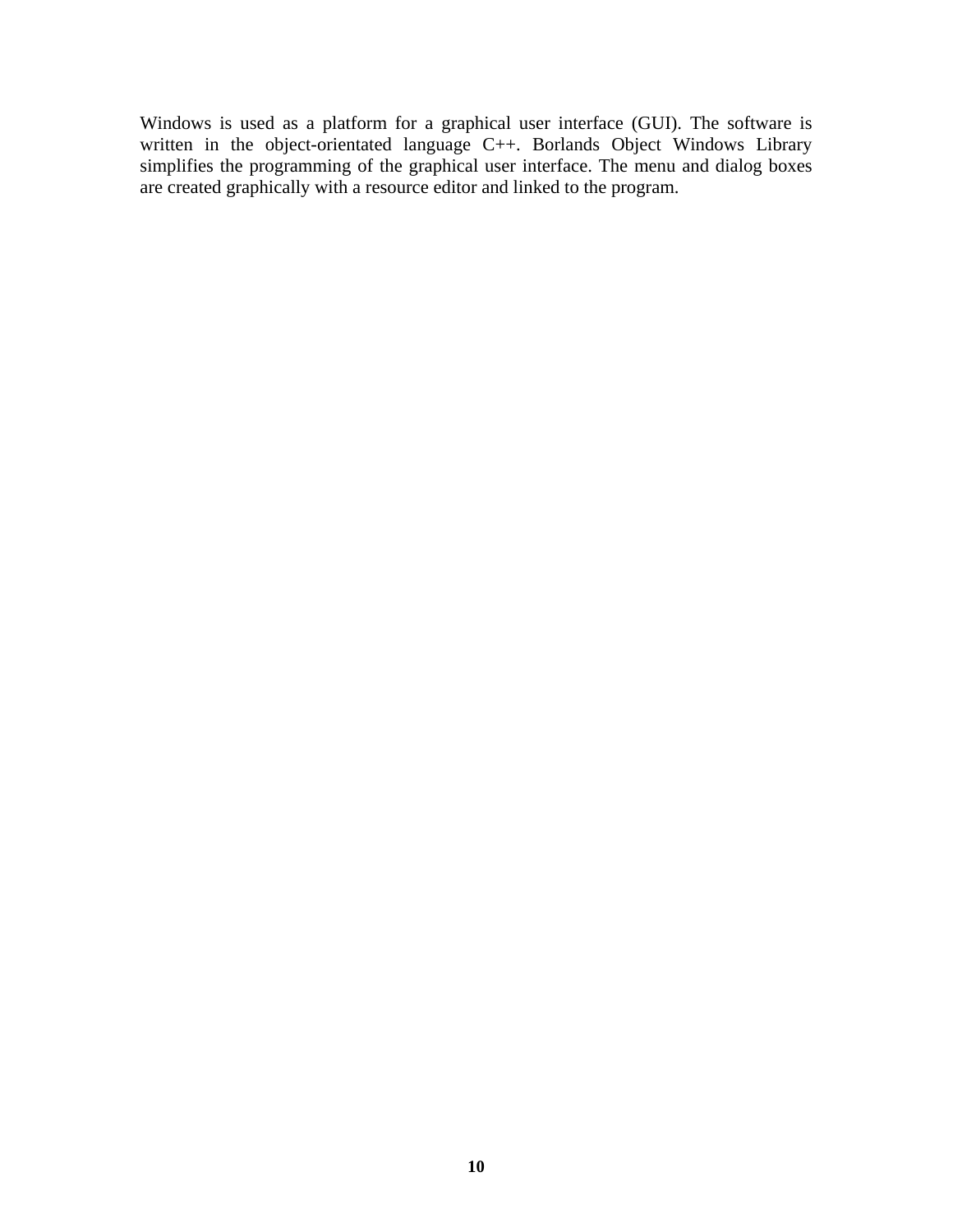## **3. Synchronization**

### 3.1 Concept

To get a synchronization to the balloon rotation, a setup is necessary that gives a synchronization pulse when the yarn passes a certain angle. As in Figure 3-1 (a) illustrated, the lowest point of rotation is chosen as the synchronization point. At this point, the thread conforms an angle of zero degree to the vertical axis at the eyelet. It's important to know that the angle varies along the balloon because of air-drag effects, so the balloon doesn't lie in one plane. Therefore a zero angle at the eyelet doesn't automatically result in a zero angle of the whole balloon.



*Figure 3-1. (a) Balloon angle at synchronization pulse, (b) Emitter/sensor arrangement* 

To detect the yarn at the synchronization point, an arrangement of light emitter and light sensor is used. The emitter and sensor are positioned as shown in Figure 3-1 (b). The yarn interrupts the light beam and causes a decrease of the light falling onto the sensor. This arrangement causes two sync points, one at the top and one at the bottom of the eyelet. The signal of the sensor will be the same for both points, so it is not possible to tell them apart. However, it is possible to use only every second sync pulse to detect just the bottom point.

The selection of the emitter and sensor is very important. The yarn moves quite fast and is very thin, so the interruption of the light beam is short. Thus, the sensor has to be fast. A plain infrared photodiode fulfills this requirement. An infrared light emitting diode (IRED) produces the light. Because the light beam of the IRED is not focused and the photodiodes light sensitive area is much bigger than the yarn diameter, the yarn interrupts only a small part of the light beam. Hence, the change in the signal generated by the photodiode is very small. Sensitive detection electronics are needed. On the other hand, there is no precise alignment of the IRED and the photodiode necessary as it would be with focused light.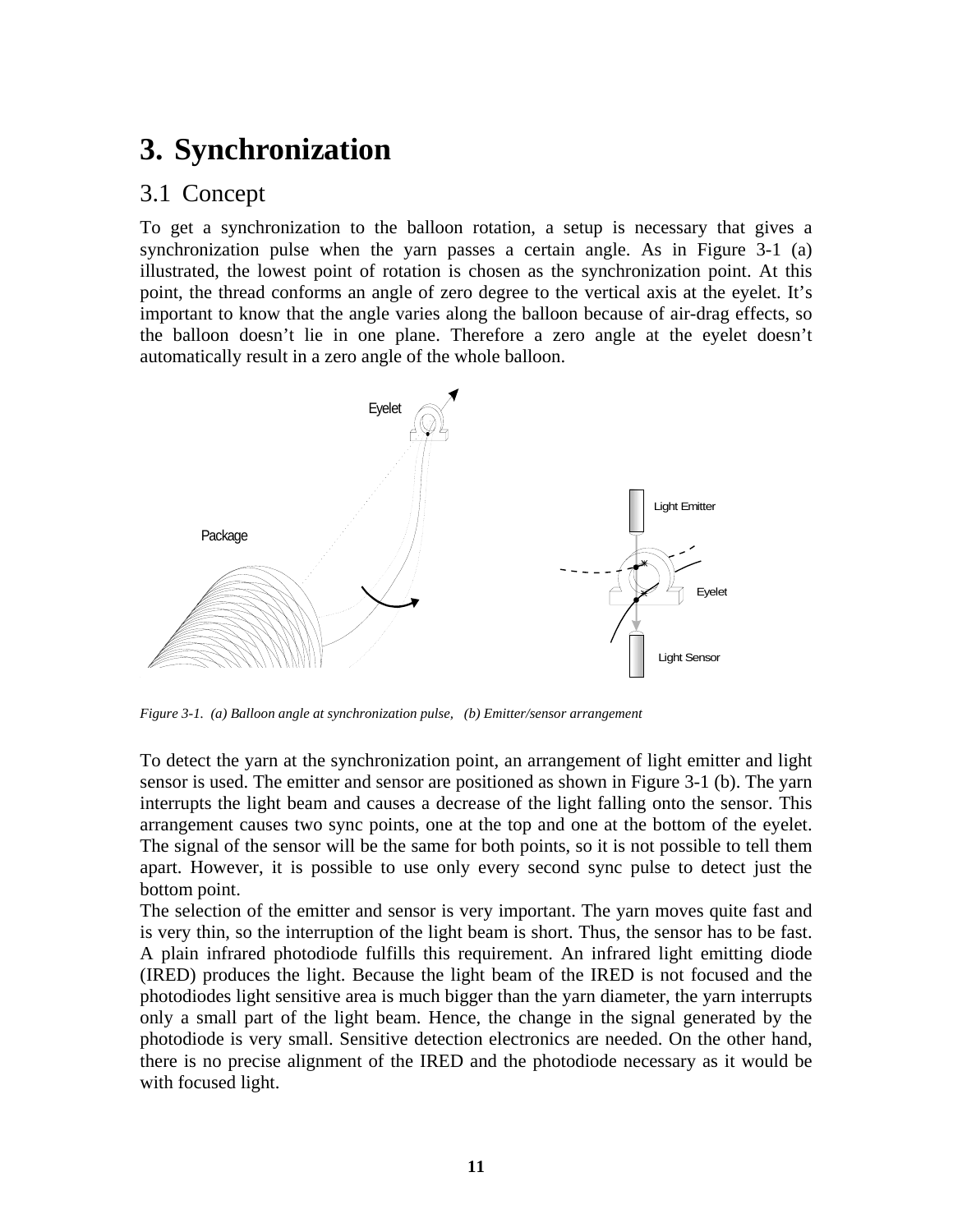#### 3.2 Detection Electronics

Figure 3-2 shows a test circuit for the sensor arrangement. The usual voltage drop of the IRED is *1.6V*; the maximum current is *100mA*. To get the maximum light output, the maximum current has to flow through the IRED. So the resistor  $R_1$  is chosen to be 34  $\Omega$ *= (5V - 1.6V) / 100mA*. The photodiode is used in reverse-biased mode. Then the current in the photodiode is proportional to the light. The current causes a voltage drop at the resistor  $R_2$  that is proportional to the current and therefore to the light. Because this setup is very sensitive, a unity-gain voltage follower is used after it.



*Figure 3-2. IRED/Photodiode test circuit* 

The top graph in Figure 3-3 shows an example output signal  $V<sub>L</sub>$ . Each passing of the thread causes a drop of the voltage  $V<sub>L</sub>$ . The length and depth of the drops vary.

With an operational amplifier used as a comparator, the analogue signal can be transformed to a digital one. Thereby, the signal is compared to a constant threshold voltage, indicated as the dotted line. A signal lower than the threshold produces a *-12V* output, otherwise the output is  $+12V$ . The middle graph shows this signal  $V_{DIG}$ . Voltage drop (a) in Figure 3-3 shows that the threshold adjustment has to be very precise. There is still a problem using this concept, namely there is noise on the signal. The noise leads to the effect, that the comparator starts toggling very rapidly at a signal near the threshold. That means bad edges of the pulses. It can be improved by using a comparator with hysteresis, but this still gives wrong results with voltage drops like drop (b) in Figure 3- 3. Because the thread is spun from of tiny fibbers, one passing can result in a bunch of voltage drops causing multiple pulses in the digitized signal. The solution is to use a pulse generator. This module produces a digital pulse of a constant length triggered by an edge of the input signal. During the pulse, the input signal is ignored. So multiple pulses merge into one, as the bottom graph in Figure 3-3 illustrates.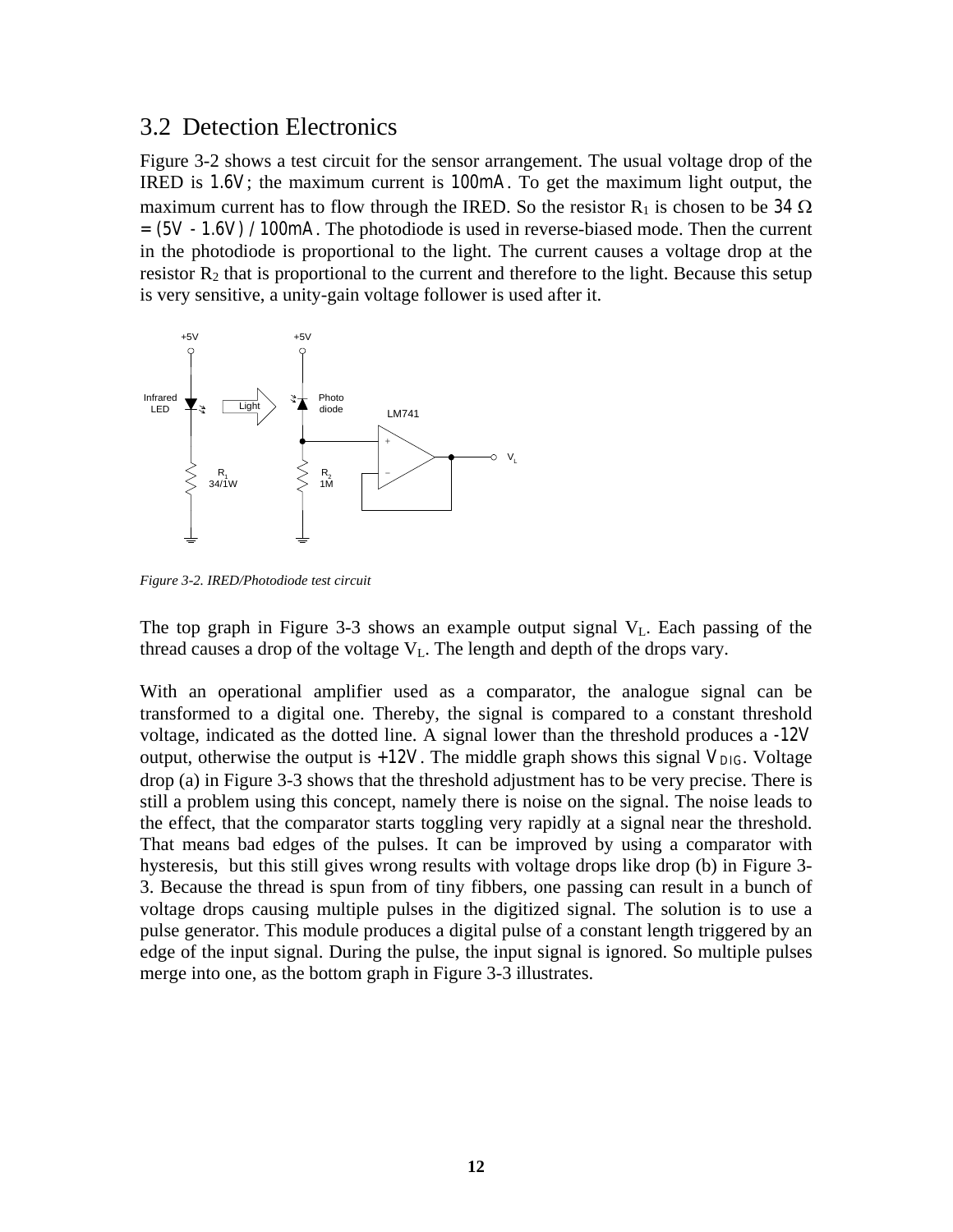

*Figure 3-3. Photodiode signal and pulse generation* 



*Figure 3-4. Wiring diagram and block diagram of sync pulse circuit* 

Figure 3-4 shows the complete circuit. The threshold voltage is adjusted by a potentiometer. Since the comparator op-amp has *-12V/+12V* output levels, an LM339 comparator is used to convert these levels to TTL's *0V/5V*. The TTL levels are needed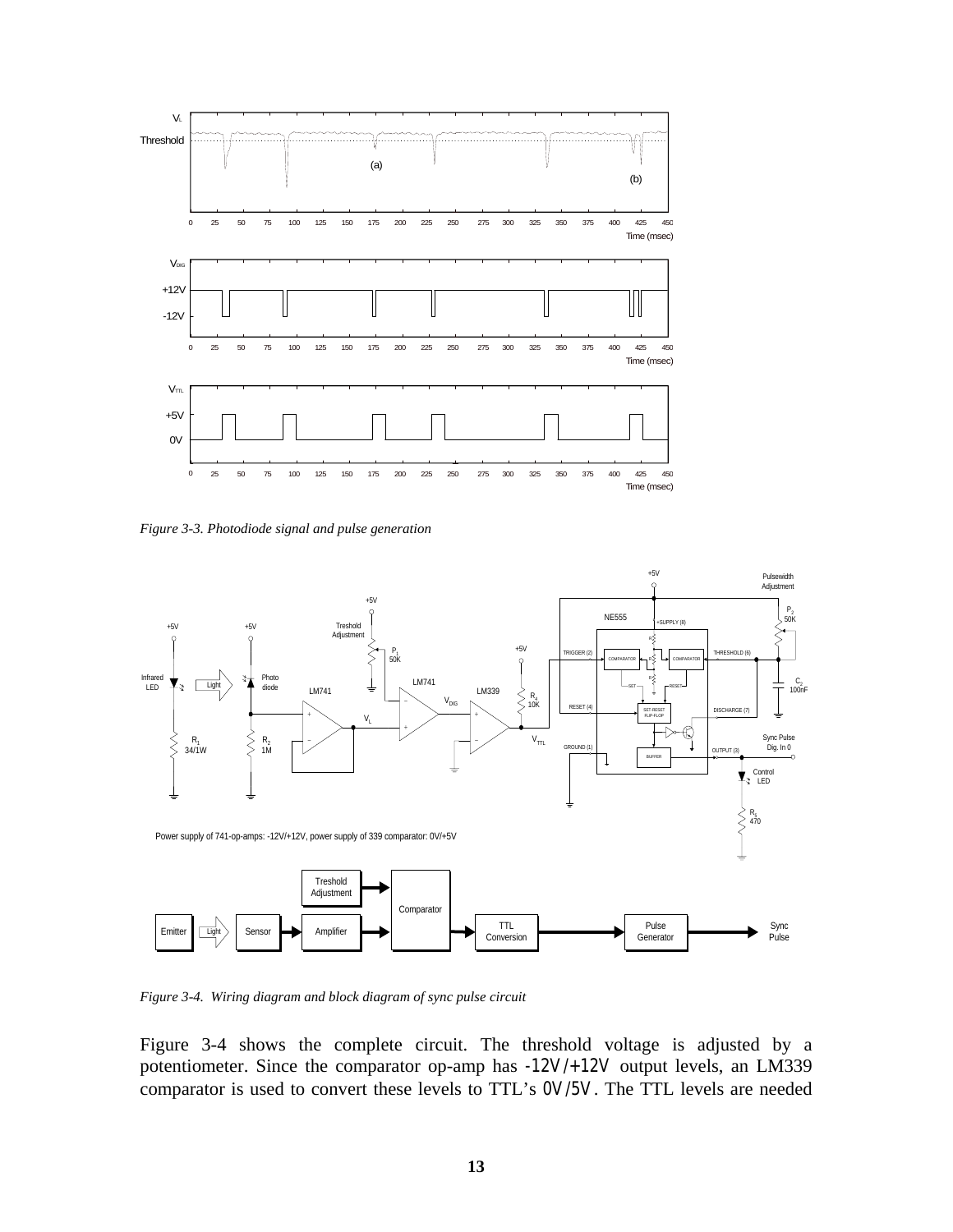for the NE555 chip that is used as a pulse generator [6]. Every falling edge of the input signal results in a pulse of the length  $t = 1.1$  RC. With the 50K adjustable resistor, the pulse length can be set from *0ms* to *5.5ms*.

An LED is added as control signal of the sync pulse.

During tests of the circuit, the moving thread caused static charging of the whole yarn test stand. Suddenly the test stand discharged to the circuit which resulted in destroyed electronic parts. So the whole test stand was grounded. It was also necessary to use a shielded cable for the IRED and photodiode, to eliminate noise caused by the yarn drive.

### 3.3 DSP Data Acquisition

The sync signal is interfaced to one digital input of the DSP board. The DSP software detects the sync pulses. It is not possible to interrupt the DSP by one of its digital inputs. So the only way is to poll the digital input continuously till a raising edge is detected. Each sync pulse is further processed, shown in Figure 3-5.



*Figure 3-5. Function block diagram of sync signal processing* 

First, a function block makes it possible to get the thread only in the upper or lower position. It simply takes only every second sync pulse. (Each revolution causes two sync pulses, see Figure 3-1 (b), page 11)

Primarily, the sync pulse is used as a trigger for the capturing, it can also be used to trigger the stroboscope, too. Then, the strobe flashes at every trigger. This is an attempt to freeze the balloon at a certain position as in the same manner as in the spinning experiments. But experiments showed that the balloon formed at unwinding is not steady. As from theory supposed, the moving of the lift-off point up and down the package causes a different balloon at each revolution. As an interesting effect, it could be observed that the strobe freezed three or more different balloon shapes at the same time, and these balloon shapes were moving slowly. The reason is probably that after (in this case) three revolutions the lift-off point is almost at the same position again, forming a similar balloon. So a mechanism is added to skip sync pulses to freeze just one balloon at one time. This was possible, but the one balloon was still not stable and changing its shape continuously.

#### 3.4 User Interface

The User Interface gives the user the following settings for the sync sensor:

- Switch the "Skip every second pulse" on and off
- Set the variable skip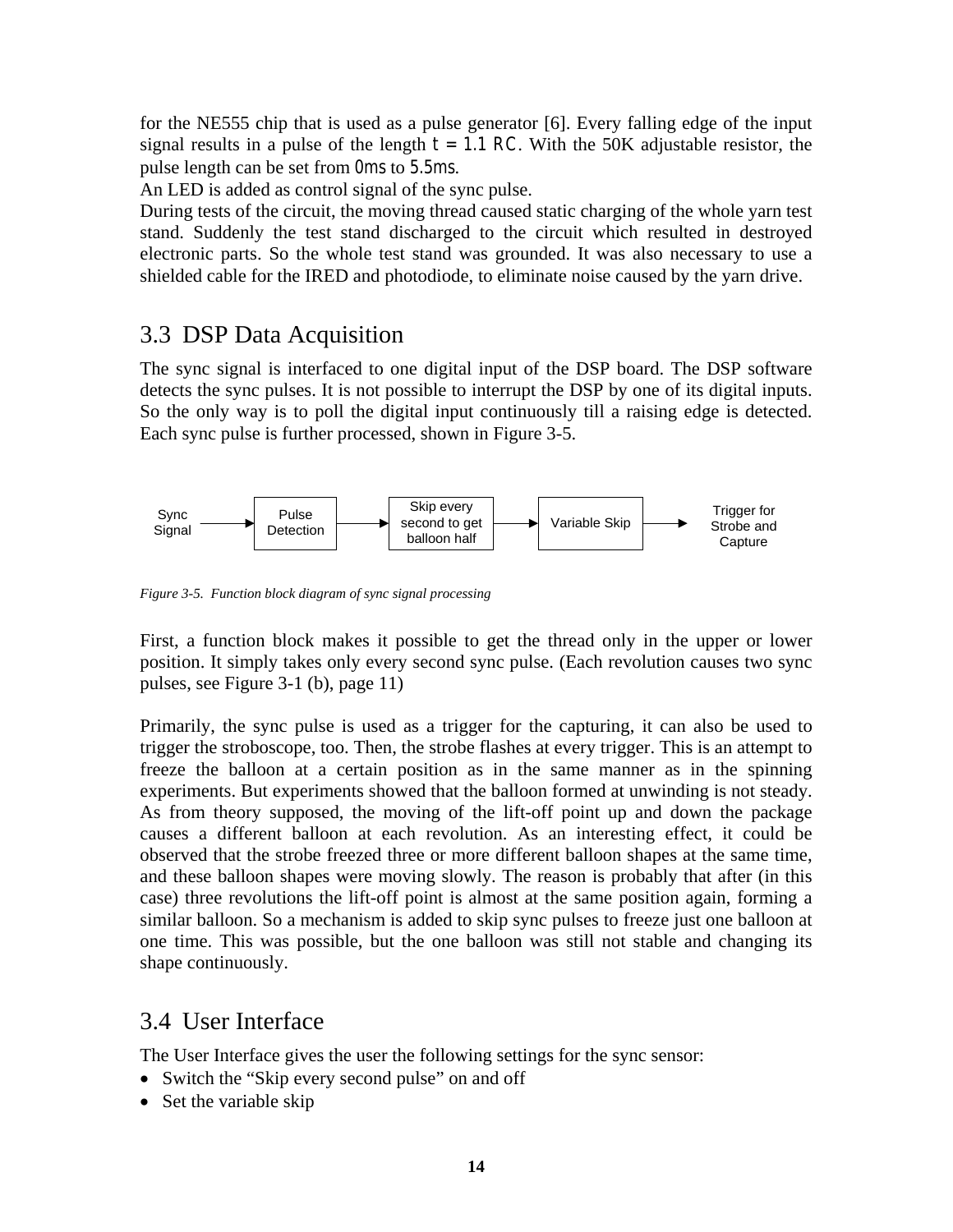The current mean revolution rate is displayed on the desktop.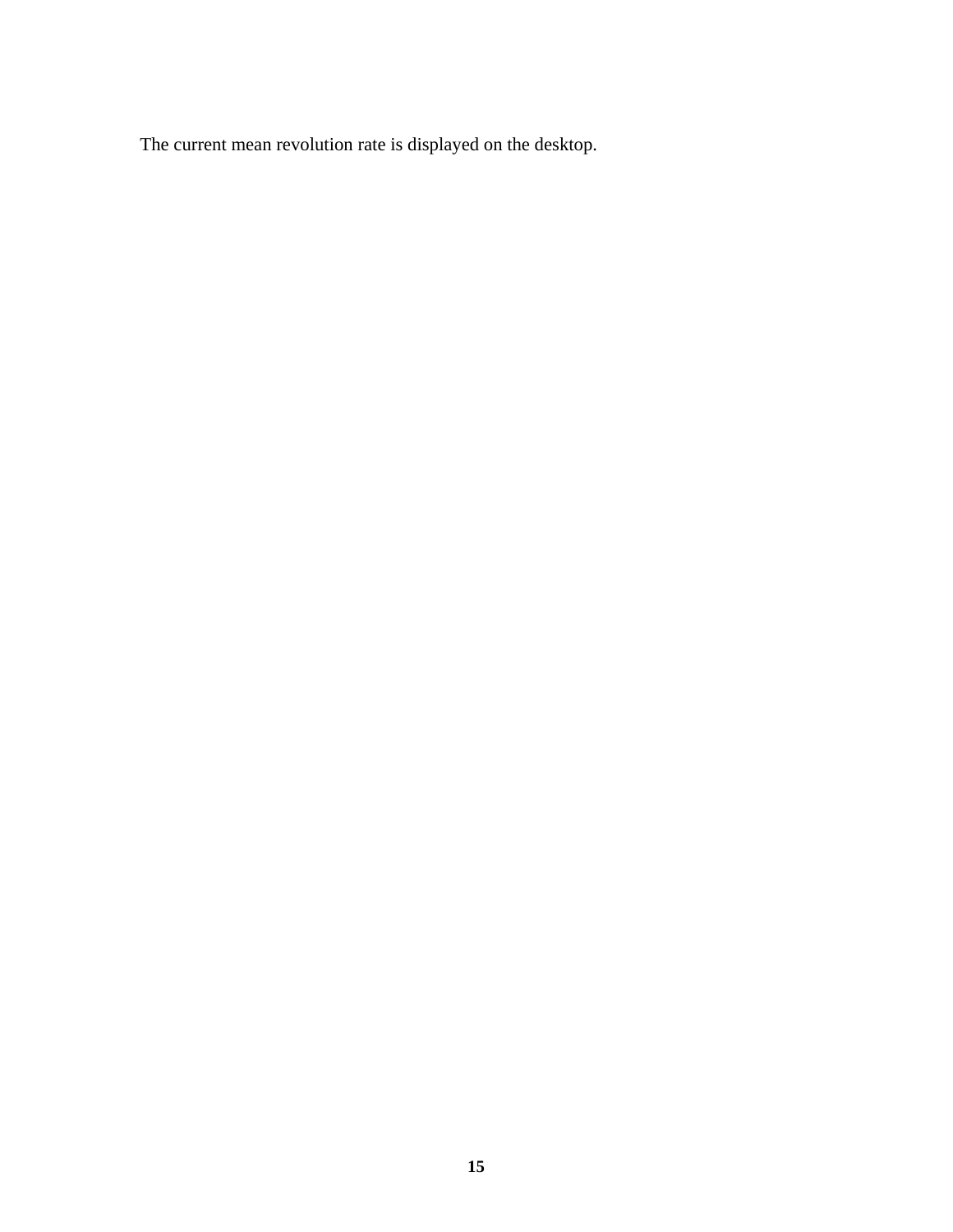## **4. Tension Measurement**

#### 4.1 Tension Sensor

The Reiter Scragg Type 1 tension sensor performs the tension measurement. Figure 4-1 is a functional drawing of the tension sensor head. The moving yarn slides against the two stationary outer pins on the tension head. The center pin is connected to a flat torsion spring which deflects under yarn tension. A circular metal disk is rigidly attached to the sensor end of the center pin. Tension in the yarn pulls the center pin down, twisting it. An inductive sensor produces a voltage linearly proportional to the deflection in the spring. An analog circuit conditions the voltage signal and outputs a *0 - 10V* proportional to the yarn tension. The range of the sensor is *0 - 50 gram*.



*Figure 4-1. Tension sensor head* 

The tension in the yarn is different at each point along the thread. The only possibility to measure the tension is at the eyelet. So the tension sensor is mounted directly behind the eyelet, see Figure 2-1, page 5.

### 4.2 Interfacing Electronics

As mentioned, the output voltage of the tension sensor varies from *0V* to *10V*. The signal is interfaced to the A/D converter of the DSP board. This converter has the range *-3V* to *3V*, so a small circuit is necessary to adapt the signal range. Figure 4-2 shows the circuit. The unity-gain voltage follower is used as a buffer between sensor and circuit. The following op-amp operates as an adder. It amplifies the tension signal and shifts it to the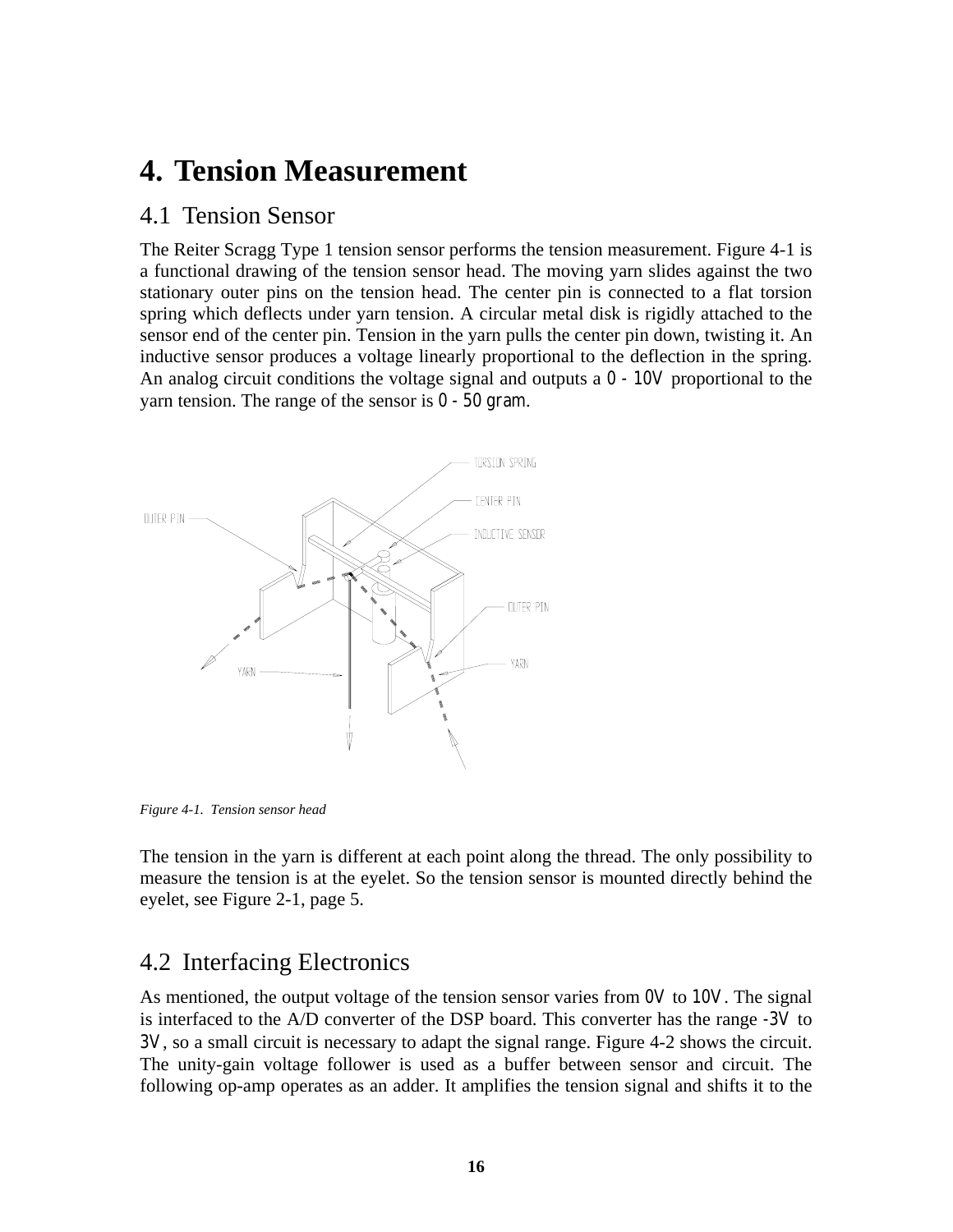right range. It has the side-effect of inverting the signal, but the DSP software can invert it again to get back the right value.



Power Supply of op-amps: -12V/+12V

*Figure 4-2. Tension signal interfacing circuit* 

The output voltage is:

$$
V_{out} = -\frac{R_g}{R_1}V_1 - \frac{R_g}{R_2}V_2 = -\frac{R_g}{R_1}(-12V) - \frac{R_g}{R_2}V_t
$$
\n(4.1)

The resistor values can be calculated as following:

(1) Gain: 
$$
\frac{R_g}{R_2} = \frac{10 V - 0 V}{3 V - (-3 V)} = \frac{5}{3}
$$
 (4.2)

(2) Shift: 
$$
\frac{R_g}{R_1}(-12V) = 3V \implies \frac{R_g}{R_1} = \frac{3V}{12V} = \frac{1}{4}
$$
 (4.3)

With 
$$
R_g = 12K
$$
:  $R_1 = 48K$ ,  $R_2 = 20K$ ,  $V_{out} = 3V - 0.6V_t$ 

The A/D converter of the DSP board has a built in filter, so it's not necessary to filter the signal externally before sampling to avoid aliasing effects.

### 4.3 DSP Data Processing and Acquisition

The tension signal is sampled continuously in the DSP program. One of the DSP's timers is used to get a constant sampling frequency. Experiments have shown that the bandwidth of the tension signal is less than *1 KHz*, so *2 KHz* sampling rate is chosen.

The ADC converts each sample to a 16 Bit signed word (*-32768* correspond to *-3V* input, *32767* correspond to *+3V*). In a calibration procedure, the ADC word for zero tension, *t0*, and for 20 gram tension,  $t_{20}$ , is acquired. The actual tension in gram is then calculated by fitting a line through these two points:

$$
tension = 20gram \cdot \frac{(ADCWord - t_0)}{t_{20} - t_0}
$$
\n
$$
(4.4)
$$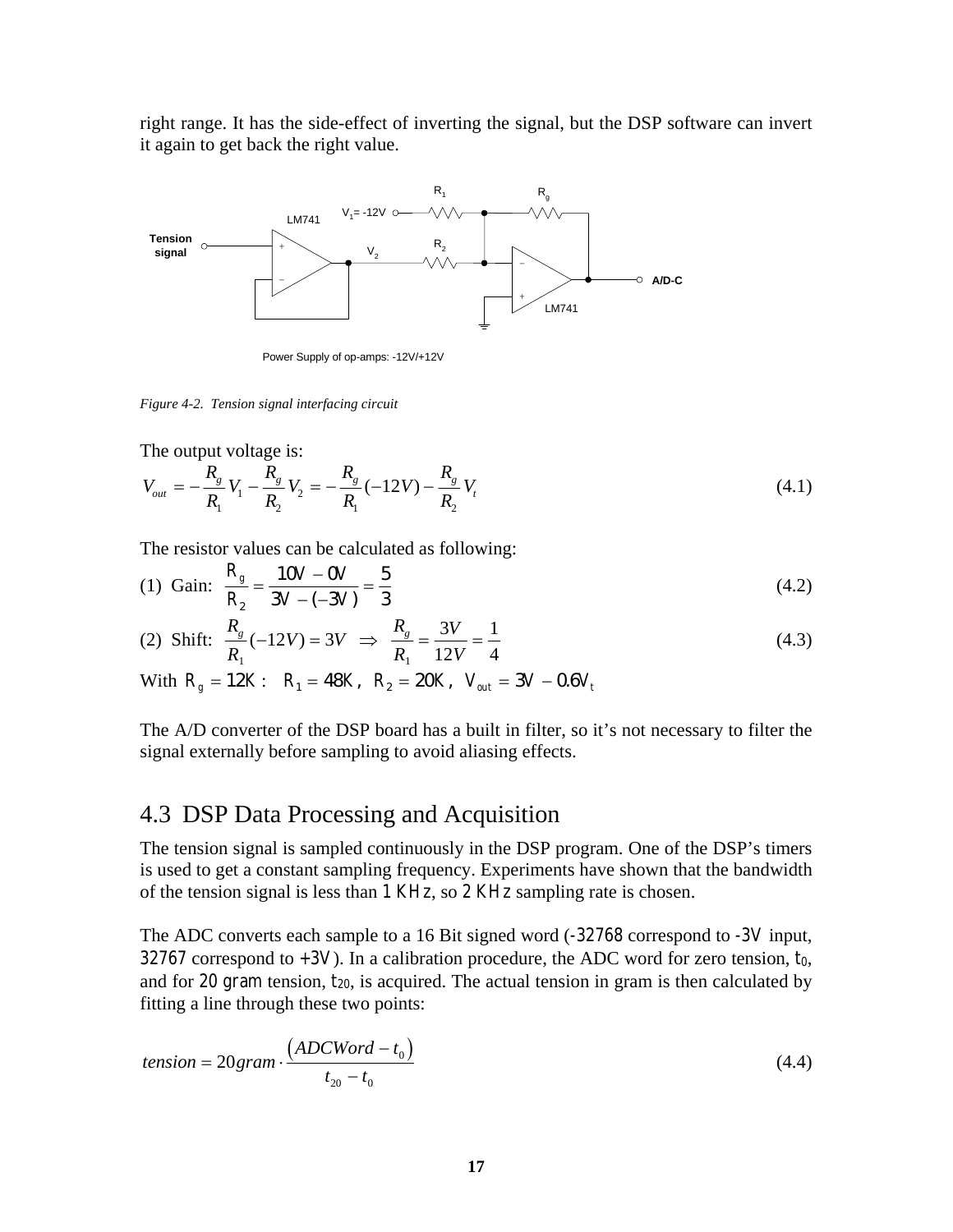

The sampled tension goes through several processing functions, illustrated in Figure 4-3.

*Figure 4-3. Function block diagram of tension processing* 

First of all, two digital low-pass filters are applied. The first has a constant cut-off of 1 Hz to calculate the mean tension. The second has a variable cut-off frequency. The spinning experiment showed that the tension signal is very noisy, illustrated in Figure 4-4 (a). The noise comes from the tension sensor itself and from the yarn drive. The digital low-pass filter realized in software removes the noise. It has an adjustable cut-off frequency. It's also useful to get only the lower frequencies of the tension signal.



*Figure 4-4. Filtered and unfiltered tension* 

The so filtered tension is then used for logging and maximum/minimum detection, that is described in 4.3.2 and 4.3.3, respectively.

The tension graph at the capture is interesting, so a mechanism is added to save the logged tension data around the capture point. Therefore, the capture signal, that indicates the start of a capturing, is needed. It comes from the capturing function blocks of the DSP software, described later. The capture signal also triggers the current tension value to be stored at the capturing point.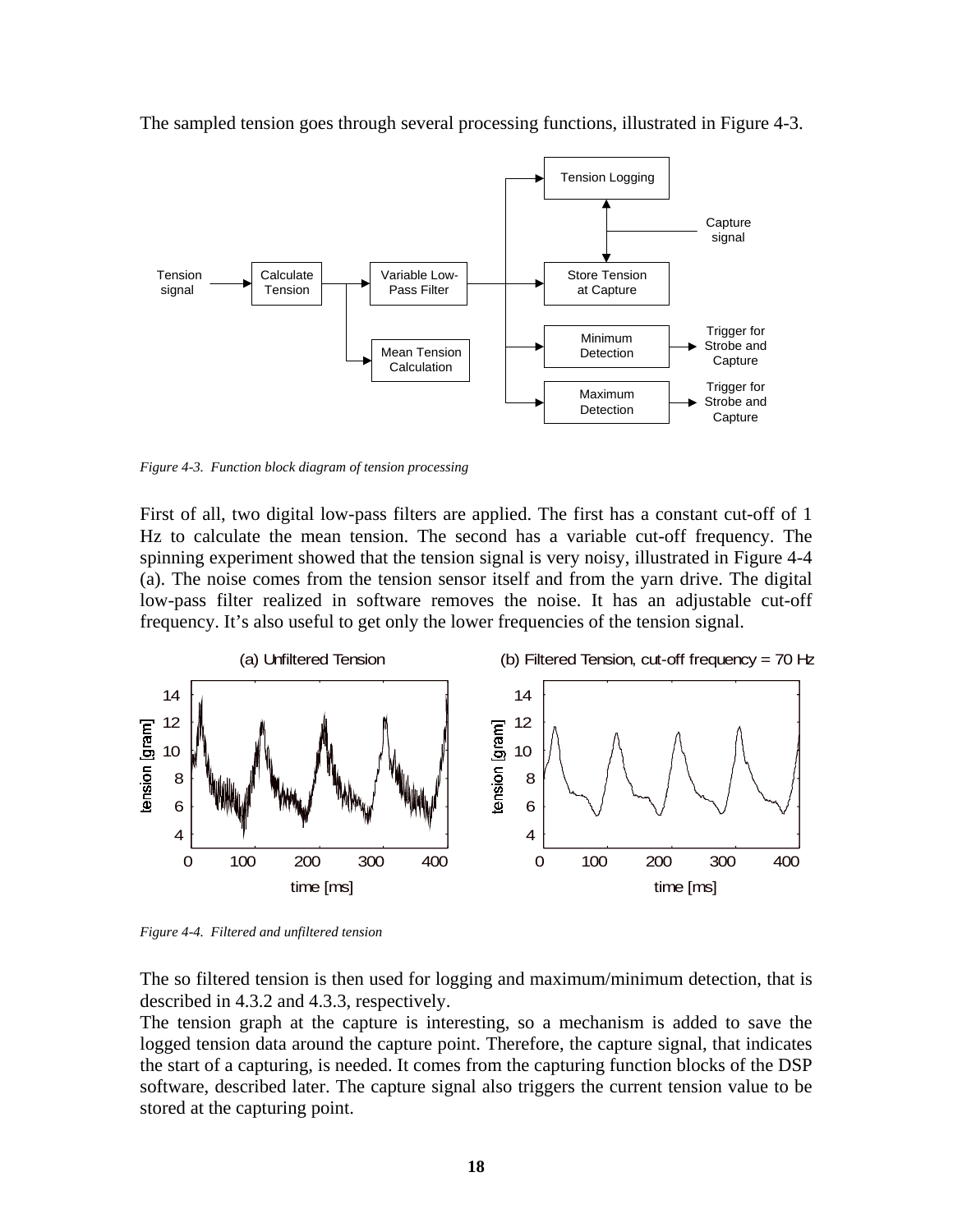#### 4.3.1 Tension Filtering

For determination of the mean tension and for the adjustable filter, the design of a digital low pass filter is necessary. A unity gain, first order Butterworth filter with the cut-off frequency  $\omega_n$  can be described in the Laplace domain as:

$$
H(s) = \frac{\omega_n^2}{\left(\omega_n + s\right)^2} \tag{4.5}
$$

The transfer function  $|H(s=jw)|^2 = \frac{w_n}{2}$  $\left[ (s = jw) \right]^2 = \frac{\omega}{\omega_n^2 + \omega_n^2}$ 2  $\sqrt{2}$ ω  $\omega_n^2 + \omega$ is given in Figure 4-5.



*Figure 4-5. Spectrum |H(s=j*ω*)|<sup>2</sup> of Butterworth lowpass filter* 

The bilinear transformation *s T*  $=\frac{2}{T}\cdot\frac{z-}{z+}$ 2  $z-1$ 1 converts the filter to the z-domain.

$$
H(z) = \frac{\omega_n^2}{\left(\omega_n + \frac{2}{T}\frac{z-1}{z+1}\right)^2} = \frac{\omega_n^2 T^2 (z+1)^2}{\left(\omega_n T (z+1) + 2(z-1)\right)^2}
$$
(4.6)

*T* is the sampling period, here  $T = \frac{1}{f} = \frac{1}{2kHz} = 500\mu s$ 2 500µ

With the substitution  $m = w_nT$ ,  $H(z)$  can be expressed as:

$$
H(z) = \frac{m^2(z^2 + 2z + 1)}{m^2(z + 1)^2 + 4m(z + 1)(z - 1) + 4(z - 1)^2}
$$
(4.7)

$$
= \frac{m^2 z^2 + 2m^2 z + m^2}{(m^2 + 4m + 4)z^2 + (2m^2 - 8)z + (m^2 - 4m + 4)}
$$
(4.8)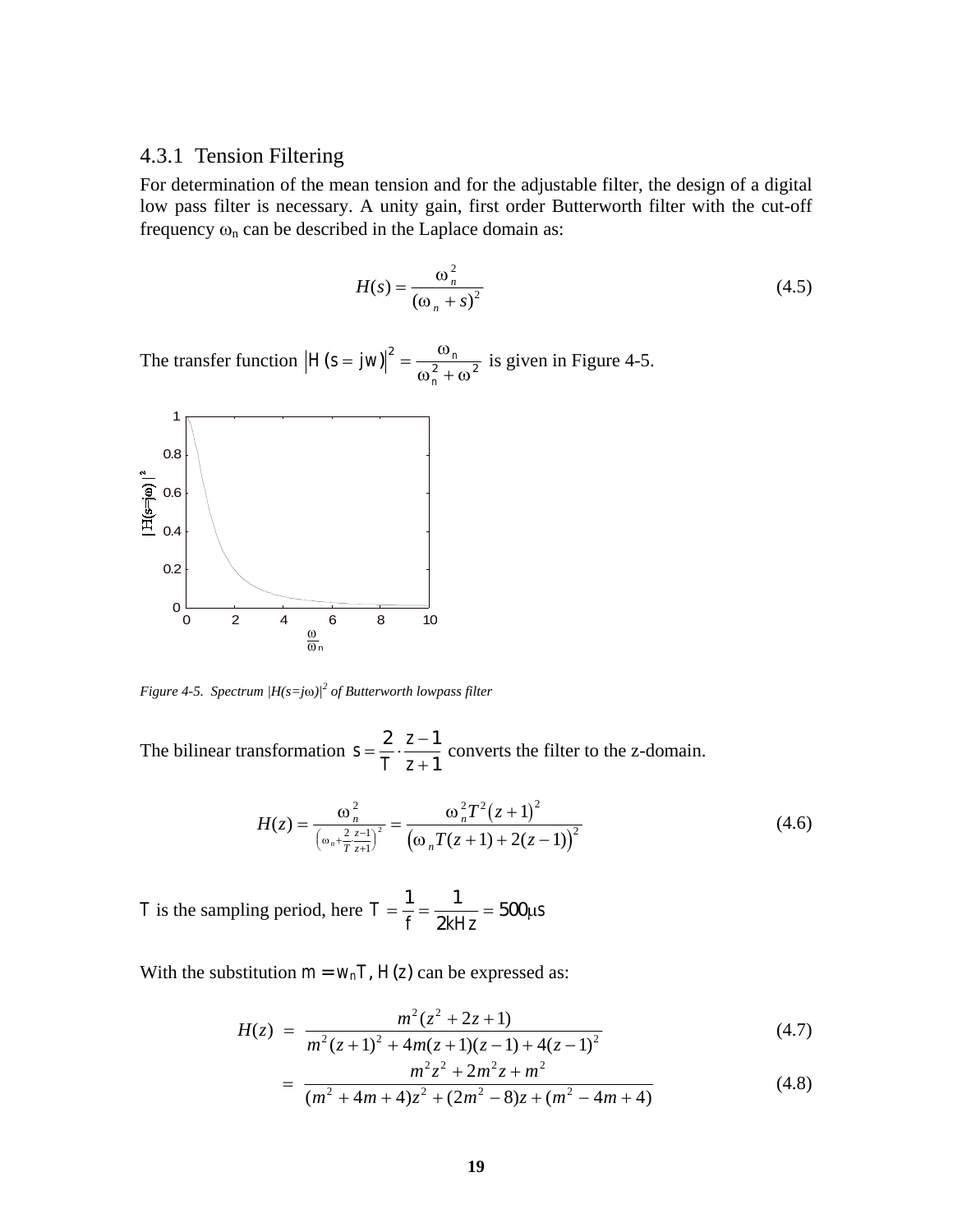$$
= \frac{m^2 + 2m^2z^{-1} + m^2z^{-2}}{(m^2 + 4m + 4) + (2m^2 - 8)z^{-1} + (m^2 - 4m + 4)z^{-2}}
$$
(4.9)

The general form of a second order digital filter is

$$
y(k) = a_0 u(k) + a_1 u(k-1) + a_2 u(k-2) - b_1 y(k-1) - b_2 y(k-2)
$$
\n(4.10)

$$
y(z) = a_0 u(z) + a_1 z^{-1} u(z) + a_2 z^{-2} u(z) - b_1 z^{-1} y(z) - b_2 z^{-2} y(z)
$$
(4.11)

$$
H(z) = \frac{y(z)}{u(z)} = \frac{a_0 + a_1 z^{-1} + a_2 z^{-2}}{1 + b_1 z^{-1} + b_2 z^{-2}}
$$
(4.12)

Compare of the coefficients gives

$$
a_0=\frac{m^2}{m^2+4m+4}, \quad a_1=2a_0, \quad a_2=a_0, \quad b_1=\frac{2m^2-8}{m^2+4m+4}, \quad b_2=\frac{m^2-4m+4}{m^2+4m+4},
$$

 $m = w_n T$ 

Equation 4.10 can be realized directly in software.

#### 4.3.2 Tension Logging

To get a continuous tension curve, the tension samples are stored in a buffer. The chosen buffer size of 50000 samples allows up to 25 seconds of tension data to be stored (sampling frequency is *2kHz*). The buffer is realized as an array in the DSP memory. To get the tension data, the PC reads the memory block of this array. The DSP library contains a function to read a complete memory block from the PC. To accelerate it, not the whole 50000 samples are transferred to the PC, but only a certain amount set by the user.

The samples are written consecutively into the tension buffer, see Figure 4-6. "CurrentWritePos" points to the latest tension sample and is increased at every new sample. The tension buffer is a ring buffer. That means, if the write position is at the end of the buffer, it starts again from the beginning. So the buffer contains always the latest 25 seconds of tension data, see Figure 4-7.



*Figure 4-6. Data storage in the buffer*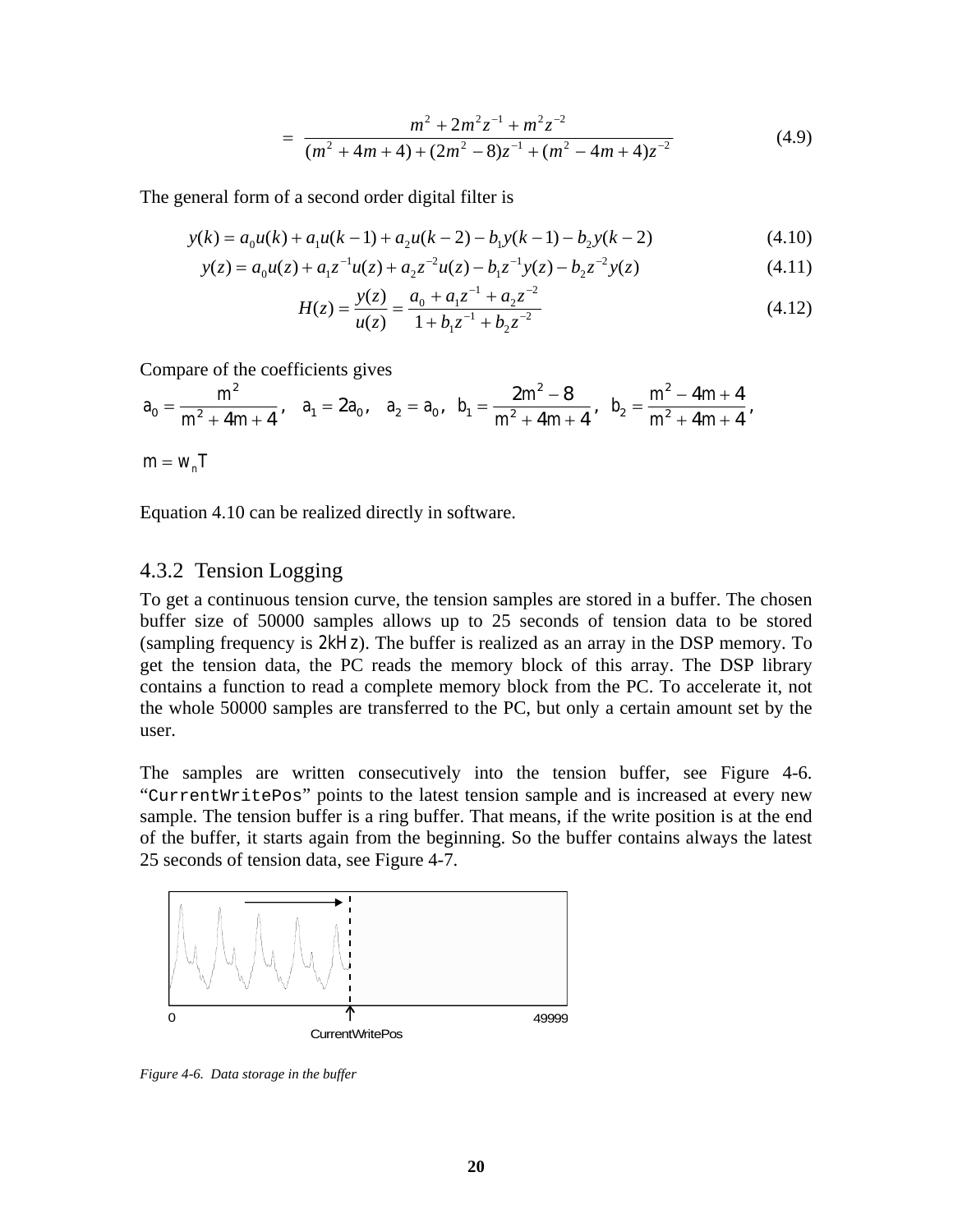

*Figure 4-7. Ring buffer structure* 

Using a ring buffer means that the buffer isn't continuous anymore. Dependent on the current write position and the size of data requested, the PC can read one continuous block or has to read two blocks and put them together in the right order. Figure 4-8 illustrates the reading and reordering of 30000 tension samples from the buffer.



*Figure 4-8. Reordering of the two buffer blocks* 

One very important thing is that new tension samples are still written into the tension buffer while the buffer is read by the PC. Therefore, the whole block of 50000 samples can't be read, otherwise tension data would be overwritten while reading, causing a corrupted buffer. To limit the maximum block that's read to 40000 samples bypasses this problem, since the data is written in an area while reading, that's not part of the block.

The tension at certain events like the sync pulse, strobe flash, trigger or capturing is very interesting. So the occurrence of these events is stored in the tension buffer as well. Since one word of the tension buffer is 32 Bit long (because of the memory organization of the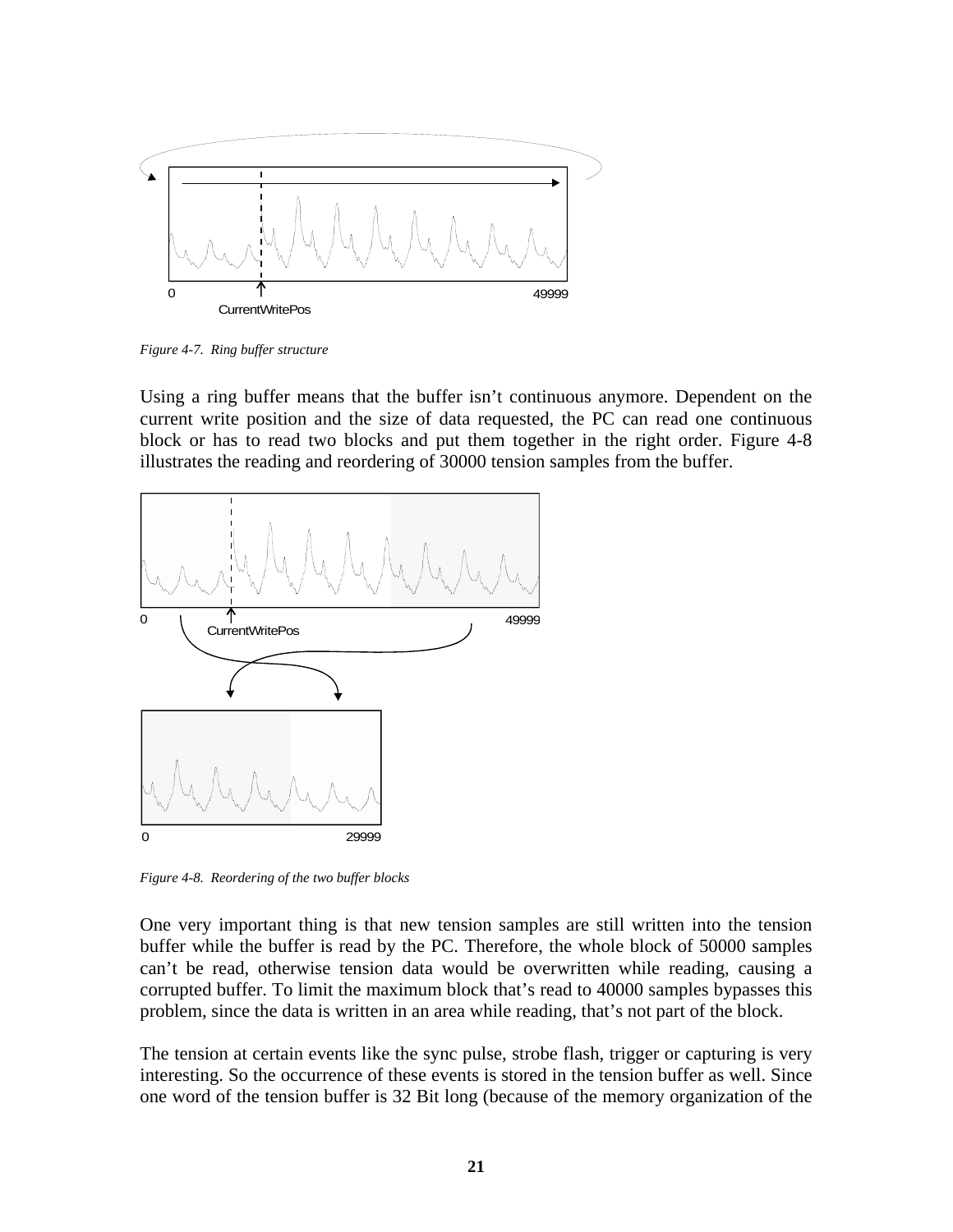DSP) and the tension samples need only 16 Bit, the rest is used as flags for these events. Figure 4-9 shows the structure of one word of the tension buffer.



*Figure 4-9. Structure of a word of the tension buffer* 

Most interesting is the tension graph at the time of a image capturing. Therefore, the current write position at a capturing is stored to a variable CaptureWrPos. As soon as the image capturing is completed, the PC uses this stored write position to request the tension buffer at the capture time. Because data before and after the capture time is needed, the tension buffer from CaptureWrPos - num/2 to CaptureWrPos + num/2 is taken if num samples are requested by the user.

#### 4.3.3 Minimum/Maximum Detection

Figure 4-10 shows a typical tension graph. There are a lot of local maximums and minimums in the tension curve during one period. Only the global maximums and minimums during one period are interesting. So a threshold is set and just the first maximum that is bigger than the threshold is taken, analogically the first minimum that is smaller than the threshold. Figure 4-10 shows the dotted threshold line and which maximums the algorithm uses as a trigger.



*Figure 4-10. Detected Maximums*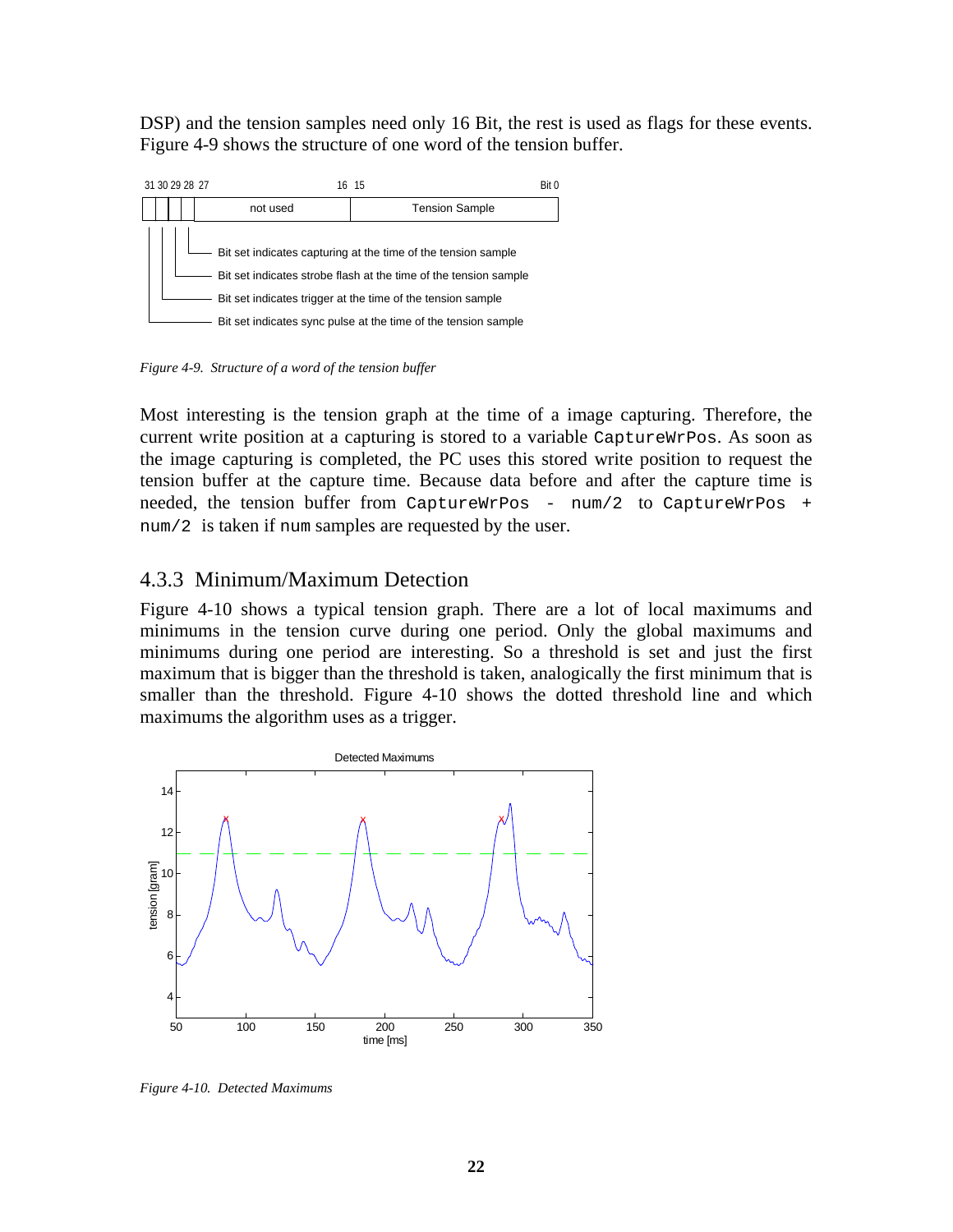The following algorithm is used to detect tension maximums:

- 1. Determine the difference  $\Delta T(k) = T(k) T(k-1)$  of the current and last tension sample. Is  $\Delta T(k) > 0$ , the tension is rising, otherwise falling
- 1. Is  $\Delta T(k-1) > 0$  and  $\Delta T(k) < 0$ , then there is a local maximum
- 1. If  $T > T_{Threshold}$ , and if it's the first local maximum after T has become bigger than *TThreshold*, the maximum causes a trigger

This procedure is done in real-time by the DSP, while the tension samples are read. The algorithm for detecting minimums is similar.

### 4.4 User Interface

The User Interface has four tasks:

- Display the tension graph
- Allow the user to change the tension acquire settings, that is: Filter cut-off frequency, size of tension data requested from DSP
- Allow the user to change the display settings of the tension graph
- Allow the user to set the threshold for tension maximums and minimums graphically

Figure 4-11 shows an example graph of the logged tension. The horizontal line is the threshold for maximum tension, which is used as trigger source in this example.



*Figure 4-11. Tension graph* 

The special events that are stored together with the tension samples are displayed in the graph, too:

- Sync pulses are displayed as green vertical lines
- Triggers are displayed as black dots (here at maximum tension)
- Strobe flashes are displayed as yellow dots
- The capture time is marked with a thick vertical red line (here at 500 msec)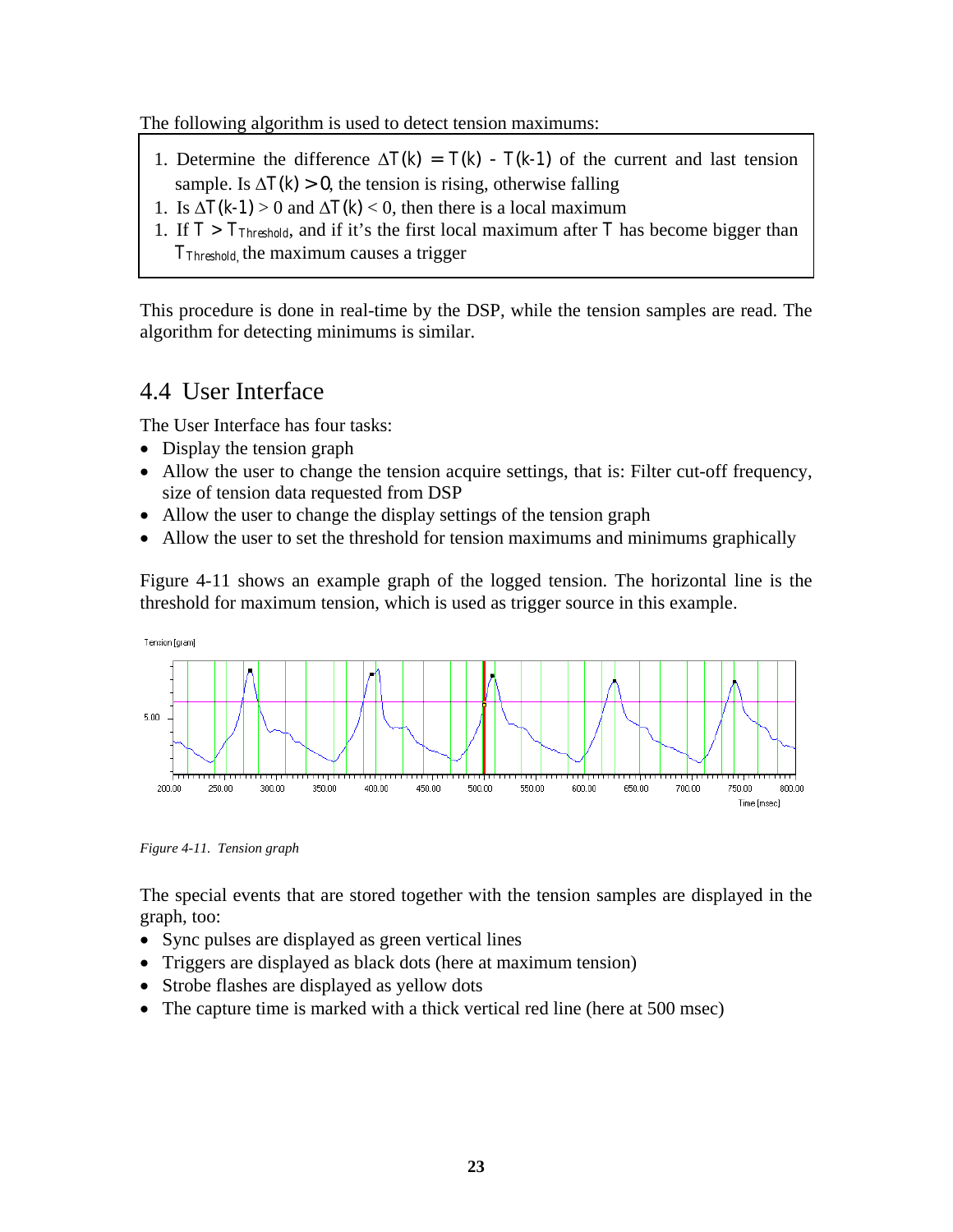# **5. Trigger**

## 5.1 DSP Processing

As shown in Chapter 3 and 4, there are different trigger sources that the user can select:

- Sync pulse
- Tension maximum
- Tension minimum



*Figure 5-1. Function diagram of trigger processing* 

The selector in Figure 5-1 chooses one of these sources. A function is implemented to delay the trigger. So not only the balloon at the trigger can be investigated, but also the balloon that is rotated for a certain angle. The delay time is:

$$
t = \frac{(delay - angle)}{360 \text{ deg}} \cdot (revolution \text{ period})
$$

The revolution period calculation is done by another function block. One of the DSP timers is used to count a system clock. This clock can be used to calculate the time between two sync pulses. Multiplied by two, this time gives the revolution time. Because of the changing rotation frequency, it's necessary to determine the mean value of a bunch of revolution times.

The selected trigger is used for:

- Continuous strobe flashing at every trigger
- Start of the Capturing

See chapter 6, Image Capturing and Processing and chapter 7, Strobe Control for more information about the use of the trigger

### 5.2 User Interface

The User interface offers the following settings:

• Selection between sync pulse, maximum tension and minimum tension as trigger source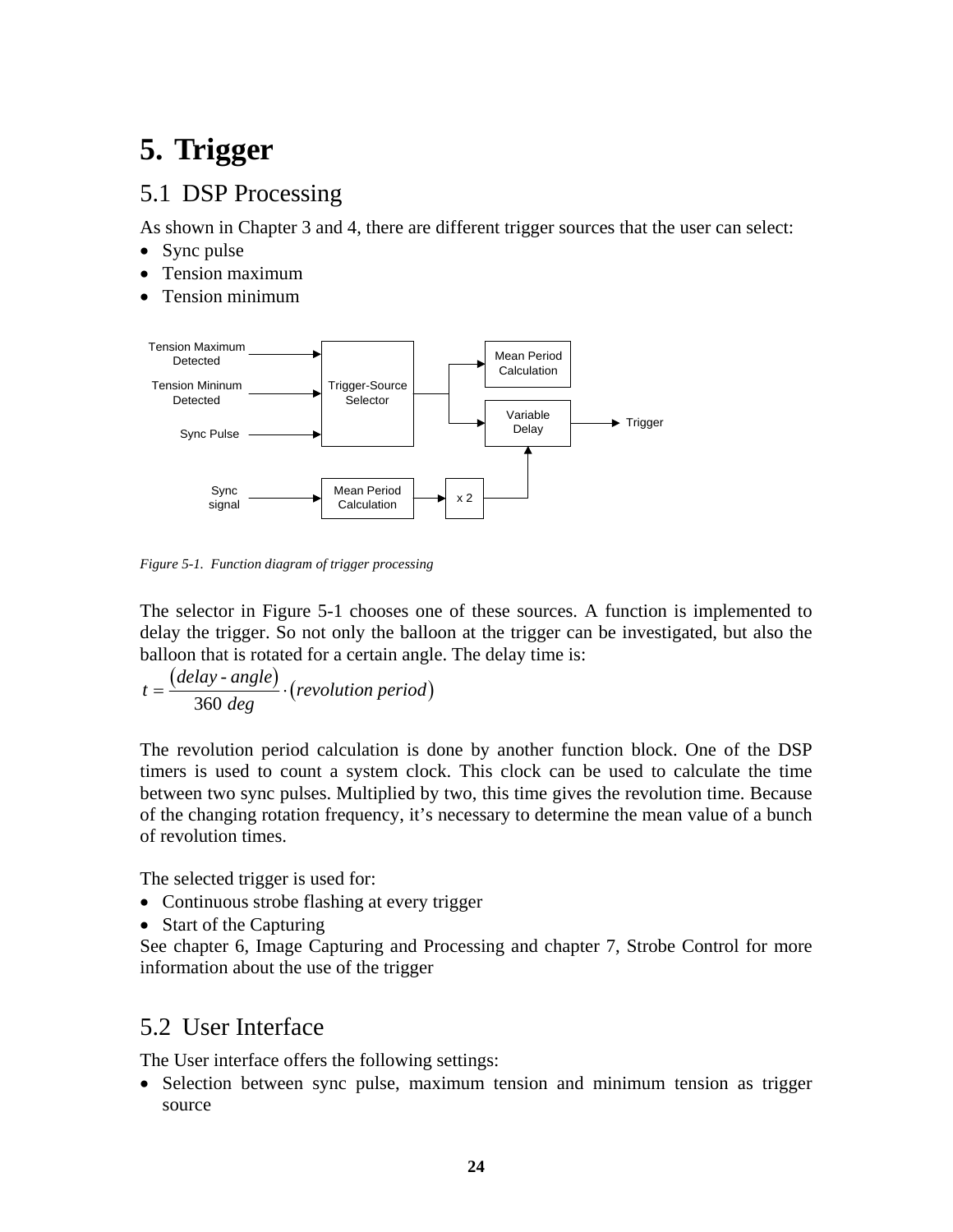• Adjustment of the trigger delay

Additionally, the mean trigger rate is displayed on the desktop.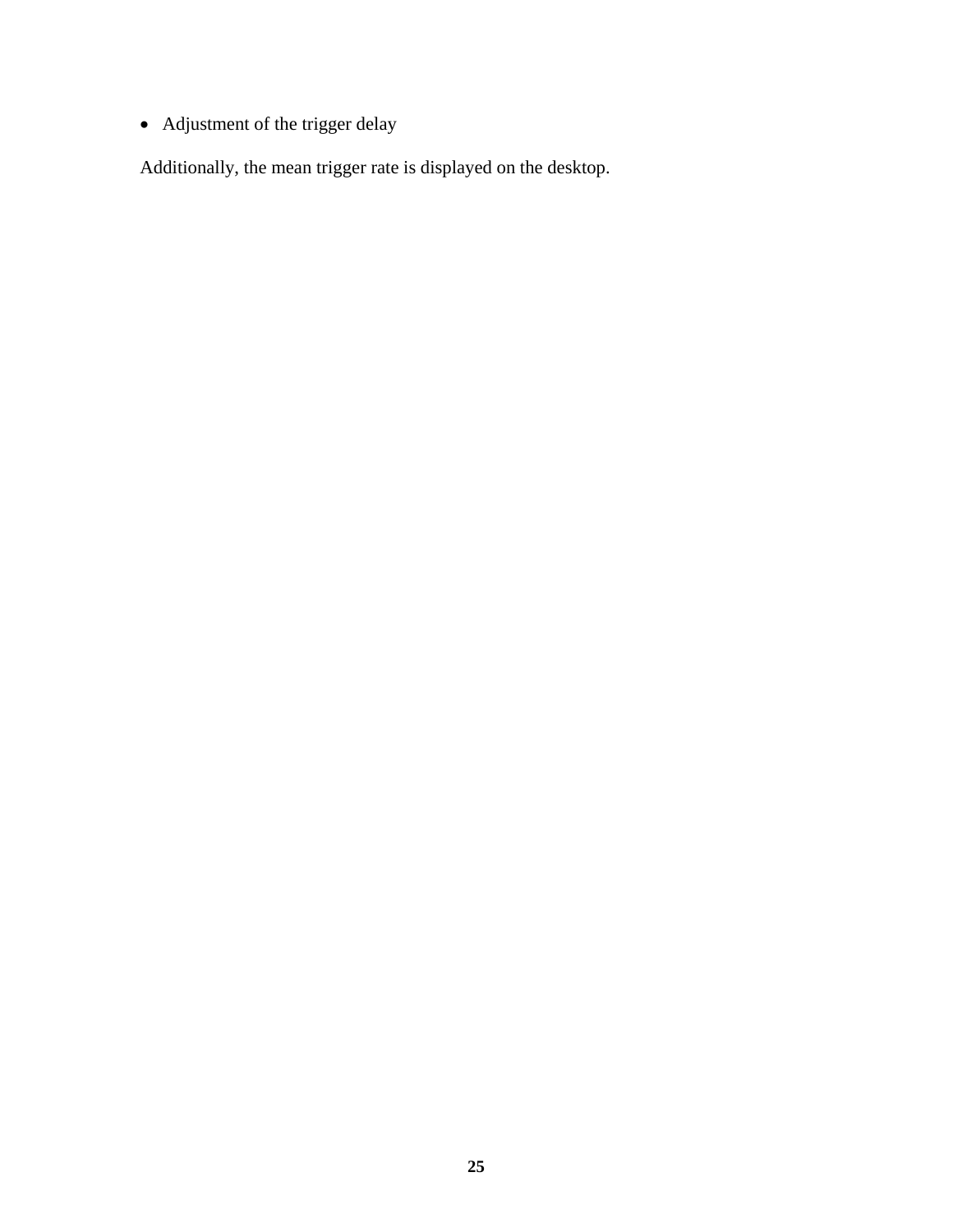# **6. Image Capturing and Processing**

### 6.1 Introduction

The image capturing of unwinding yarn leads to special requirements:

- Capturing of high speed movement
- Interfacing of the captured image to a Windows application
- Synchronization of the capturing to an external trigger
- Detection of the yarn path from the image
- Three-dimensional capturing and path detection

The following chapters will have a closer look at these points.

The video system has three components: Video camera, video capture board and stroboscope.

The video camera is a PULNIX TM-720VM black and white camera. It's resolution is 768 x 494 Pixels. It has two features that are very useful for the task of capturing the yarn path. First, it can be synchronized to an external signal. Second, it has an internal image buffer, that can store one snapshot.

The MONARCH Nova Strobe is used additionally to freeze the high speed yarn movement, to brighten the picture and to create shadows on the package surface.

The ComputerEyes CE/1024 video capture board digitizes the image and transfers it to the PC. A software library is provided to control the capture board and transfer the image data to an own Windows application.

Video camera and stroboscope are mounted on tripods in front of the unwinding test stand. Behind the test stand, the walls are covered with black fabric to get a black background for the video shots and therefore a good contrast to the white thread.

## 6.2 Video Capturing

#### 6.2.1 Introduction

Figure 6-1 shows the configuration of image capturing by the PC. The video camera outputs an NTSC video signal. The capture board digitizes one image, triggered by the PC, and stores it into its internal frame buffer in maximum quality (1024 x 512 pixel, 16 million colors). This happens immediately with a maximum rate of 30 images/second.

The PC can read the frame buffer in different resolution and color modes. This takes usually some time (up to 1 second), dependent on the PC's performance.

This two-way concept is very advantageous, because the image can be captured quickly and afterwards, there's time to read it from the frame buffer. It can even be read from the frame buffer several times in different resolutions for different purposes.

For the unwinding capturing, it is read three times: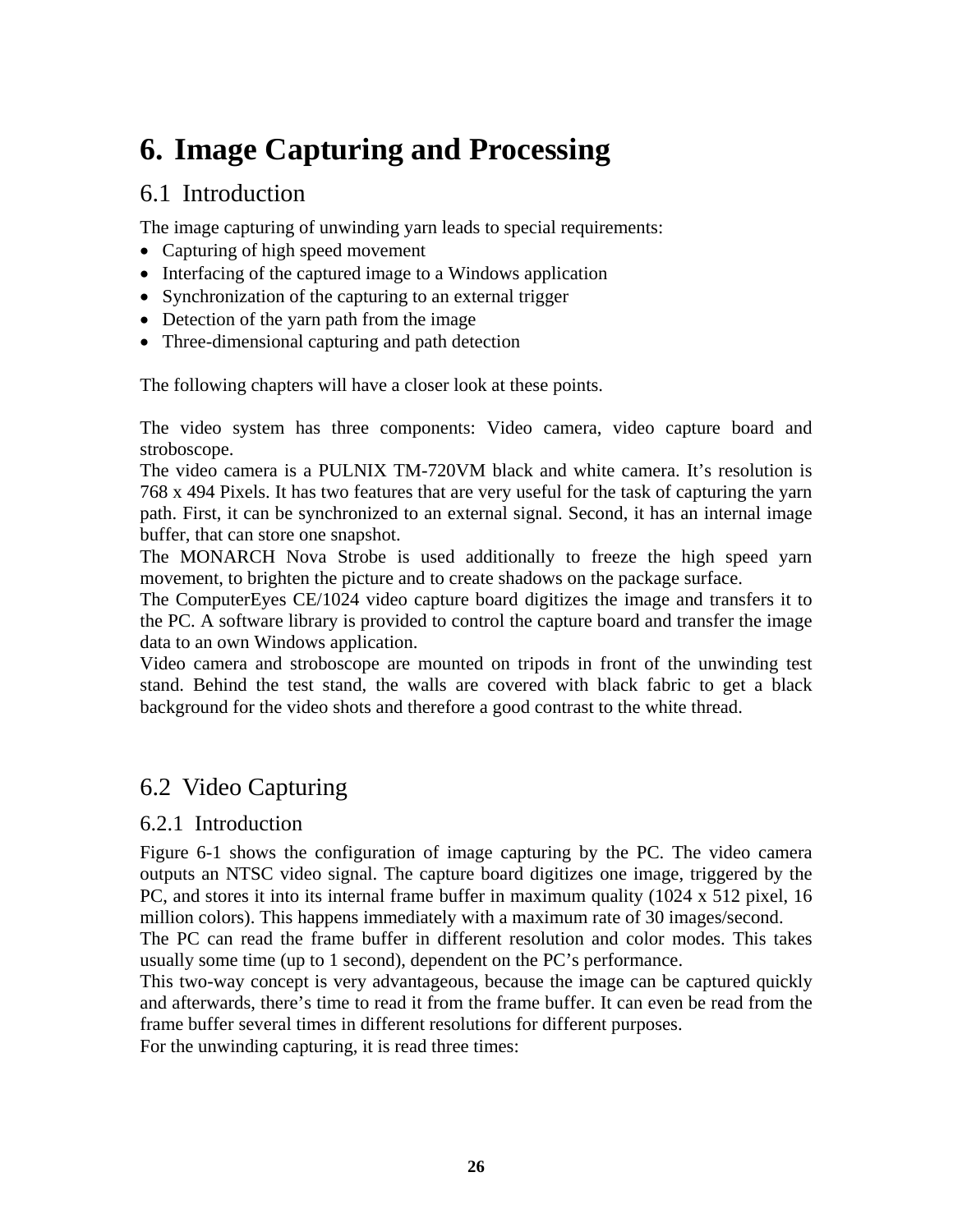- To display it on the screen. The user can select the image resolution, make it lower to get more speed, make it higher to get more quality. For displaying the image on the screen, it has to be converted to a Windows bitmap first
- For the image processing in a constant high resolution
- To export the image. The user can select the image resolution, make it lower to save disk space (One 640 x 480 image in 16 Mio colors takes about 1 Mbyte memory)



*Figure 6-1. Image capture block diagram* 

To control the capture board, a C-library for the capture board is available.

### 6.2.2 Capturing of High Speed Movement

When talking of capturing high speed movement, this shouldn't be confused with high speed capturing. High speed capturing refers to the numbers of frames (images) per second that can be captured. There're several high speed cameras with over 200 frames/second. For the yarn unwinding measurement system, only one snapshot is required, so the capture rate is of minor interest. The normal capture rate of 30 frames/second is sufficient.

The decisive point of capturing high speed movement is the duration of exposure for the image. If the thread moves too much during this time, it causes blur in the image.

To expose the image, the video camera opens its shutter for short time. This time is usually called "shutter speed", although it is actually a time specification. The PULNIX camera has a maximum shutter speed of  $\Delta t = 1/30,000 \text{ sec}$ , that is fast enough for clear unblurred pictures. Unfortunately, the short exposure time results in very dark images. So the stroboscope flashes at every capturing to brighten up the image.

Even with a fast shutter, the capturing gives an unexpected result. The image shows two yarn paths of the yarn instead of one. The cause is the field concept of common video cameras, see Figure 6-2. The camera takes one image, also called "frame", in two separate "fields", one after the other. The first field contains all even lines of the image, the second all odd lines. A monitor or the capture board take both fields and put them together to the complete image. With a frame rate of the common 30 frames per second, the field rate is 60 fields per second. During the time between the two fields, 1/60 second, the thread moves, so field 2 captures the thread at a completely different position than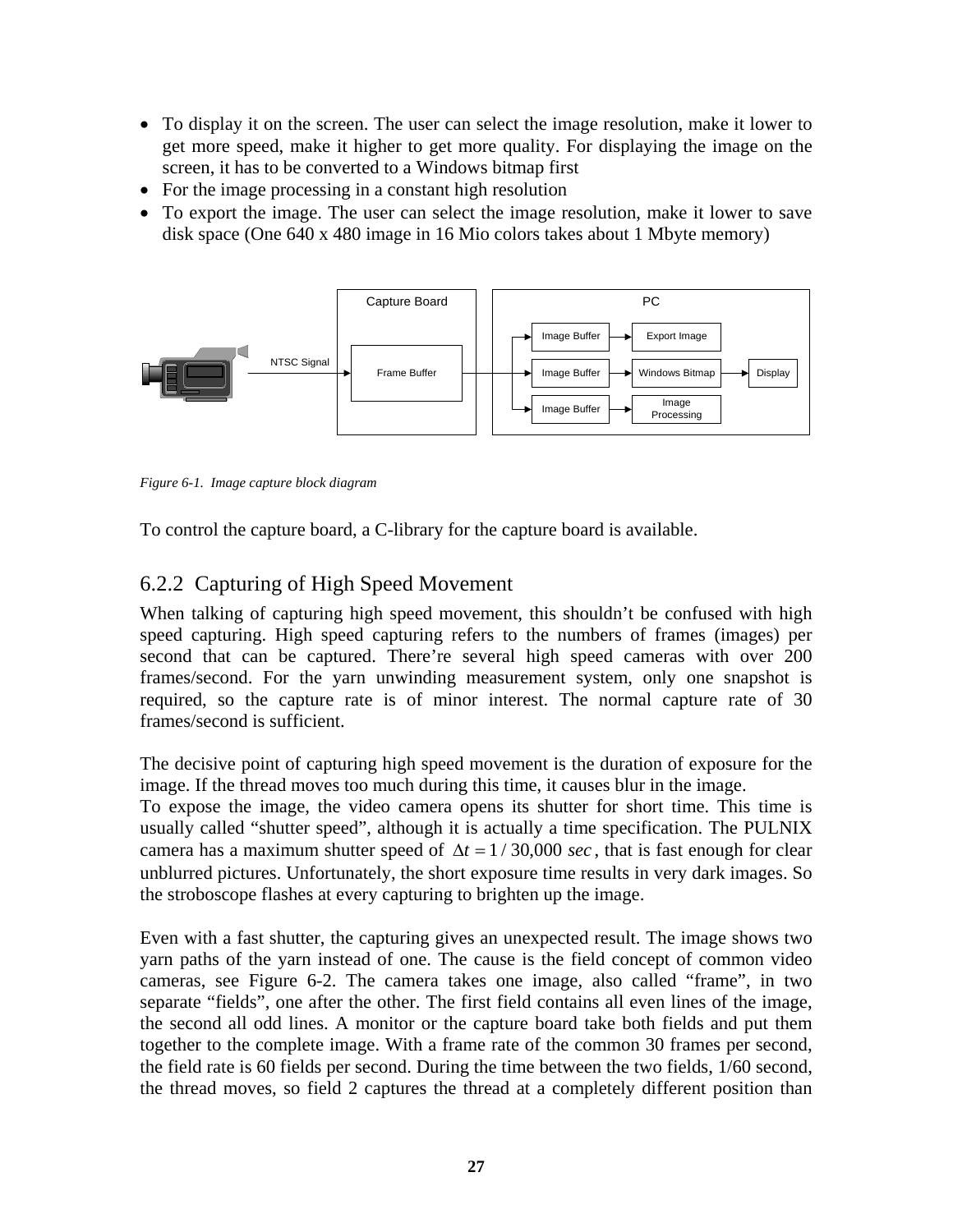field 1. Using the stroboscope to freeze the movement at field 1, causes a dark field 2, so instead of a double image, the result is a single image with every second line black. The only way to get rid of it is to take only one field. Fortunately, the capture board offers an option to get only field 1 or field 2. This eliminates double images or black lines, respectively. The inevitable consequence is a halved vertical resolution.



*Figure 6-2. Field concept of video*

#### 6.2.3 Synchronized Capturing

Sync pulse, mininum tension and maximum tension can be used to trigger the capturing. Therefore, the camera needs to be synchronized to the trigger.

The TM-720VM provides the important feature of external synchronization, also called "asynchronous reset". That means, if the camera gets an external TTL pulse, it interrupts its current field scanning, discharges the CCD elements and opens the shutter immediately to get a new image. Actually, the video capture board needs to be synchronized together with the camera to capture the image at the right time. The ComputerEyes CE/1024 capture board doesn't have this function. But the TM-720VM has another feature, an internal image buffer. That means that the camera transfers the image at an external synchronization pulse to this image buffer. It can be described as an internal capturing in the camera. After that, the camera outputs from this image memory, giving a still picture of the taken snapshot. That means, the actual capturing to the PC can be done later, no synchronization is needed.

The sync pulse for the camera, a short switch from high to low and back, is generated by a digital output of the DS/2 board. Two options are implemented, unsynchronized capturing and synchronized capturing. In the first case, the pulse is generated immediately when the user starts a new capture. In the second case, the DSP program waits for the next trigger. Figure 6-3 shows this DSP function block, called "Capture Control". The capture signal is needed for synchronizing the tension data acquiring with the capture, see chapter 4.3.2, and to tell the strobe control to flash the strobe at the capturing point, see chapter 7.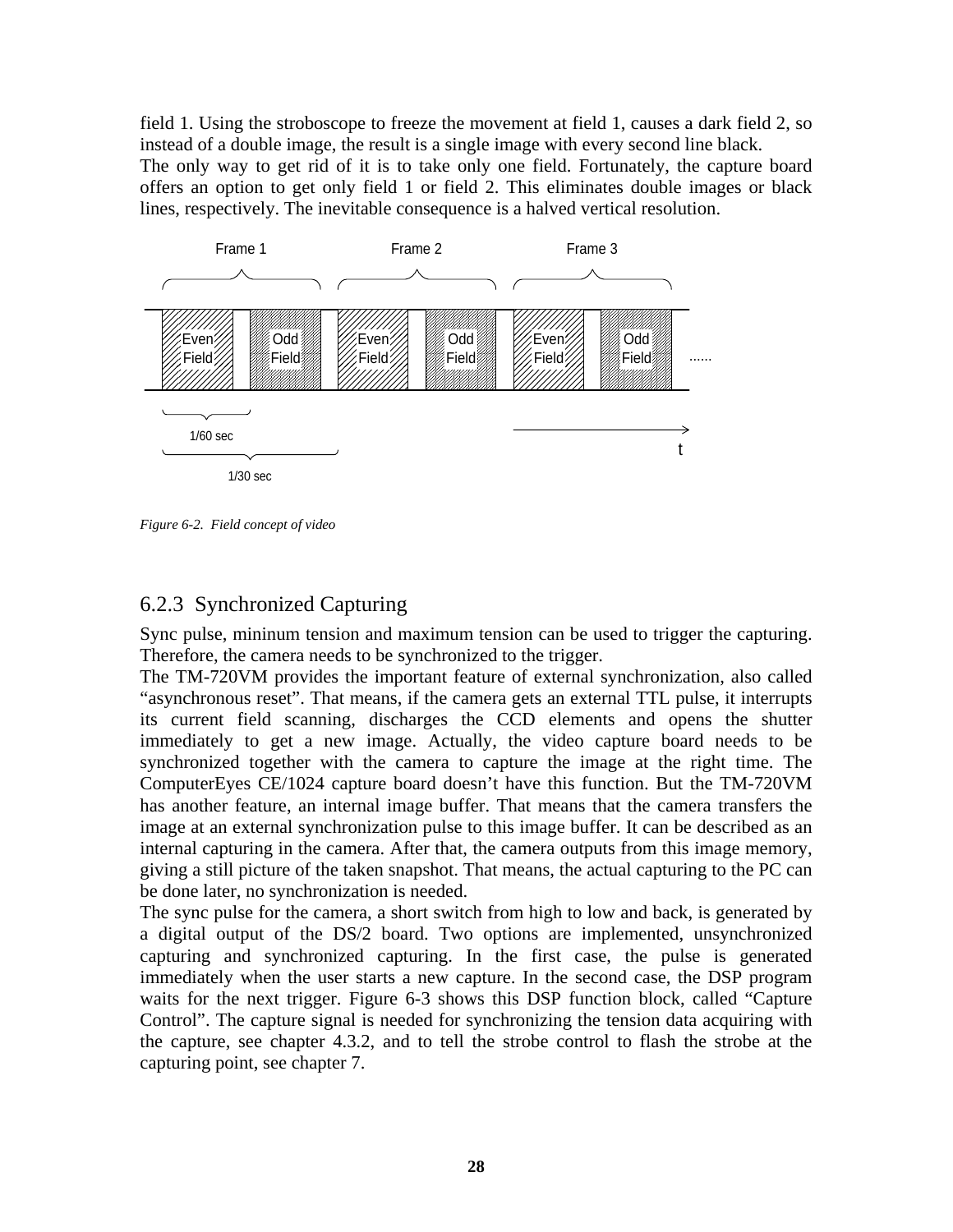

*Figure 6-3. Function block diagram of capture control* 

## 6.3 Measurement of the Two-dimensional Path

#### 6.3.1 Introduction

Figure 6-4 shows a example capture of the unwinding process. The free balloon part of the yarn is easy to recognize, because it's white thread in front of a black background. The part, where the thread slips from package is more difficult, because it is thread in front of background of wound thread. To get such a clear path on the package as in the image in Figure 6-4, a special stroboscope position is necessary. The strobe has to be positioned to fire in a direction parallel to the package axis. This creates a shadow of the thread moving from the package. Figure 6-5 shows the position of the stroboscope. Finally, four strobes are used simultaneously to get a good lighting. Two of them fire onto the package like described above, the other two fire directly on the balloon



*Figure 6-4. Example capture of yarn path* 



*Figure 6-5. Position of stroboscope to create shadows* 

There are two ways to get the yarn path, a manual and an automatic one. The automatic path tracing algorithm, described in Chapter 6.3.3, finds only the free balloon part, not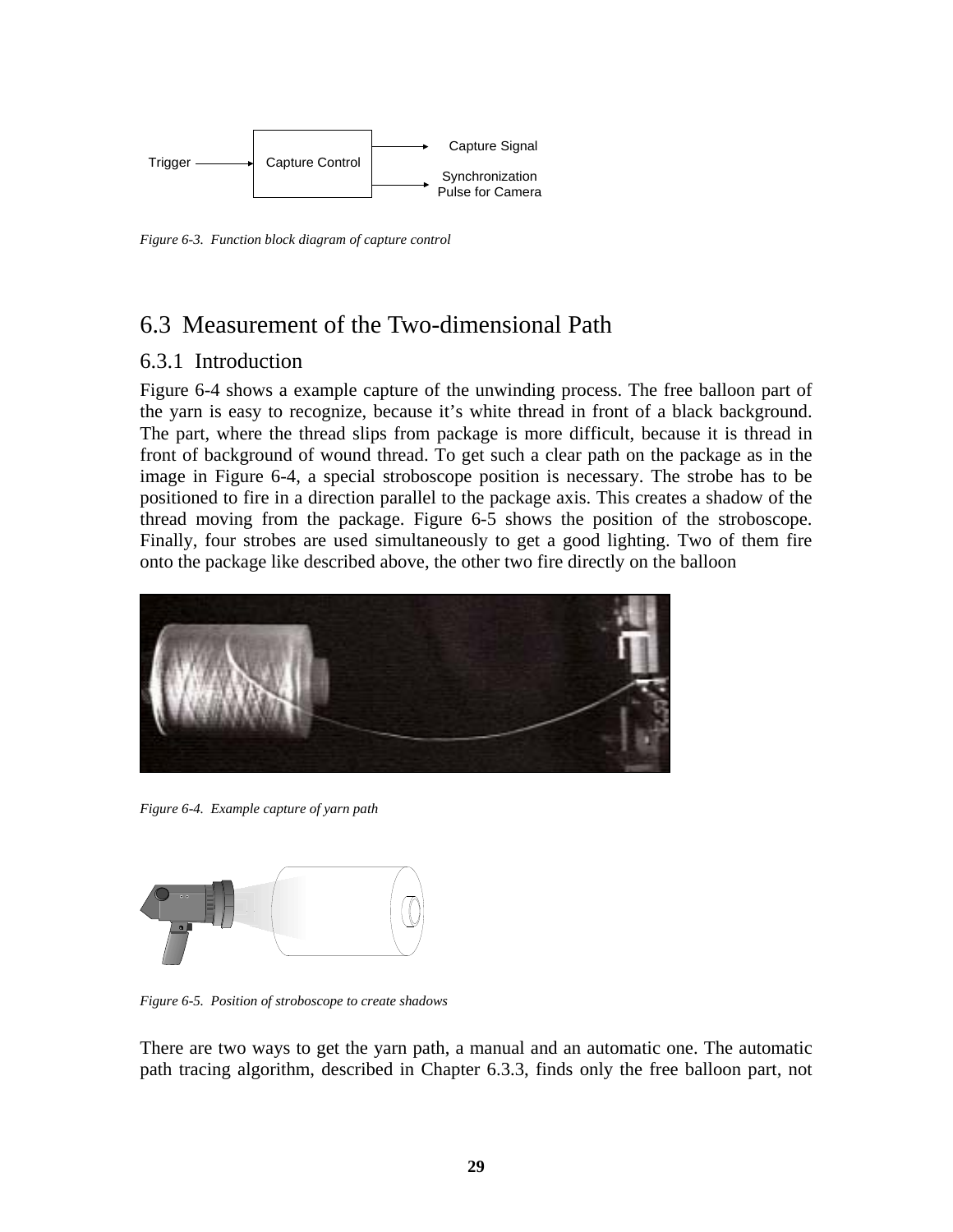the part on the package surface. However, the manual method can be used together with the automatic one to add that part.

The Windows software just exports the plain pixel coordinates of the path to Matlab. Further calculations are made in a Matlab program.

#### 6.3.2 Manual Path Detection

As a first step, a manual detection of the yarn path is implemented. That means that the user clicks on the points of the yarn path. These points are marked and stored in an array. The user can also delete wrongly set points with the right mouse button.

The user may select the points in the wrong order, that means, it is not necessary to set the points continuously from the first point of the last one. It is possible to insert a new point between two existing ones, for example. Because it's still necessary to know the right order of the path points, a sorting algorithm is added. Figure 6-6 shows the algorithm.

 $\{P_1, P_2, ...\}$  $P = \{P_1, P_2\}$ =  $_1$ ,  $_2$ ,  $P_2, \ldots$ is the set of unsorted points

 $\{S_{1}, S_{2}, ...\}$  $S = \{S_1, S_2\}$ =  $v_1, v_2$ ,  $S_{\!\scriptscriptstyle 2}$  ,  $\ldots$ is the set of sorted points

1. Choose the initial *S* to a random point of *P*,  $S = \{P_x\}$ .

Remove  $P_x$  from S,  $P = P \setminus \{P_x\}$ 

- 2. Find the closest point *PA* to the first point of *S* and get its distance *dA* Find the closest point  $P_B$  to the last point of  $S$  and get its distance  $d_B$
- 3. If  $d_A > d_B$ , add  $d_A$  as the first point to *S*, Remove  $d_A$  from *P*,  $P = P \setminus \{d_A\}$ .
	- If  $d_A < d_B$ , add  $d_B$  as the last point to *S*, Remove  $d_B$  from *P*,  $P = P \setminus \{d_B\}$
- 4. Continue with 2. till  $P = \{\}$

*Figure 6-6. Algorithm to sort path points* 

The sorting algorithm tries to connect all points by the shortest path. This leads automatically to the right order, because a wrong order results in a longer path. The algorithm starts with one random point as the sorted path and adds the next neighbor to the beginning or end of the path, dependent upon which one is closer. It repeats this procedure till the sorted path contains all points.

The distance between two points  $P_1 = (x_1, y_1)$  and  $P_2 = (x_2, y_2)$  is the Euclidean distance:  $d = \sqrt{(X_1 - X_2)^2 + (Y_1 - Y_2)}$ 2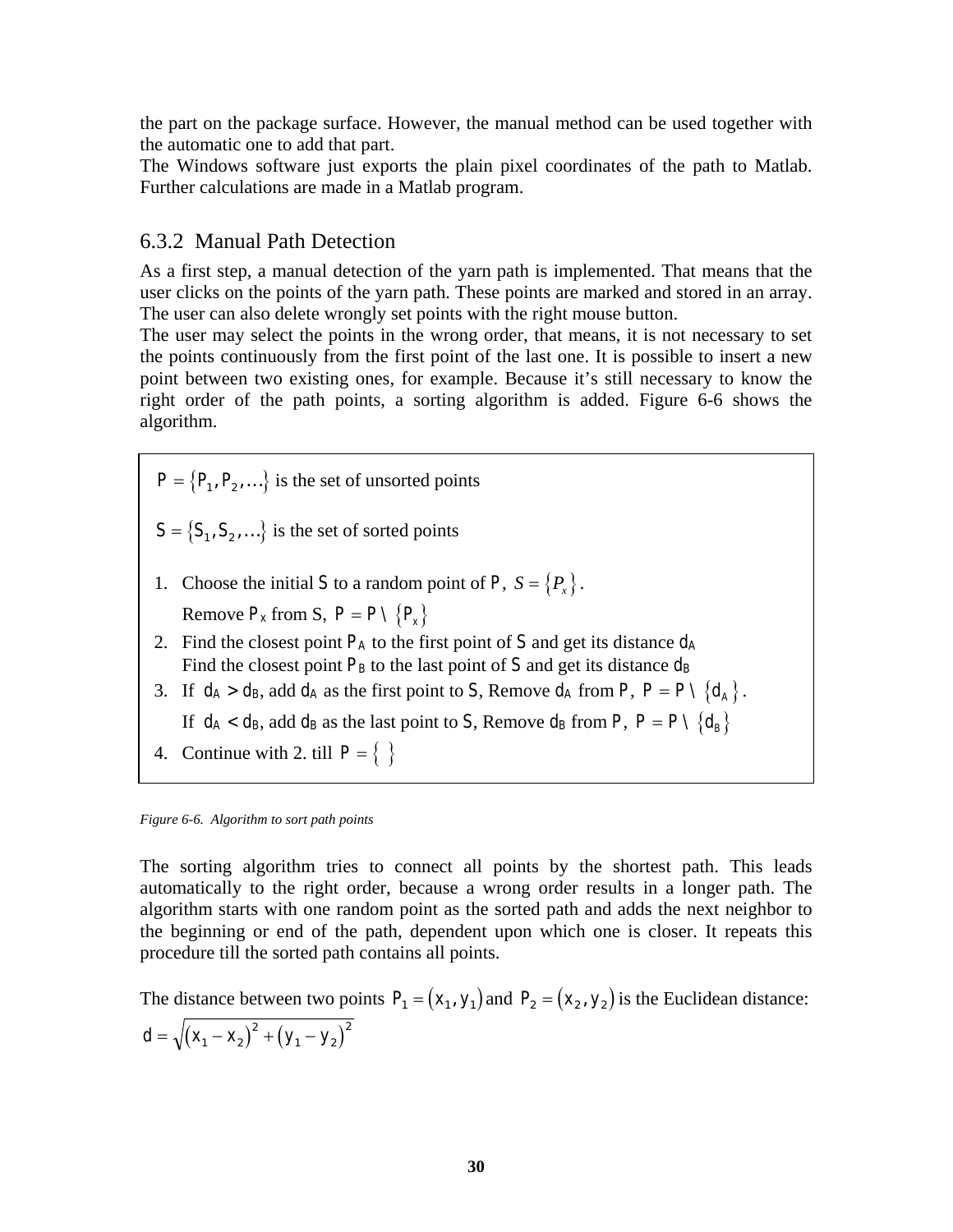#### 6.3.3 Automatic Path Detection

To accelerate the data acquiring, an automatic path tracing algorithm is implemented. This algorithm finds the path of the balloon part automatically. The very complex package part is not included in the detection.

The algorithm traces along the x-axis and finds the y-coordinate belonging to each xcoordinate. This method is preferred to tracing along the path, because insufficient lighting can result in interruption of the path line in the image.

To find a path point of a given x-coordinate seems to be quite simple, it is just to find a white point in that column. A closer look at the image data causes the question, what is white and what is black. For one lighting, the grayscale value of the background ranges from 0-10 and the brightness of the yarn is 50. For a different lighting, the background value changes to a range of 30-100 and the yarn value to 200. Though, the first task is to find the right threshold to separate between white and black pixel.

A look at the histogram of one column helps to find a solution. Figure 6-7 shows, that there is a widely spreaded area with a large amount of dark pixels and a small peak of bright pixel, caused by the thread in the image. Because this peak is so small, it can be neglected and the mean value of all pixels will give approximately the mean value of the dark background pixels. The brightness of the peak is approximately the maximum brightness in the column. A certain percentage between mean value and maximum value gives the threshold:

$$
Treshold = Mean Bright + percentage \cdot (MaxBright - MeanBright) \tag{6.1}
$$

A percentage of 80%, as chosen in Figure 6-7, gives a good threshold for both images.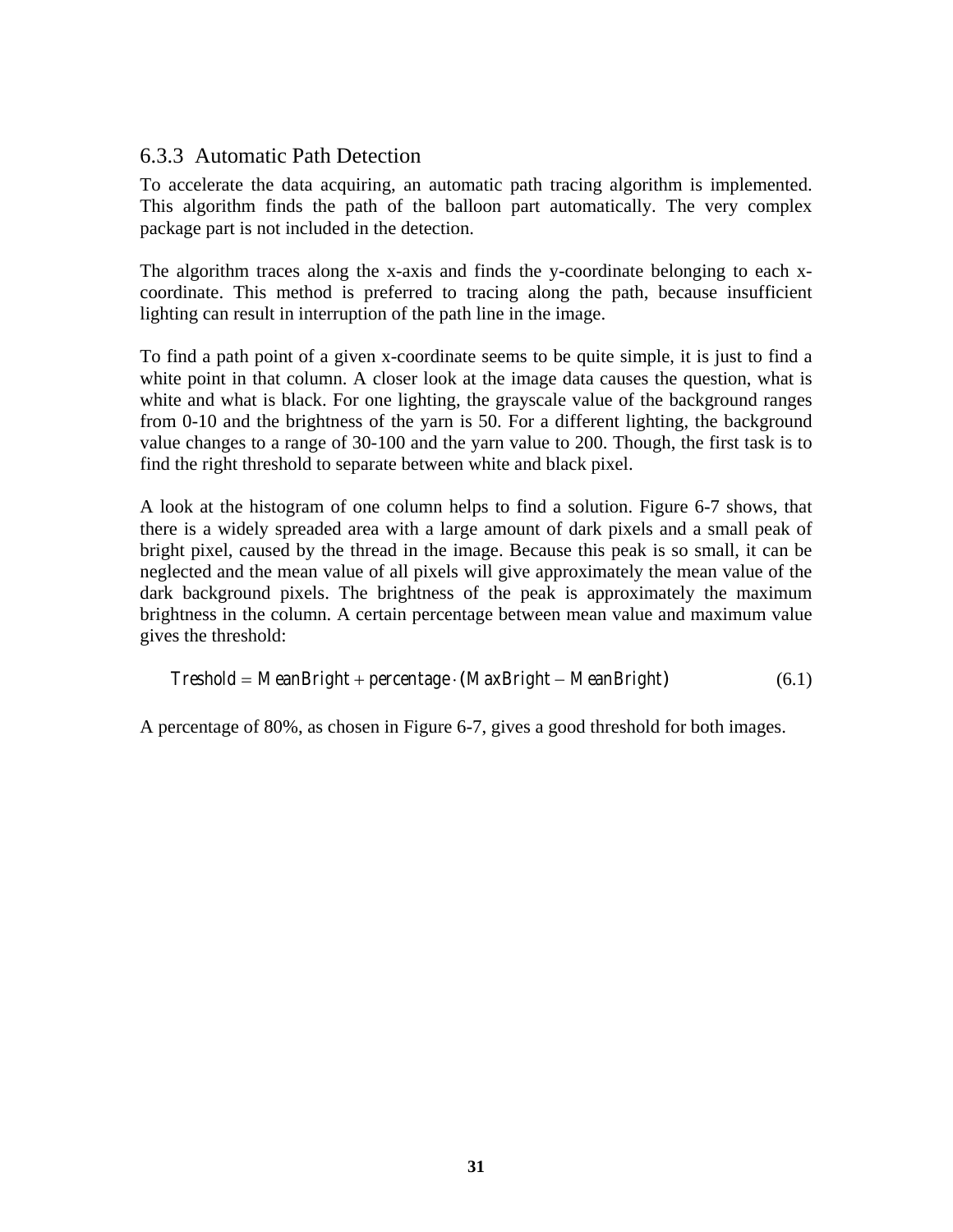

*Figure 6-7. Images and histograms at two different lightings* 

The yarn is pretty thin, but in the image it usually consists of more than one pixel. So the first and the last bright pixel in one column is determined and the mean value between both is calculated as the yarn y-coordinate.

After finding the threshold, there are some other problems, see Figure 6-8:

- The package and metal parts of the test stand are detected as yarn
- Reflections of the metal parts are detected as yarn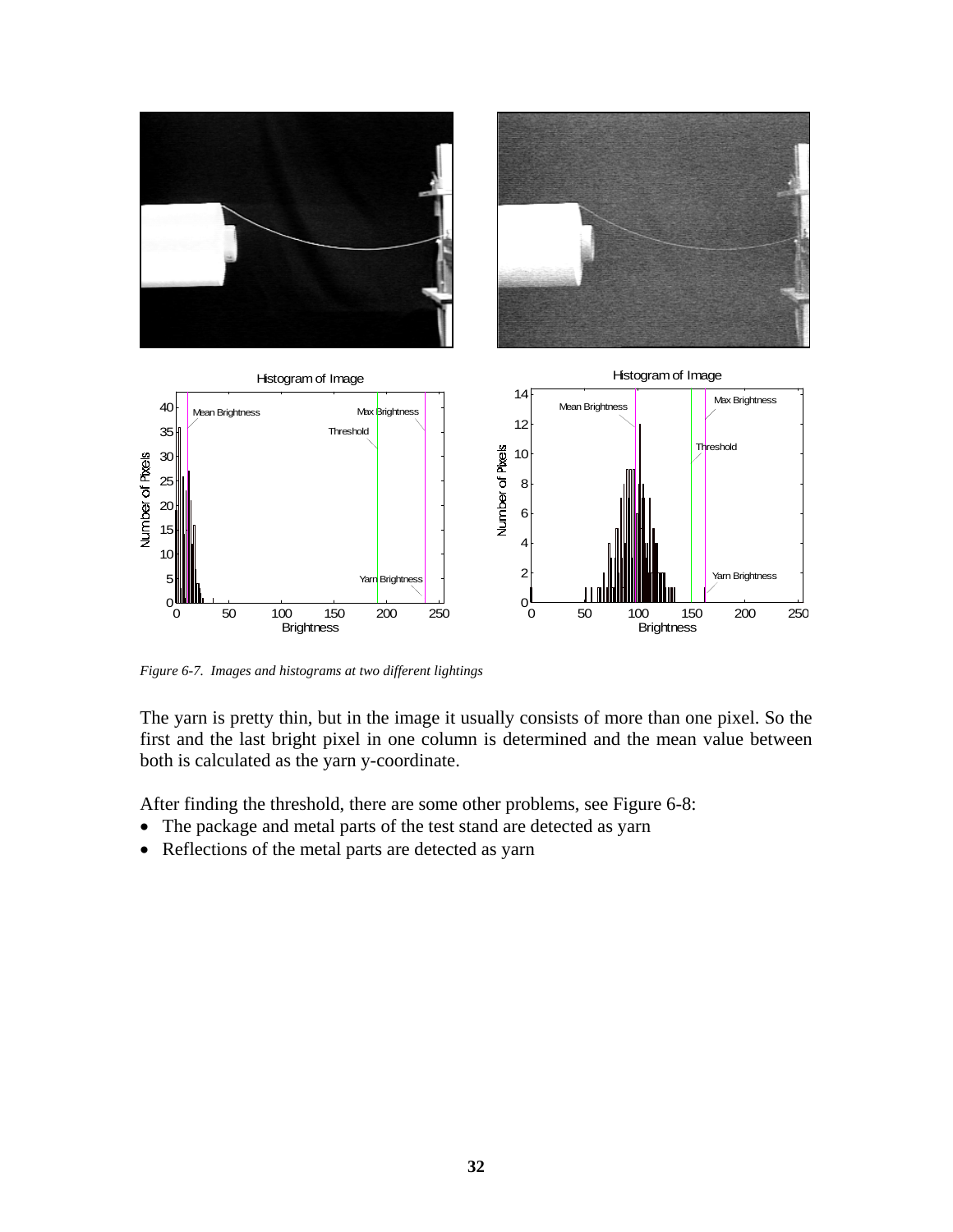

*Figure 6-8: Badly detected yarn path* 

To avoid those wrong detections, conditions are added:

- 1. The length of the white area in the column is determined. Is it bigger than a threshold, it is not the yarn but the package or metal parts.
- 1. Reflections of the metal parts are not covered by 1., because their size is often only a few pixels. So the area below and above the detected yarn is examined. Is it yarn that was detected, there must be a certain amount of black pixels below and above the yarn. Otherwise, the white point was caused by a reflection.
- 1. Because 1. and 2. still at some cases, the gradient of the yarn path is observed. If a point is wrongly detected, it is usually out of order and the gradient gets quite big (see Figure 6-8). So all points beyond a certain threshold of gradient are not taken.

After adding these conditions, the extended algorithm shows very good results for different lightings. Wrong detections are seldom. The algorithm even detects the yarn path correctly in very dark pictures, when the yarn path isn't visible anymore to the naked eye.

## 6.4 Detection of the Three-dimensional Path

#### 6.4.1 Concept

To capture the three-dimensional yarn path, two orthogonal views are necessary. The two views could be captured with two video cameras and two capture boards. For example, one camera is used for the front view and one for the top view.

Another concept that is cheaper and doesn't require big changes in hardware and software, is the mirror concept, see Figure 6-9. A mirror is mounted in 45° angle. The mirror reverts the top view to the front. The disadvantage is a loss of vertical resolution, because now two images are captured in one.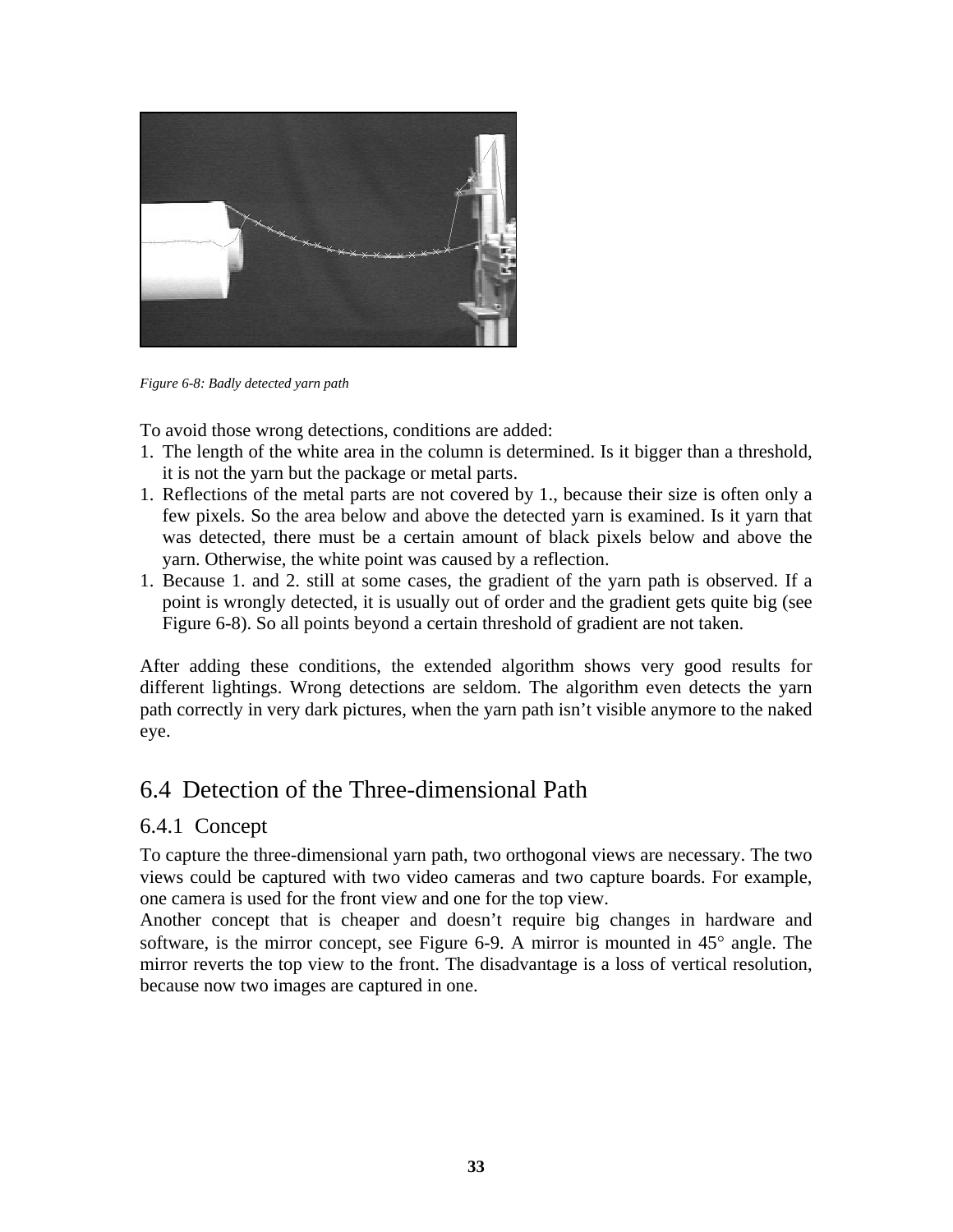

*Figure 6-9. Mirror concept* 

For the path reconstruction, the part of the image, that belongs to the top view, is mirrored by the program. Then, it can be handled as it would have been taken with a separate top view camera.

To get two orthogonal views, the mirror alignment has to be very accurate. The mirror angle must be exactly 45°.

### 6.4.2 Camera Optics

The camera optics performs a perspective projection of the three-dimensional image to a plane, two-dimensional one. The object is transformed by the lens and imaged at a plane where the sensor CCD elements are located. The ray diagram in Figure 6-10 shows how a point *P* is projected to an image point *P'*.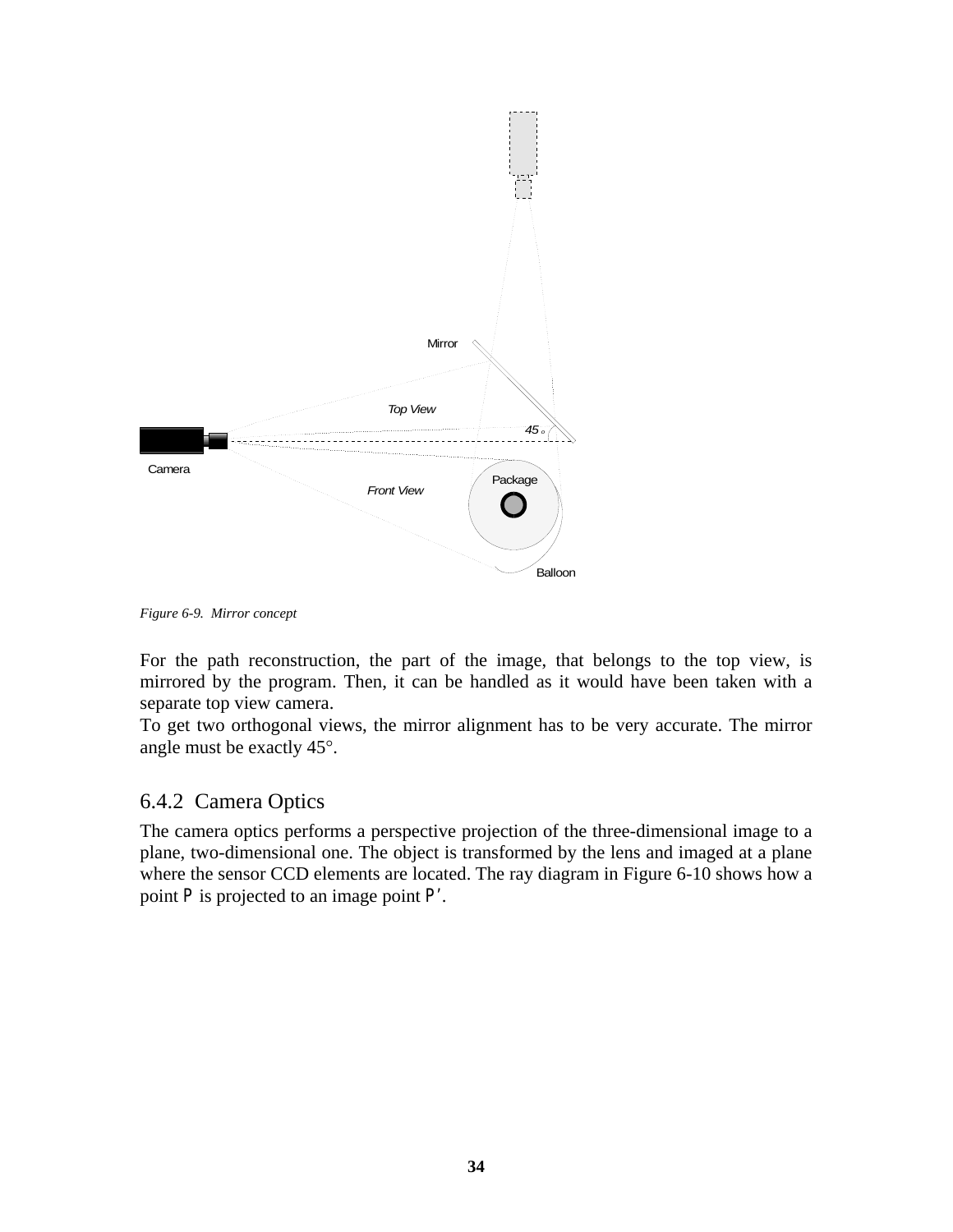

*Figure 6-10. Ray diagram of camera optics* 

*F1* and *F2* are the focal points of the lens. Each parallel ray goes through *F2*, and each ray that goes through  $F_1$  is transformed to a parallel ray by the lens. Rays through the middle of the lens pass without change. The rays meet at the sensor plane in the image point *P'.* Instead of calculating the position of *P'* on the sensor plane, the position of point *A* can be calculated, which is easier. A coordinate system is placed with the origin in  $F_1$ , as shown in Figure 6-11.



*Figure 6-11. Transformation of lens* 

*P*, with the coordinates *z* and *y*, is transformed to *A* with the coordinate *y'*:

$$
\frac{z}{y} = \frac{f}{y'} \implies y' = \frac{f}{z}y \tag{6.2}
$$

Extending the setup to a three-dimensional one leads to a *(x, y, z)* coordinate system.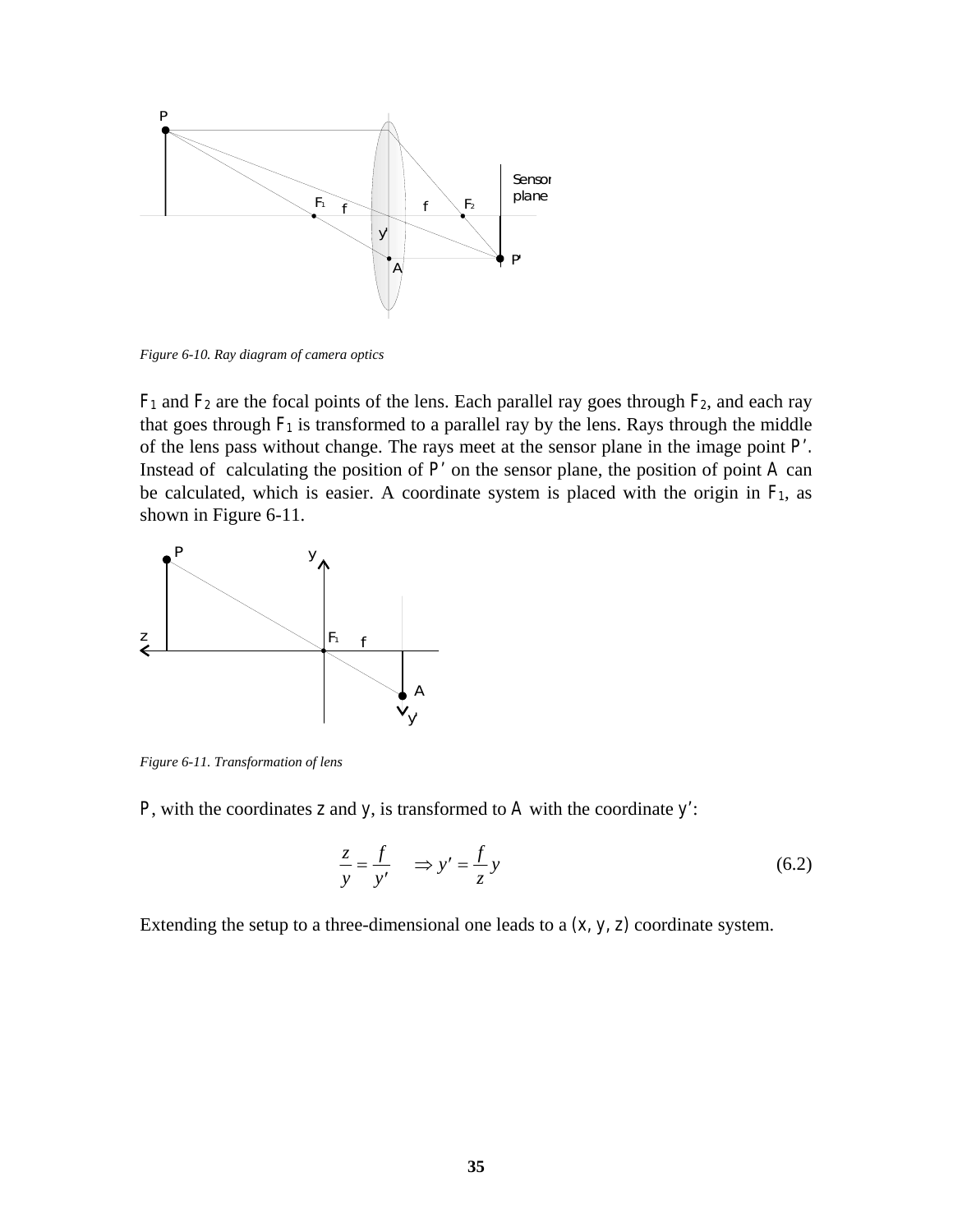

*Figure 6-12. Three-dimensional camera optics* 

Equation 6.2 is applied separately to the x-coordinate and the y-coordinate. *x'* and *y'* is the position of the image point on the sensor plane.

$$
x' = \frac{f}{z}x\tag{6.3}
$$

$$
y' = \frac{f}{z}y\tag{6.4}
$$

To be independent from the size of the sensor plane, *x'* and *y'* are normalized to the width *w* of the sensor plane:

$$
x_p = \frac{x'}{w} \tag{6.5}
$$

$$
y_p = \frac{y'}{w} \tag{6.6}
$$

The points acquired by path tracing are also normalized to the image width. So  $(x_p, y_p)$ matches the coordinates of the acquired path in the image. With  $a = f/w$ , the equations of projection are simplified to:

$$
x_p = -\frac{a}{z}x\tag{6.7}
$$

$$
y_p = -\frac{a}{z}y\tag{6.8}
$$

$$
a = \frac{f}{w} \tag{6.9}
$$

An horizontal located object of the length  $l = x_1 - x_2$  is projected to the length

$$
l_p = x_1' - x_2' = \frac{a}{z} x_1 - \frac{a}{z} x_2 = \frac{a}{z} l \tag{6.10}
$$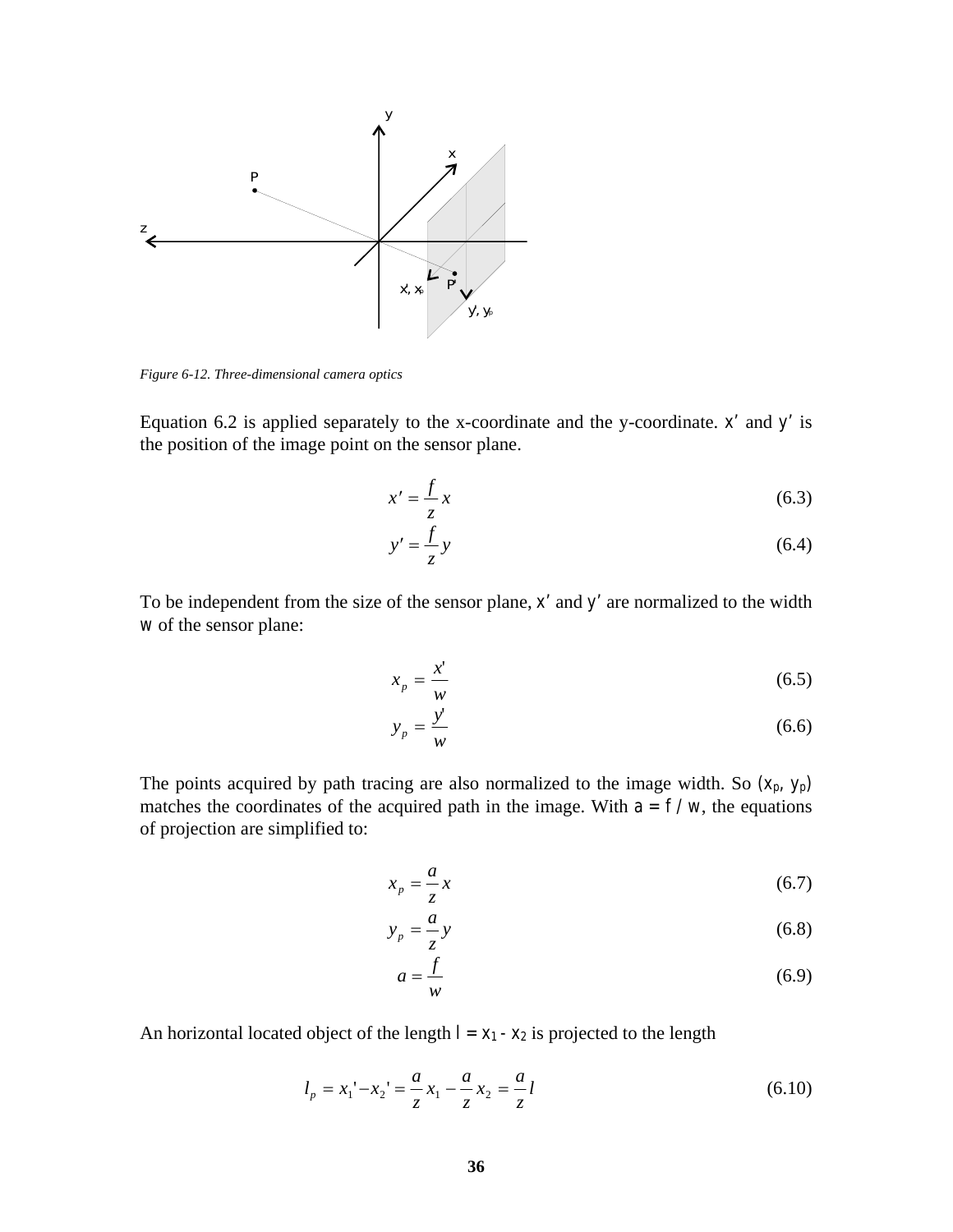#### 6.4.3 Coordinate Systems for Reconstruction

To apply equation 6.9 and 6.10 to the two camera views, two coordinate systems are placed properly. Figure 6-13 shows the position of the coordinate system of the front view, *(x1, y1, z1)*, and of the top view, *(x2, y2, z2)*. Additionally, a coordinate system *(x, y, z)* is used to connect both systems. The final reconstructed path will be related to this system.



*Figure 6-13. Coordinate systems for reconstruction*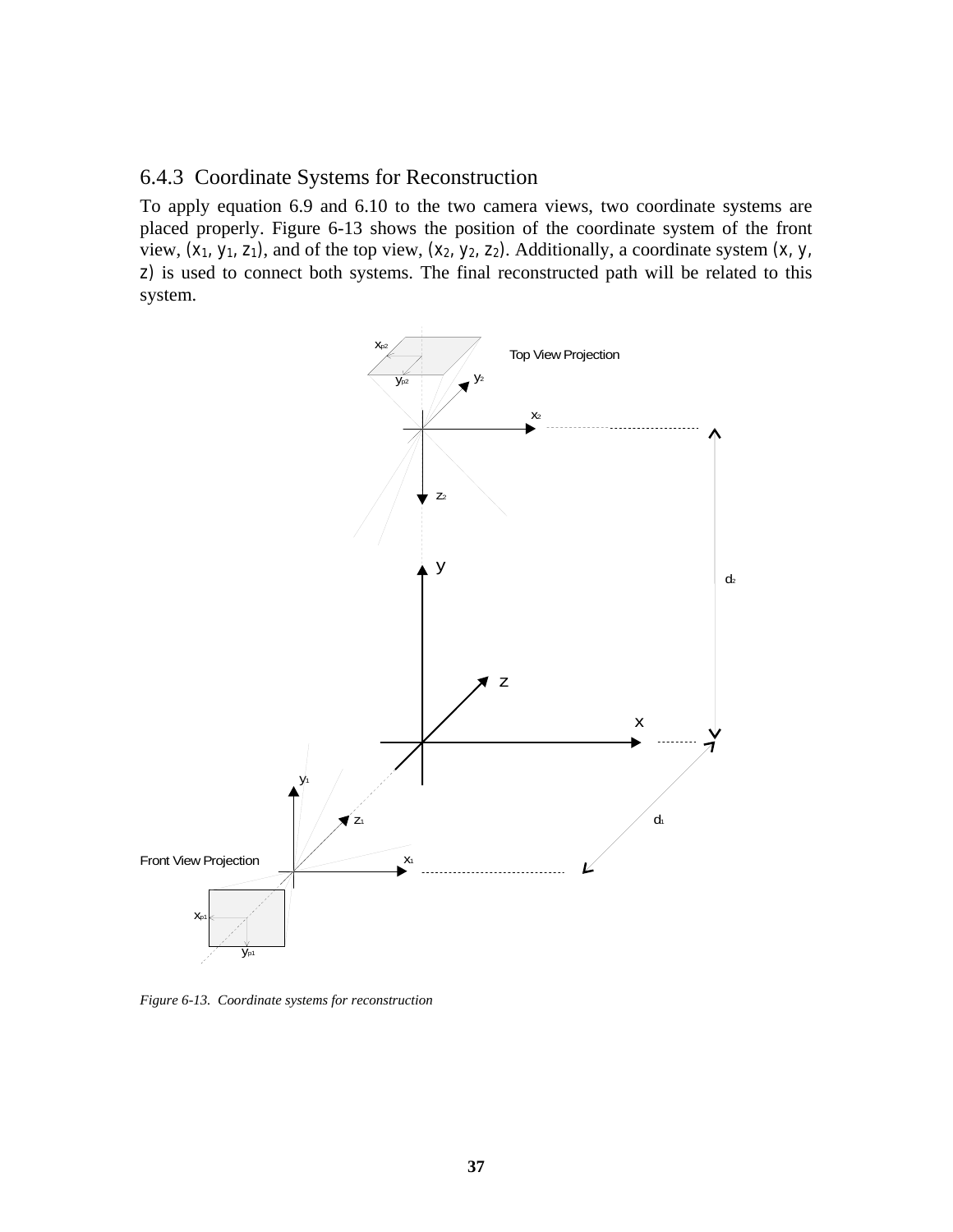The conversion equations from one system to the other are

$$
x_1 = x, \ y_1 = y, \ z_1 = d_1 + z \tag{6.11}
$$

$$
x_2 = x, \ y_2 = z, \ z_2 = d_2 - y \tag{6.12}
$$

$$
x_1 = x_2, \ y_1 = d_2 - z_2, \ z_1 = d_1 + y_2 \tag{6.13}
$$

The equations of projection for both views are then:

Front view:

\n
$$
x_{p1} = \frac{a}{z_1} x_1 = \frac{a}{d_1 + z} x
$$
\n(6.14)

\n
$$
x_{p2} = \frac{a}{z_2} x_2 = \frac{a}{d_2 - y} x
$$
\n(6.15)

$$
y_{p1} = \frac{a}{z_1} y_1 = \frac{a}{d_1 + z} y \qquad (6.16) \qquad y_{p2} = \frac{a}{z_2} y_2 = \frac{a}{d_2 - y} z \qquad (6.17)
$$

The unknown distances  $d_1$  and  $d_2$  have to be determined. Because they are hard to measure, especially with the mirror, another procedure has to be used.

The distance *l* between eyelet and package is measured manually. The projected length *lp1* of this distance in the front view and the length  $l_{p2}$  in the top view are measured as well. From the *l*,  $l_{p1}$  and  $l_{p2}$ , the z-coordinates of the package axis in the corresponding coordinate system can be calculated by using equation 6.10. They're equal to the zcoordinates of the eyelet, *z1,e* and *z2,e*, because the package axis goes through the eyelet

$$
l_{p1} = \frac{a}{z_{1,e}} l, \quad z_{1,e} = a \frac{l}{l_{p1}}
$$
 (6.18)

$$
l_{p2} = \frac{a}{z_{2,e}} l, \quad z_{2,e} = a \frac{l}{l_{p2}}
$$
 (6.19)

The positions of the eyelet in the front view,  $(x_{p1,e}, y_{p1,e})$ , and in the top view,  $(x_{p2,e}, y_{p2,e})$ are measured in the captured image. From the equations of projection, the y-coordinates of the eyelet are calculated

$$
y_{1,e} = \frac{z_{1,e}}{a} y_{p1,e}
$$
 (6.20)

$$
y_{2,e} = \frac{z_{2,e}}{a} y_{p2,e}
$$
 (6.21)

Knowing the eyelet coordinates both in the  $(x_1, y_1, z_1)$  and  $(x_2, y_2, z_2)$  coordinate system allows to calculate  $d_1$  and  $d_2$  from the equation 6.13:

$$
d_1 = z_{1,e} - y_{2,e} = a \frac{l}{l_{p1}} - y_{2,e}
$$
 (6.22)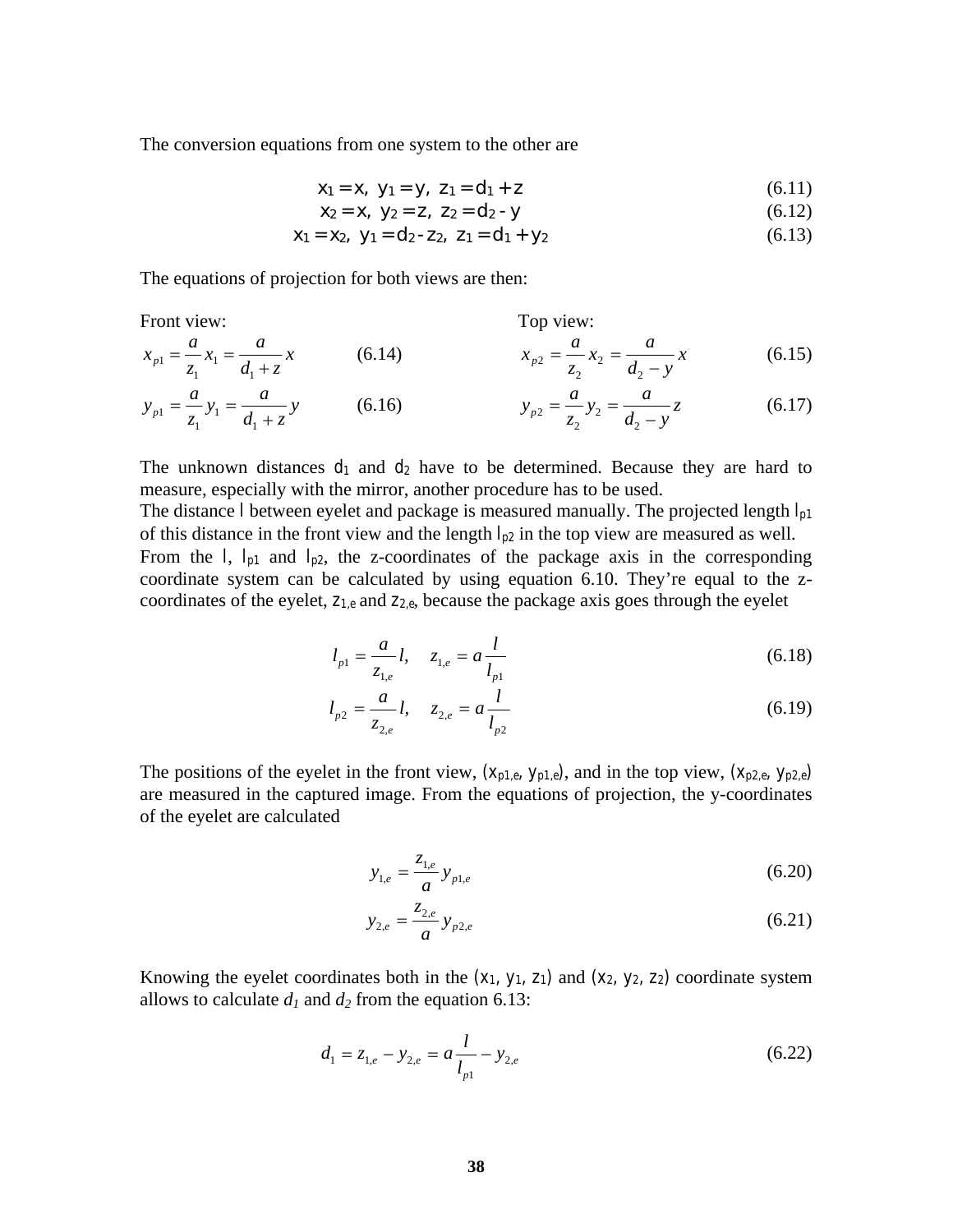$$
d_2 = z_{2,e} - y_{1,e} = a \frac{l}{l_{p2}} - y_{1,e}
$$
 (6.23)

#### 6.4.4 Reconstruction Algorithm

The path tracing procedures explained in chapter 6.3.2 and 6.3.3 are applied to both top and front view. The result are two  $(x_p, y_p)$  path arrays. The  $(x, y, z)$  yarn path has to be reconstructed from these two arrays.

It is possible to calculate a 3D path point from its top and front view projection. But it is not trivial to find the top view point  $P_{p2}$  that belongs to a point of the front view  $P_{p1}$ . So the following procedure is done: There are infinite 3D points that can belong to a front view point *Pp1*. All these points lay on a straight projection ray, called *projector*. So the unknown 3D point  $P$  can be anywhere on this projector. Then, the projector line is projected to the top view. There, it represents again all possible points that belong to the given front view point. Calculating the intersection between this line and the top view yarn path, gives the unknown point  $P_{p2}$ . From  $P_{p1}$  and  $P_{p2}$ ,  $P$  is calculated.



*Figure 6-14. Concept of Yarn Path Reconstruction*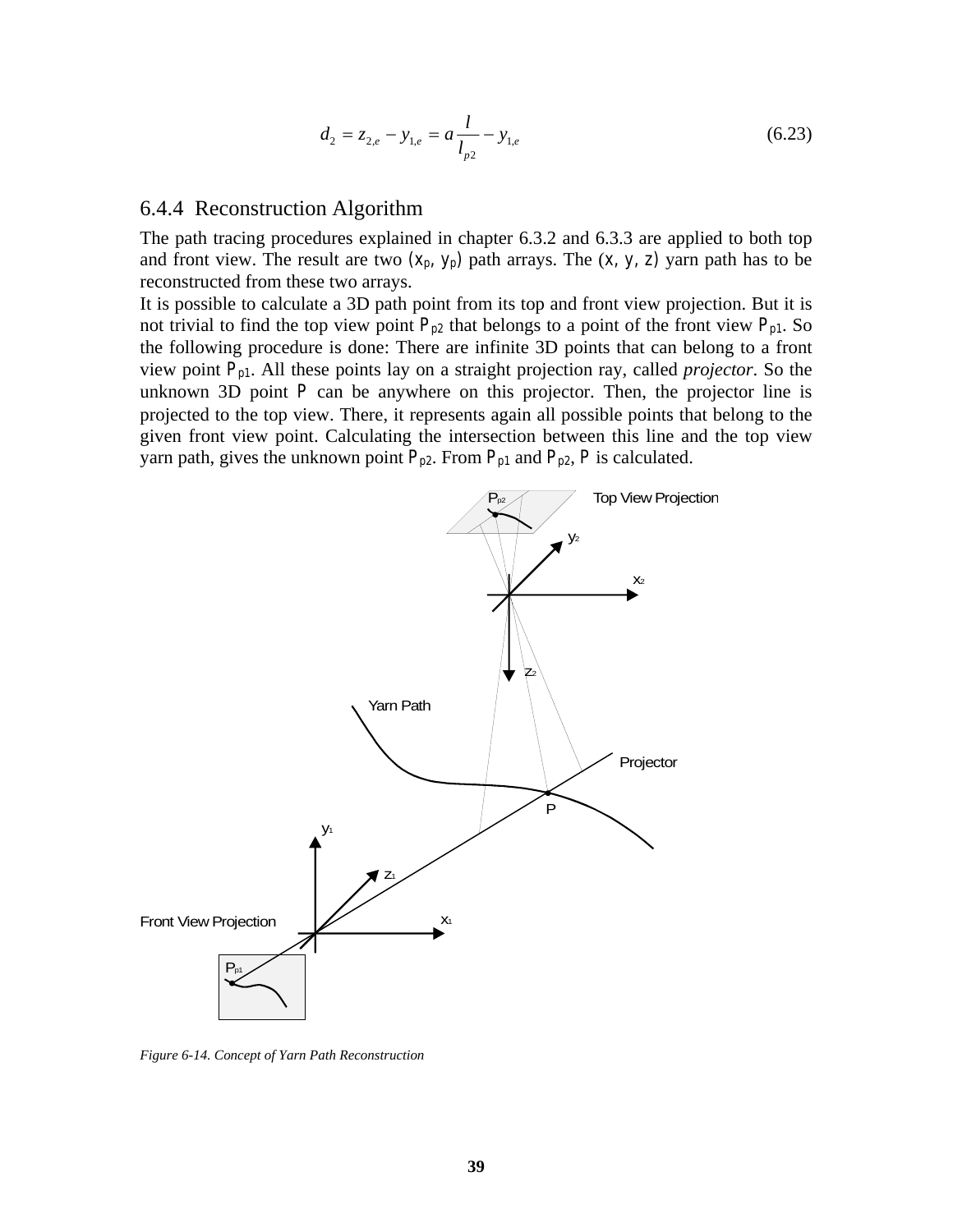The point  $P_{p1}$  of the yarn path in the front view is given by  $(x_{p1}, y_{p1})$ . Solving equations 6.14 and 6.16 for *x* and *y* gives

$$
x = \frac{d_1 + z}{a} x_{p1}
$$
 (6.24)

$$
y = \frac{d_1 + z}{a} y_{p1}
$$
 (6.25)

This is the equation of the projector of  $P_{p1}$ . To get the projection of the top view of this line, equations 6.24 and 6.25 are inserted into the projection equations of the top view, 6.15 and 6.17.

$$
x_{p2} = \frac{a}{d_2 - \frac{d_1 + z}{a} y_{p1}} \frac{d_1 + z}{a} x_{p1}
$$
 (6.26)

$$
y_{p2} = \frac{a}{d_2 - \frac{d_1 + z}{a} y_{p1}} z
$$
 (6.27)

This is again the equation of a line, because the perspective projection transforms a line to a line. Setting the line parameter *z* to two different values gives two points of the line

$$
z = -d_1: \t x_{p2} = 0, \t y_{p2} = -\frac{d_1}{d_2}a \t (6.28)
$$

$$
z = 0: \t x_{p2} = \frac{ad_1 x_{p1}}{ad_2 - d_1 y_{p1}}, \t y_{p2} = 0 \t (6.29)
$$

Using these two points gives the vector equation of the line

$$
\begin{pmatrix} x_{p2} \\ y_{p2} \end{pmatrix} = \begin{pmatrix} ad_1x_{p1} \\ ad_2 - d_1y_{p1} \\ \frac{d_1}{d_2}a \end{pmatrix} c - \begin{pmatrix} 0 \\ \frac{d_1}{d_2} \end{pmatrix}
$$
(6.30)

This equation describes a line that contains all possible points in the top view projection that belongs to  $(x_{p1}, y_{p1})$ . The intersection of this line with the top view projection of the path gives  $(X_{p2}, Y_{p2})$  of the point  $P_{p2}$ .

Solving equation 6.26 for *z* and substituting *z* in equation 6.24 and 6.25 gives the threedimensional coordinates of the point *P*.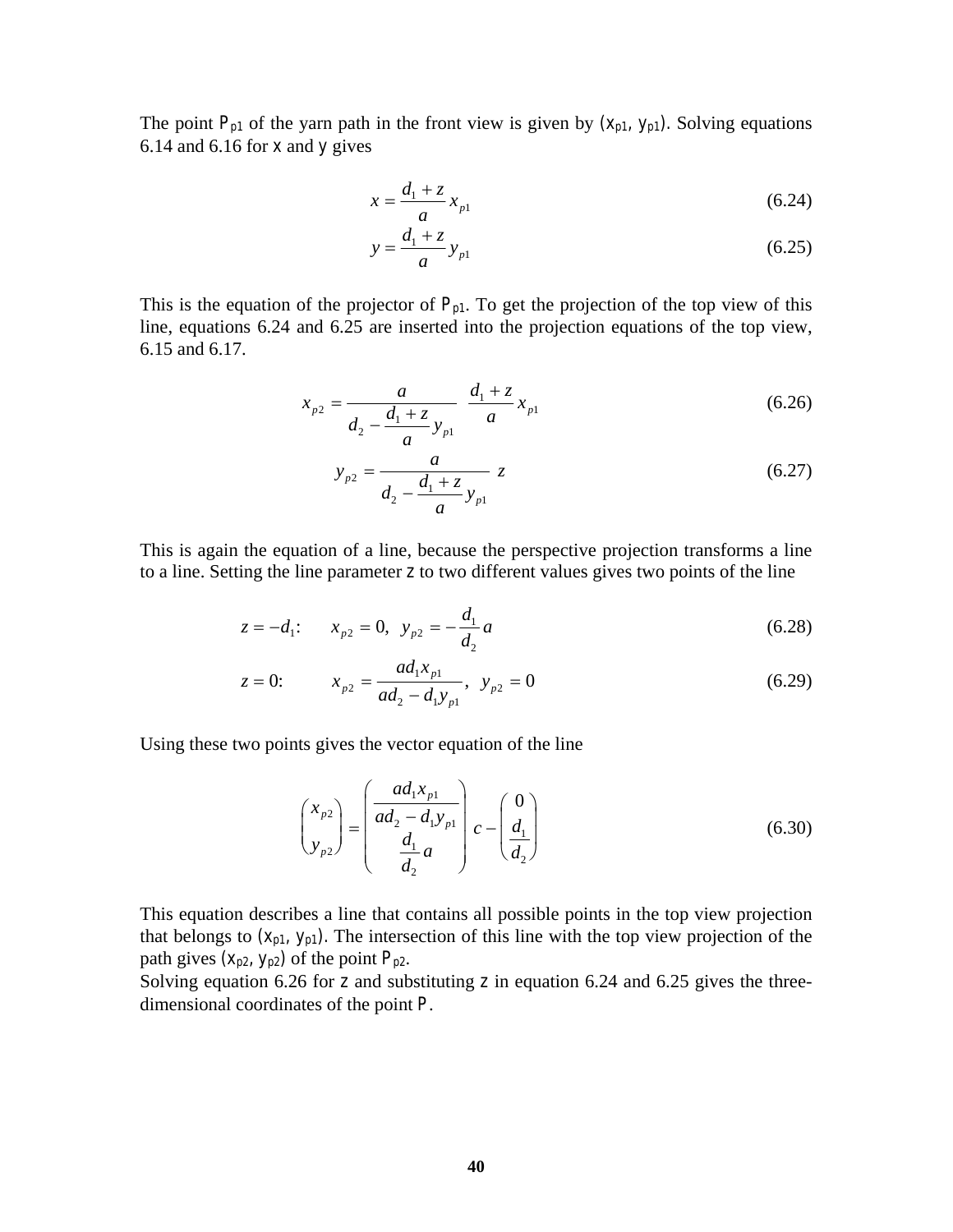$$
x = \frac{x_{p1}x_{p2}d_2}{ax_{p1} + y_{p1}x_{p2}}
$$
 (6.31)

$$
y = \frac{y_{p1}x_{p2}d_2}{ax_{p1} + y_{p1}x_{p2}}
$$
 (6.32)

$$
z = \frac{ax_{p2}d_2}{ax_{p1} + y_{p1}x_{p2}} - d_1
$$
 (6.33)

This procedure is done with all points of the front view path.

Finally, the  $(x, y, z)$  coordinates are converted to a coordinate system  $(x', y', z')$ . This coordinate system, that is used for theoretical calculations, has its origin at the eyelet point and the z'-axis is the package axis.

$$
x' = -\left(z - z_e\right) \tag{6.34}
$$

$$
y' = y - y_e \tag{6.35}
$$

$$
z' = - (x - x_e) \tag{6.36}
$$

*ze* is calculated from equations 6.11 and 6.18. Then it's possible to get *xe* and *ye* from the image coordinates of the eyelet, using equations 6.24 and 6.25.

#### 6.4.5 Geometry points

To specify the geometry of the projected image, the user can set *geometry points* by marking then with the mouse pointer. Three points are sufficient to get all required values, illustrated in Figure 6-15

- Distance package eyelet for equation 6.18 and 6.19 and as unwinding parameter  $l_p = x_1 - x_2$
- Eyelet position for equation 1.34 1.36

$$
X_{pe} = X_{p1}, \ \ y_{pe} = y_{p1}
$$

• Package length and radius as unwinding parameters *plen<sub>p</sub>* =  $X_{p2} - X_{p3}$ *pdiamp* =  $y_{p2} - y_{p3}$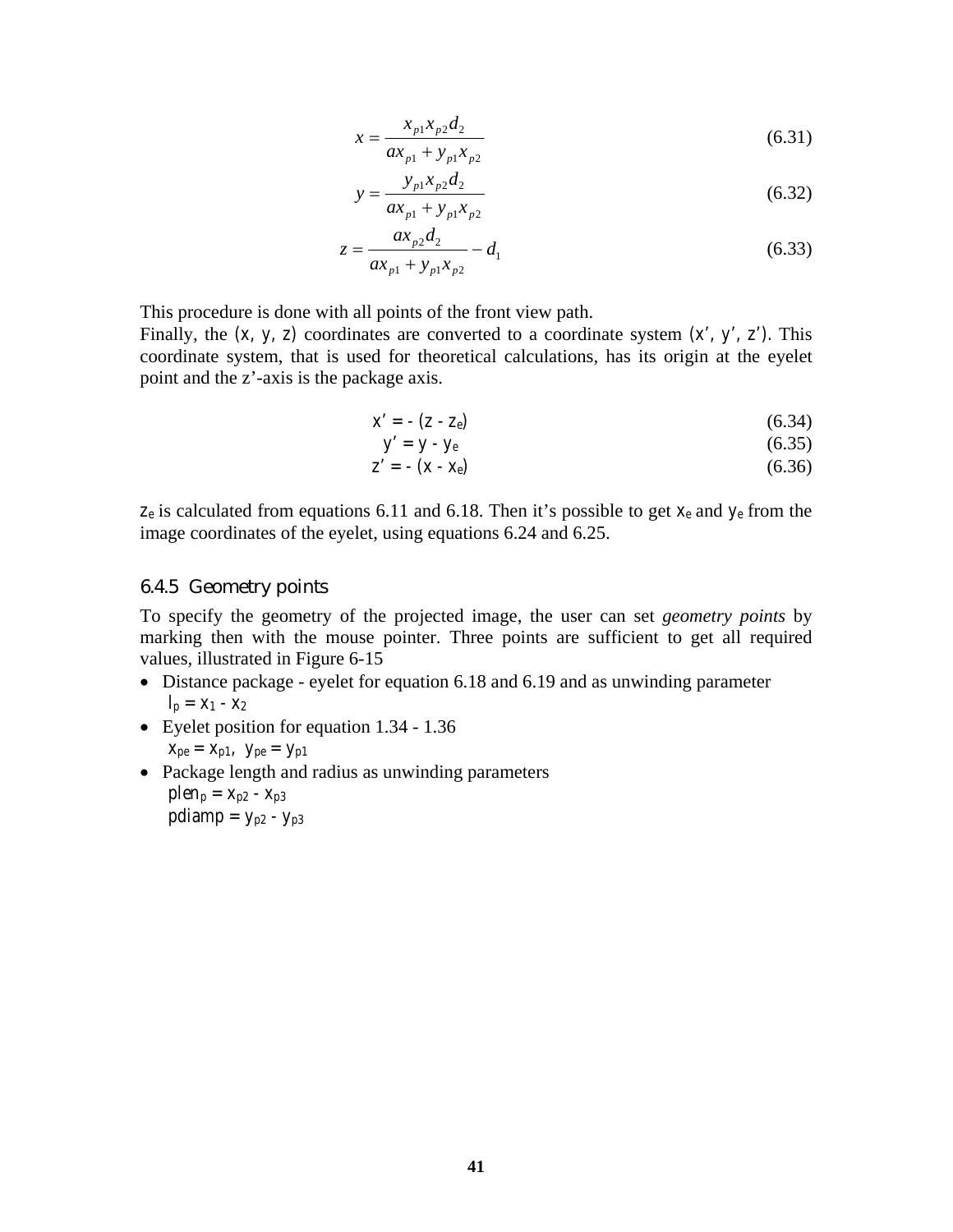The actual value of the distance package- eyelet, package length and radius is calculated from equation 6.10



*Figure 6-15. Location of geometry points*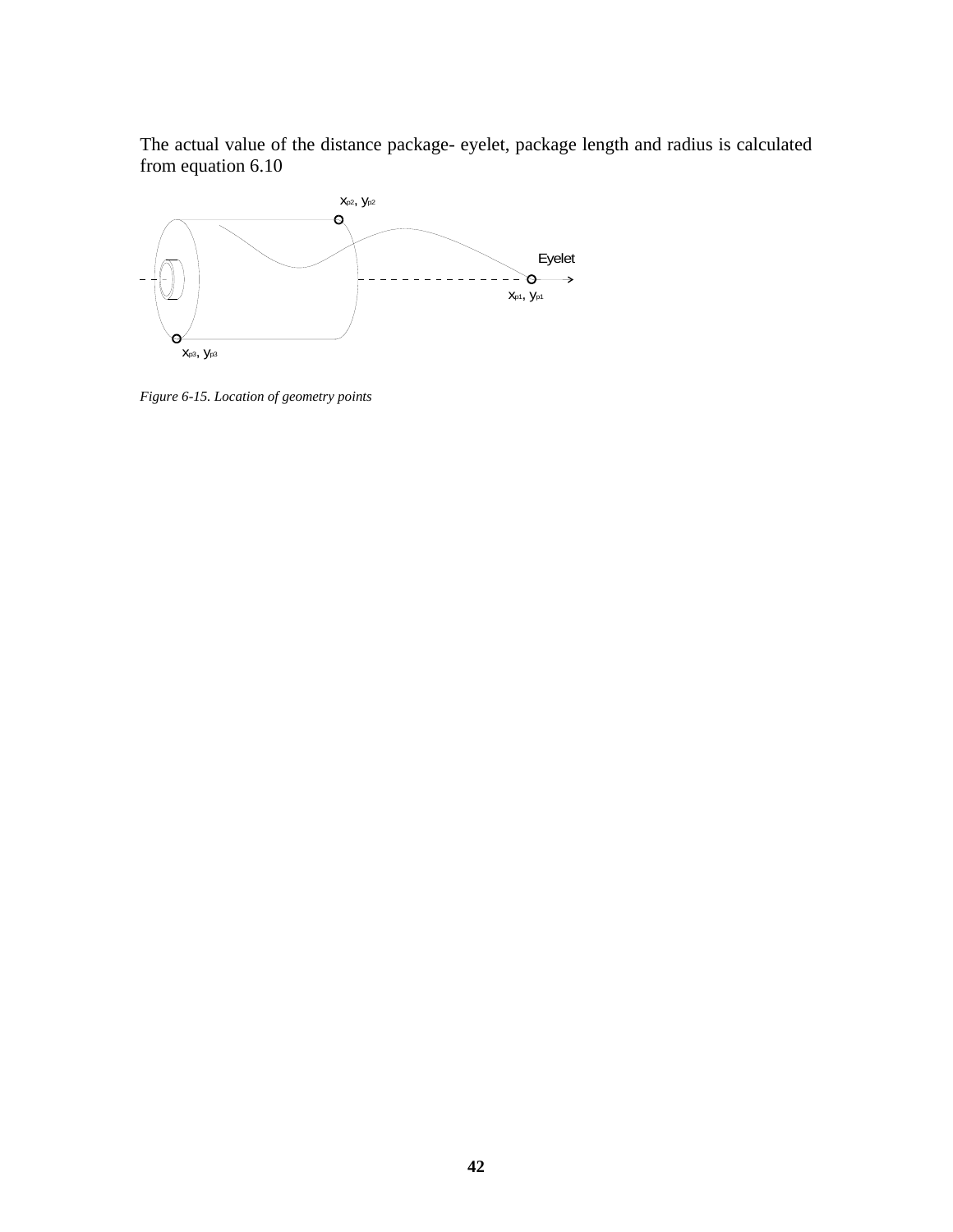## **7. Strobe Control**

The stroboscopes are used to freeze the balloon movement by flashing at every trigger. It is also used to brighten up the yarn at the capturing point. The strobes have an external trigger input. It flashes at the raising edge of the external trigger signal. Because both DS/2 and strobe use TTL levels, the external trigger input can be connected directly to the DS/2 digital output 0. To trigger a flash, the DSP just has to set the digital output shortly to "high" and then back to "low".

## 7.1 DSP Control

Figure 7-1 shows the block diagram of the generation of this trigger pulse.



*Figure 7-1. Block diagram of strobe triggering* 

The strobe control provides two function modes:

- Flash continuously at every trigger. This is used to freeze the balloon to see it with the naked eye.
- Flash once at the capturing to brighten up the image

Generating a bunch of following strobe flashes instead of one allows to see the development of the yarn balloon. This function block follows the strobe control and is optional. The number of flashes and the distance between the flashes is adjustable. The distance is given in degree, so the delay time has to be calculated from the delay angle and the current revolution period:

$$
t = \frac{(RevolutionPeriod) \cdot (DelayAngle)}{360 \text{ deg}}
$$

The revolution period detection is equivalent to the one for the trigger delay, see Chapter 5.1.

## 7.2 User Interface

The user has the following settings: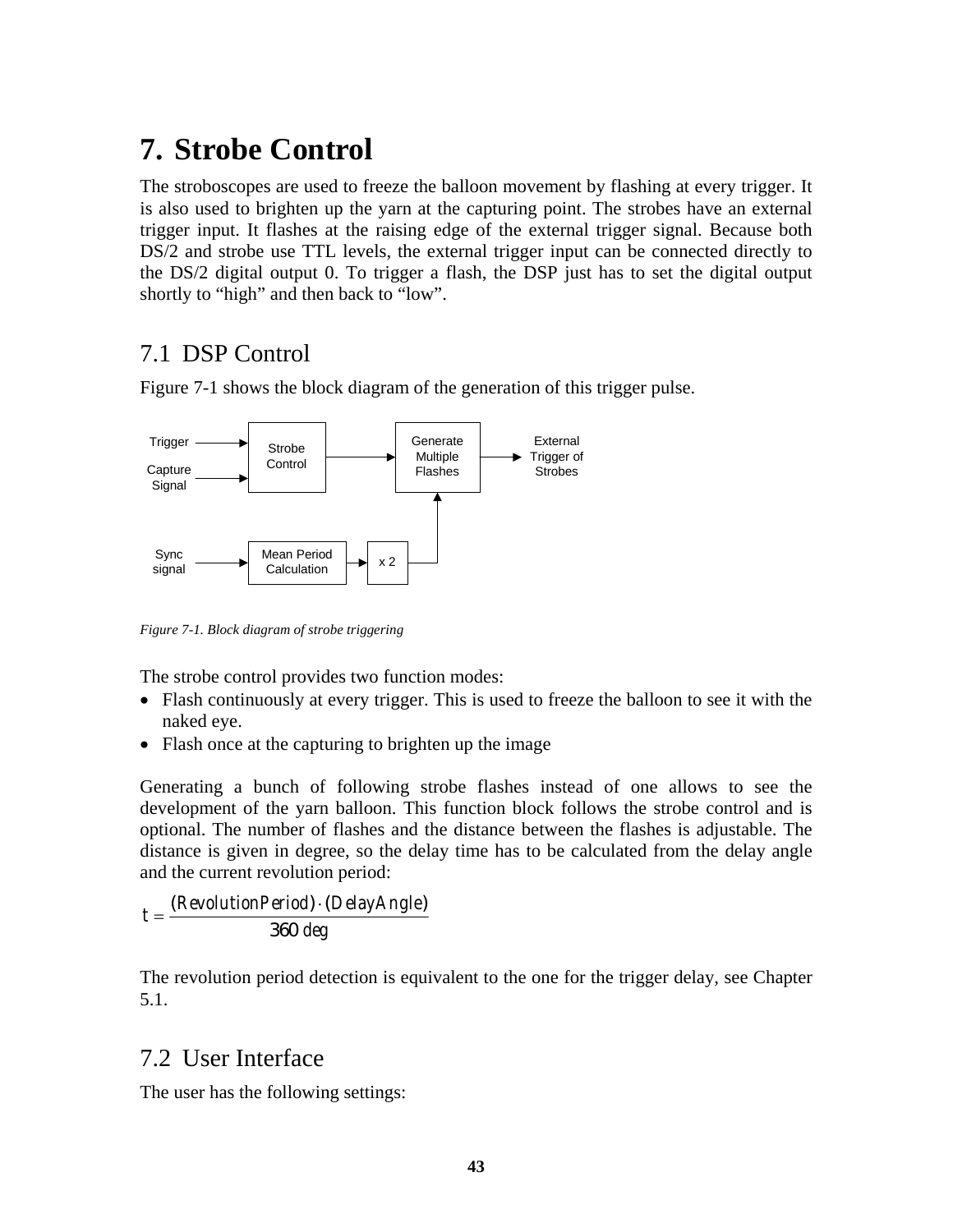- Switch "flash continuously at trigger" on and off
- Set the number of multiple flashes
- Set the distance between multiple flashes in degree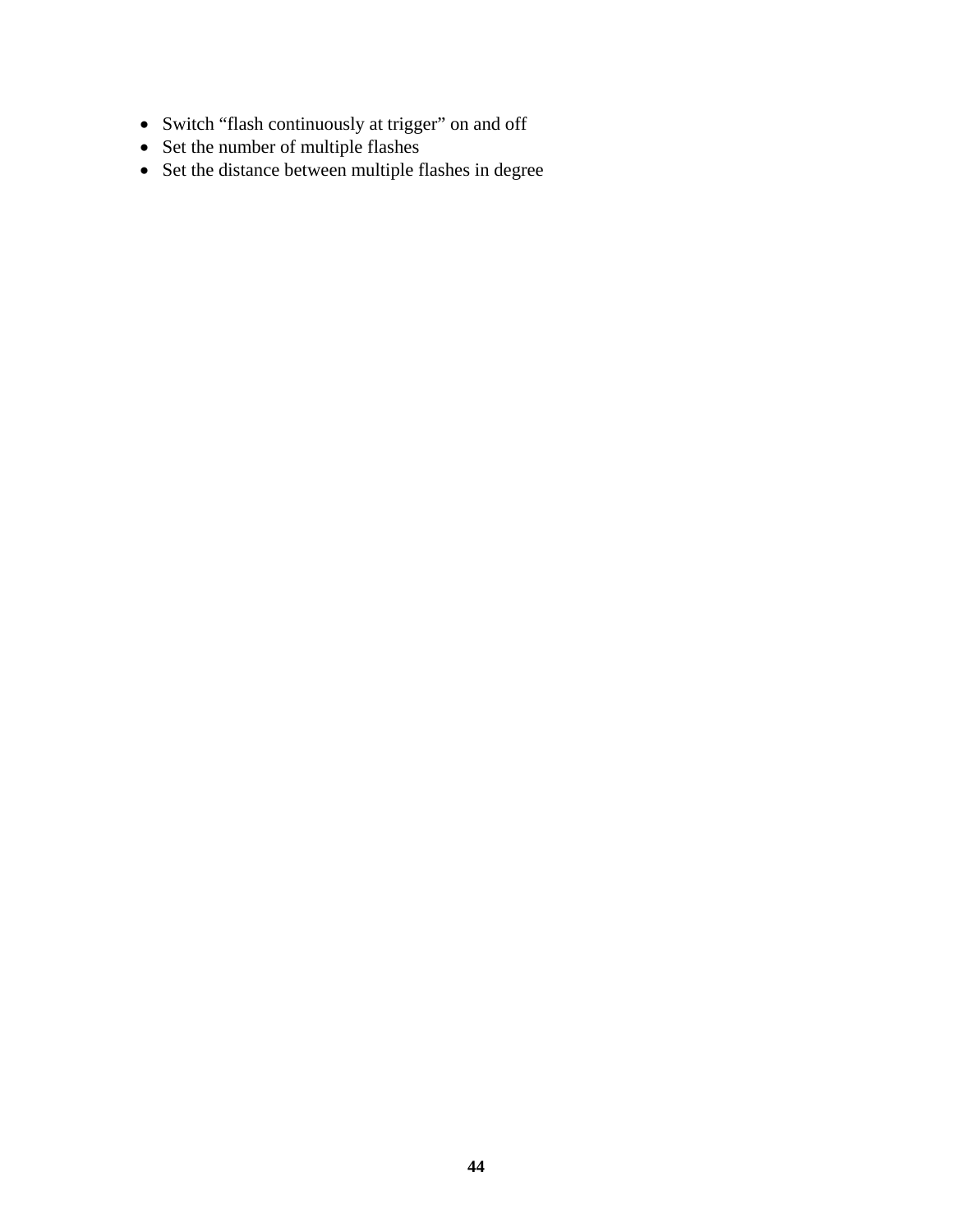## **8. Speed Measurement**

### 8.1 Speed Sensor

A speed sensor is already built in the yarn drive. It is used to calculate the current speed of the drive and display it on its front panel.

Now, the value of the speed is interfaced to the PC to store it together with the other acquired data. The sensor of the yarn drive is used to get the speed data. It consists of a toothed wheel and a light barrier. The toothed wheel is connected to the wheel that drives the thread. The light beam is interrupted at each passing of a tooth. The output signal of the speed sensor is a square wave with a frequency proportional to the speed. The amplitude of the signal is *23.5V*. Figure 8-1 shows the sensor.



*Figure 8-1. Speed sensor* 

## 8.2 Interfacing Electronics

A digital input of the DS/2 board is used to interface the speed sensor. Because all digital inputs of the DS/2 use TTL levels, the *23.5V* has to be converted to *5V*. This job is done by a simple amplifier circuit shown in Figure 8-2. Because a gain < 1 forces the use of an inverting amplifier, a second inverting amplifier with gain  $= 1$  is used to get finally the uninverted signal.



*Figure 8-2. Speed signal interfacing circuit*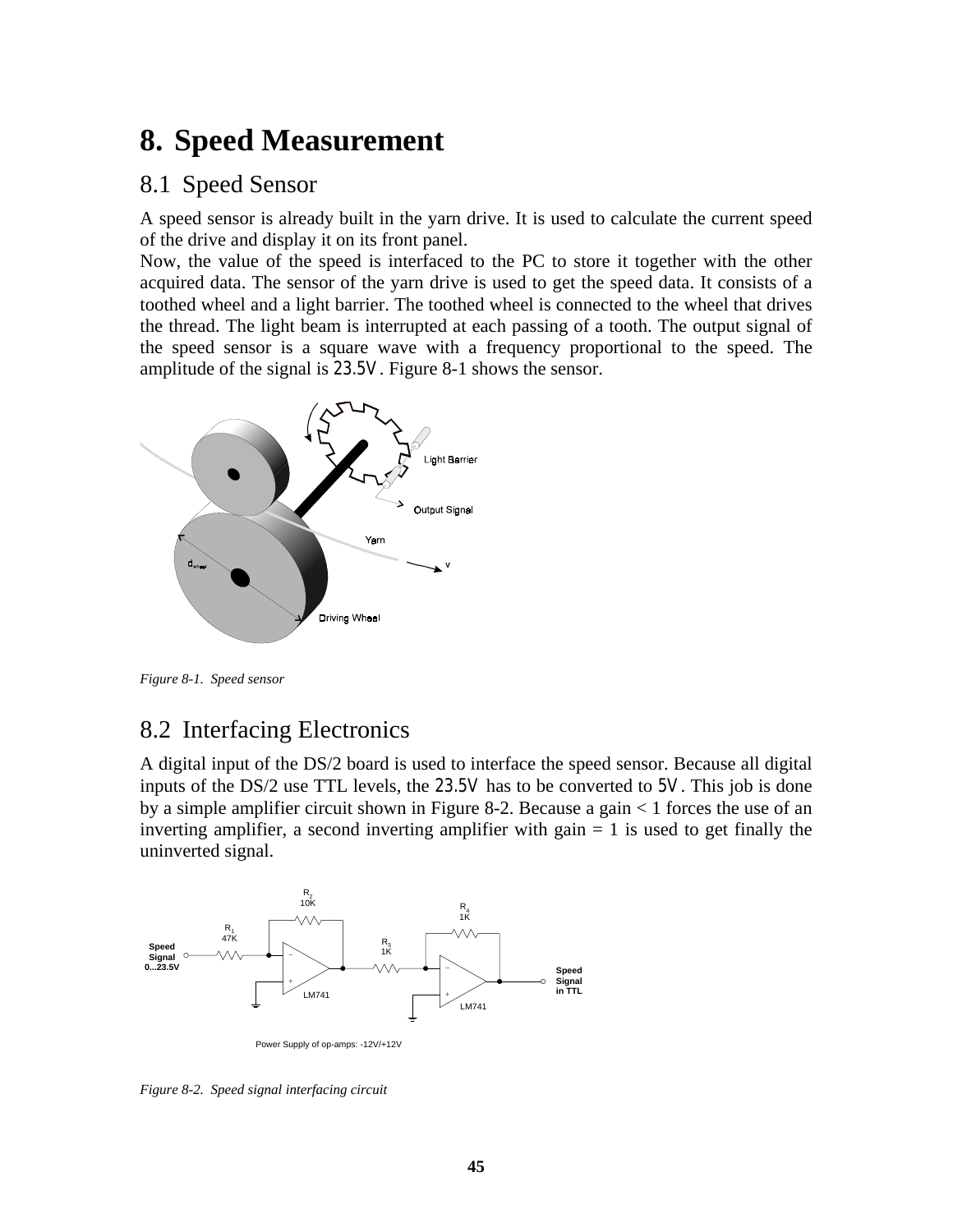The gain of the amplifier is  $\frac{R}{R}$ *R V V* 1 2  $=\frac{5V}{23.5V}$ . The resistor values  $R_1 = 47K$  and  $R_2 = 10K$ 

exactly match this gain.

### 8.3 DSP Processing and Speed Calculation

As at the trigger signal, there is no possibility to interrupt the DSP at each pulse of the speed signal. Thus, the DSP software has to poll the speed signal continuously to detect the pulses. At each raising edge, a function is called that determines the period of the speed signal and calculates the speed from it, see Figure 8-3.



*Figure 8-3. Function block diagram of speed signal processing* 

The period of the speed signal is calculated from the difference of the current system clock and the system clock of the previous pulse. In fact, only every hundredth pulse is taken to get a higher accuracy.

The rotation frequency of the driving wheel is then

$$
f = \frac{1}{T_{SP} \cdot n_{Cogs}}
$$
;  $T_{SP}$ : Speed signal period;  $n_{Cogs}$ : Number of cogs

The speed of the yarn is

$$
v = I_{wheel} \cdot f = \frac{\pi \cdot d_{wheel}}{T_{SP} \cdot n_{Cogs}}; \qquad I_{wheel}, d_{wheel} : Circumference and diameter of driving wheel
$$

### 8.4 User Interface

The User Interface consists of a display that shows the current speed.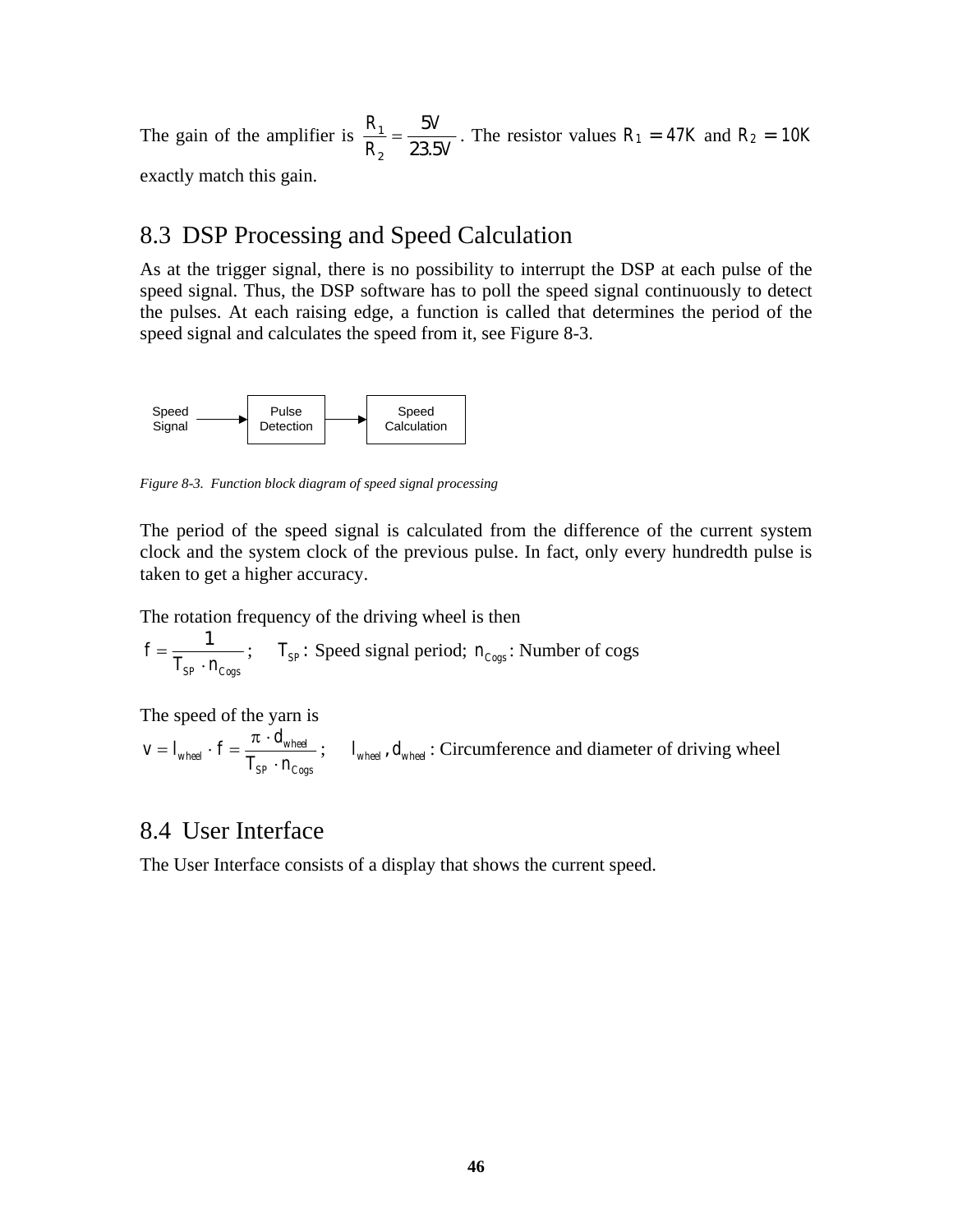# **9. System Integration**

## 9.1 Integration of DSP Part

All DSP signal processing and acquisition functions are integrated into one program. The resources provided by the DSP are divided up to the following functions:

- Timer 0 interrupt: Used as a basic system-timer. Counts the system clock that is used for various timing calculations. Used to produce the trigger delay and multiple strobe flashes. It runs with the frequency of 20000 Hz.
- Timer 1 interrupt: Used for sampling, filtering, logging of the tension and detecting the tension maximums/minims. The frequency is 2000 Hz.
- Main loop: The main loop does nothing else than polling sync pulse and speed signal continuously and detect raising edges.
- Interrupt by PC: Used for triggering DSP functions and communication (see Chapter 0)



*Figure 9-1. Function block diagram of DSP program* 

The input/output channels are divided up in the following manner:

• D2/2 board:

Digital input 0: Sync signal Digital input 1: Speed signal Digital output 0: Strobe triggering Digital output 1: Triggering of the video camera

• DSP: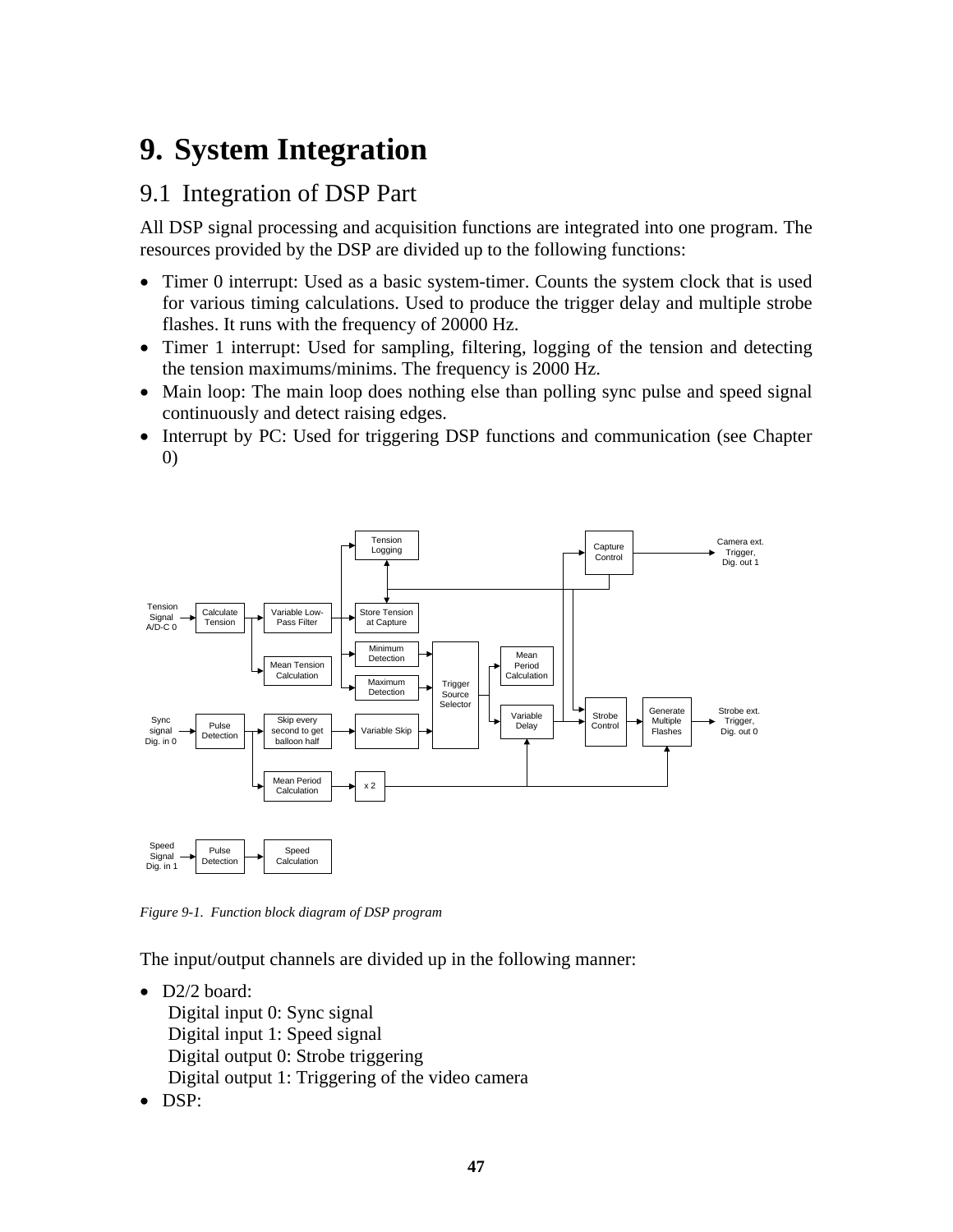A/D-C 0: Tension signal

Because the A/D converter of the DSP board is more accurate and contains an input filter, this one is used and not the DS/2 converter. The DS/2 I/O board is only used for digital input/output what's not possible by the DSP board.

Figure 9-1 shows the function block diagram of the complete DSP program.

## 9.2 Communication PC-DSP

To set the parameters of the DSP functions and to get the acquired data, communication between PC program and DSP program is necessary. Two features of the DSP board are used for communication. Firstly the DSP memory can be accessed by the PC, and secondly the PC has the ability to interrupt the DSP program. Figure 9-2 shows the structure of the communication.

There are two layers. The basic communication layer is application independent. It is used by the Unwinding Analyzer specific layer, that contains all specific DSP functions.



*Figure 9-2: PC-DSP communication structure* 

The basic procedure for a execution of a DSP function is:

- One module of the PC main program calls a function in DSP\_FUNC.CPP, for example GetTension()
- DSP\_FUNC.CPP now tells DSP\_COMM.CPP that a DSP function shall be executed and gives function number and parameters
- DSP\_COMM.CPP puts function number and parameters into the DSP Memory and interrupts the DSP to trigger the function execution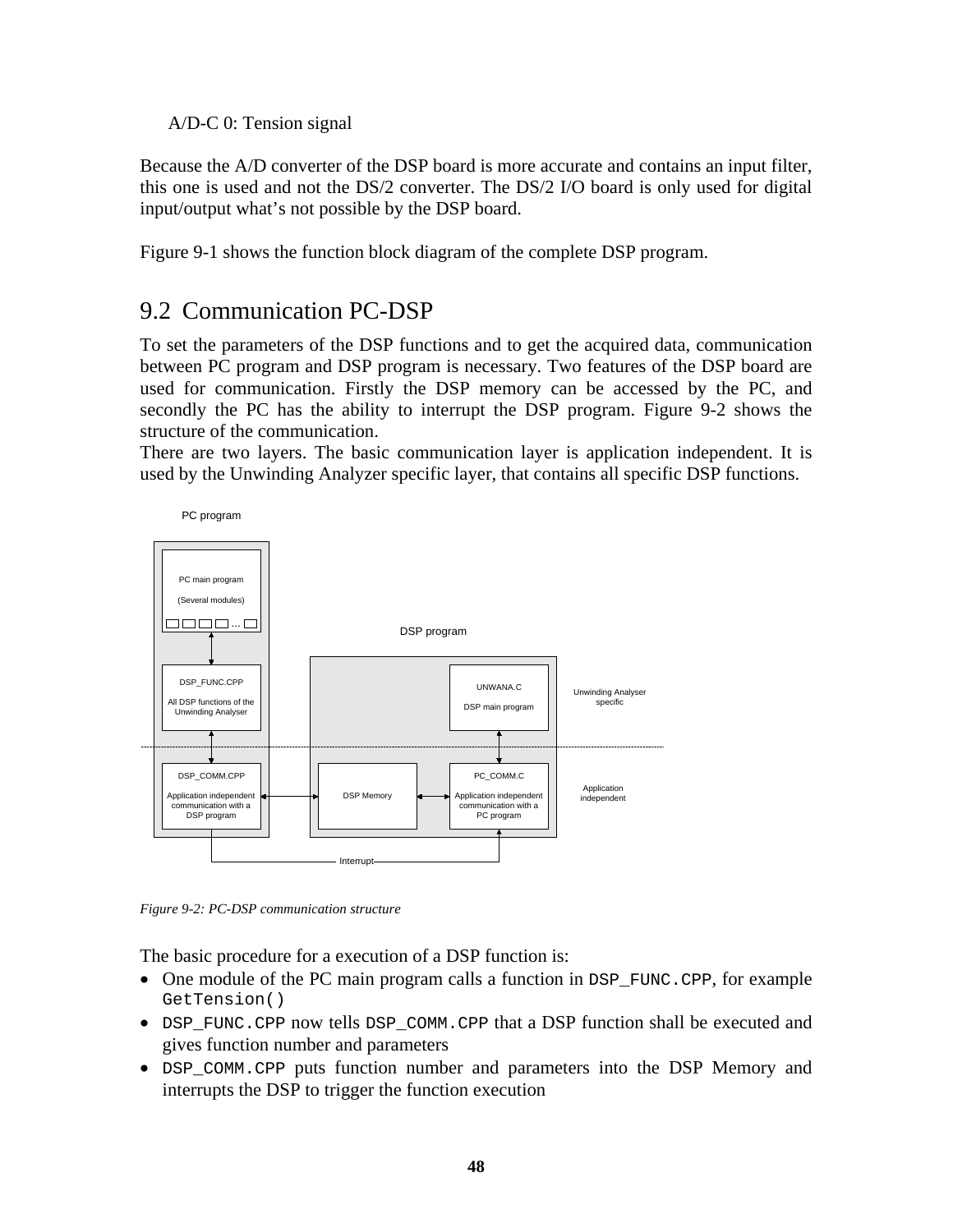- PC\_COMM.C takes function number and parameters from the memory and tells the main program UNWANA.C to execute the function
- UNWANA.C executes the function and returns a reply, PC\_COMM.C puts the reply into the DSP Memory and acknowledges the command execution
- C30 COMM.CPP has waited for the acknowledgment and takes the reply and returns it to DSP\_FUNC.CPP
- Finally, DSP\_FUNC.CPP returns from GetTension() with the reply

Figure 9-3 shows how the DSP memory is used to exchange data. One section is used for communication, realized in the global array CommMem[] in the DSP program. To know where this array is located in the memory, the linker is told to have one fixed memory location, COMM\_MEM\_POINTER, that points to CommMem[].



*Figure 9-3. DSP memory used for communication* 

Figure 9-4 illustrates the procedure of a command execution at the example of the function DSP GetTension(MEAN TENSION), which returns the current mean tension.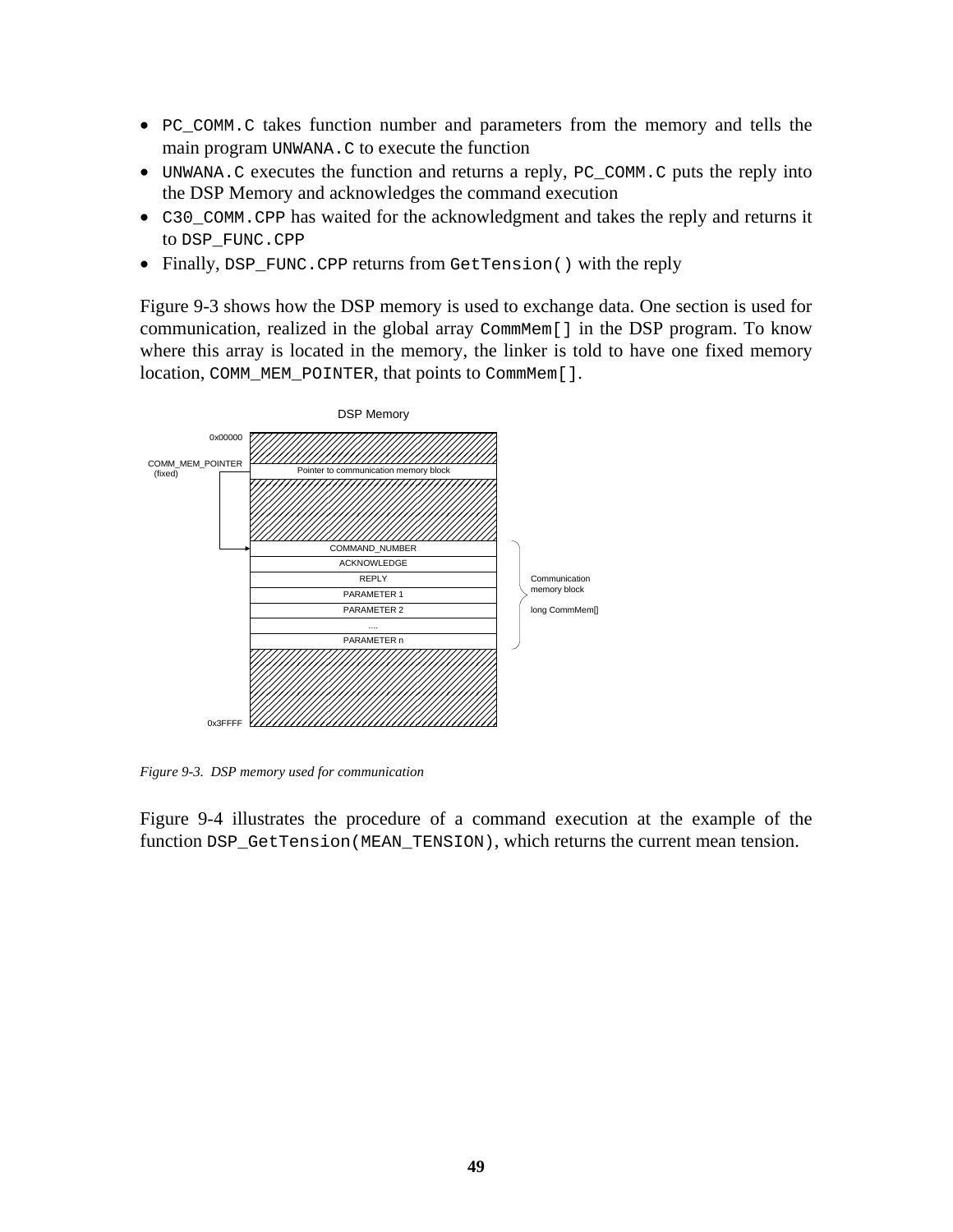

*Figure 9-4. Procedure of a command execution*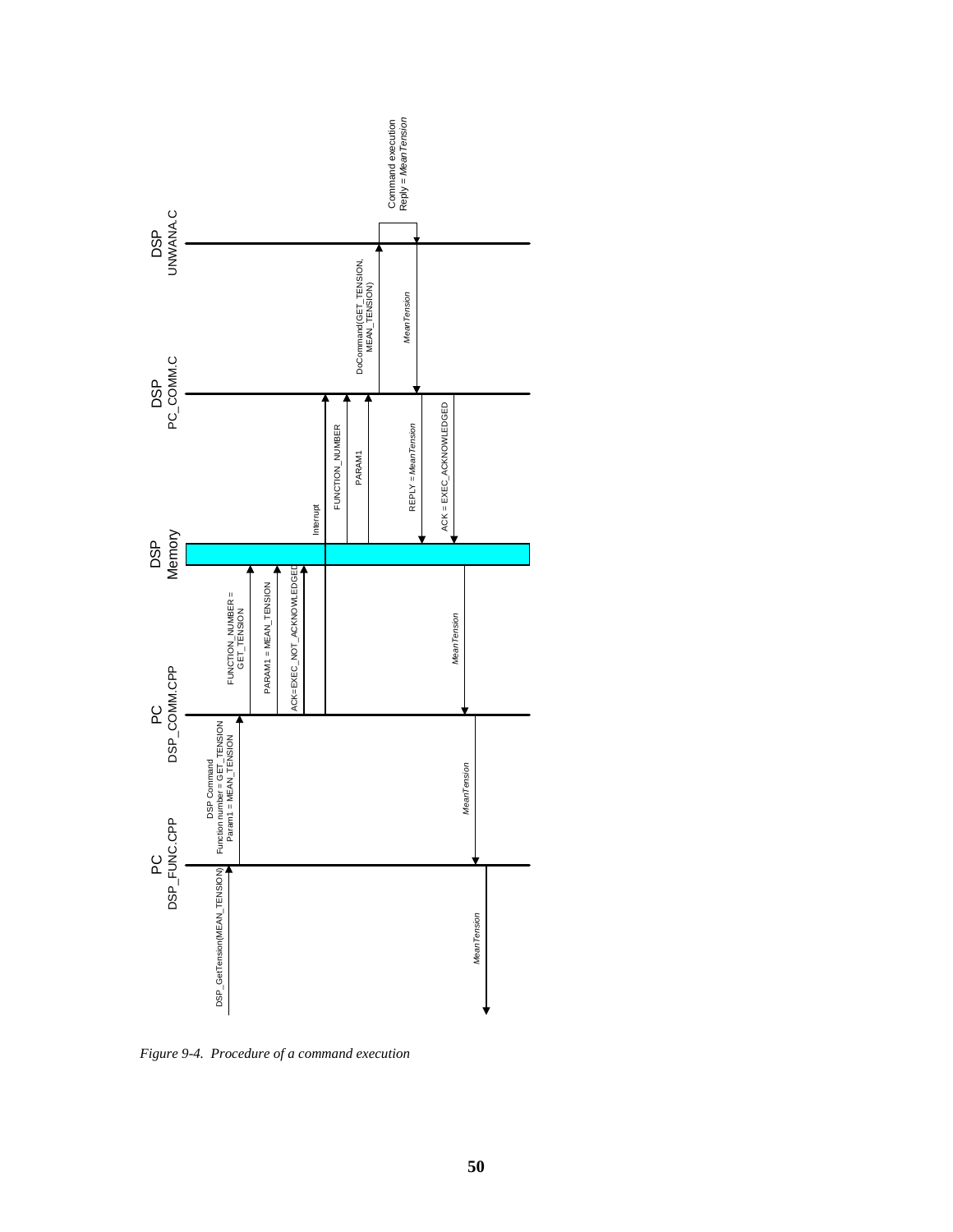## 9.3 User Interface

All parts of the user interface are integrated now in one user surface. It consists of a menu bar, dialog boxes and the desktop. On the desktop are placed:

- Captured image
- Tension graph
- A display and tool-box

The display and tool-box contains continuously updated displays of unwinding speed, revolution rate, trigger rate, mean tension and tension at capture. Additionally, there some functions of the main menu as buttons for quick execution. Figure 9-5 shows the desktop.



*Figure 9-5. Unwinding Analyzer Desktop*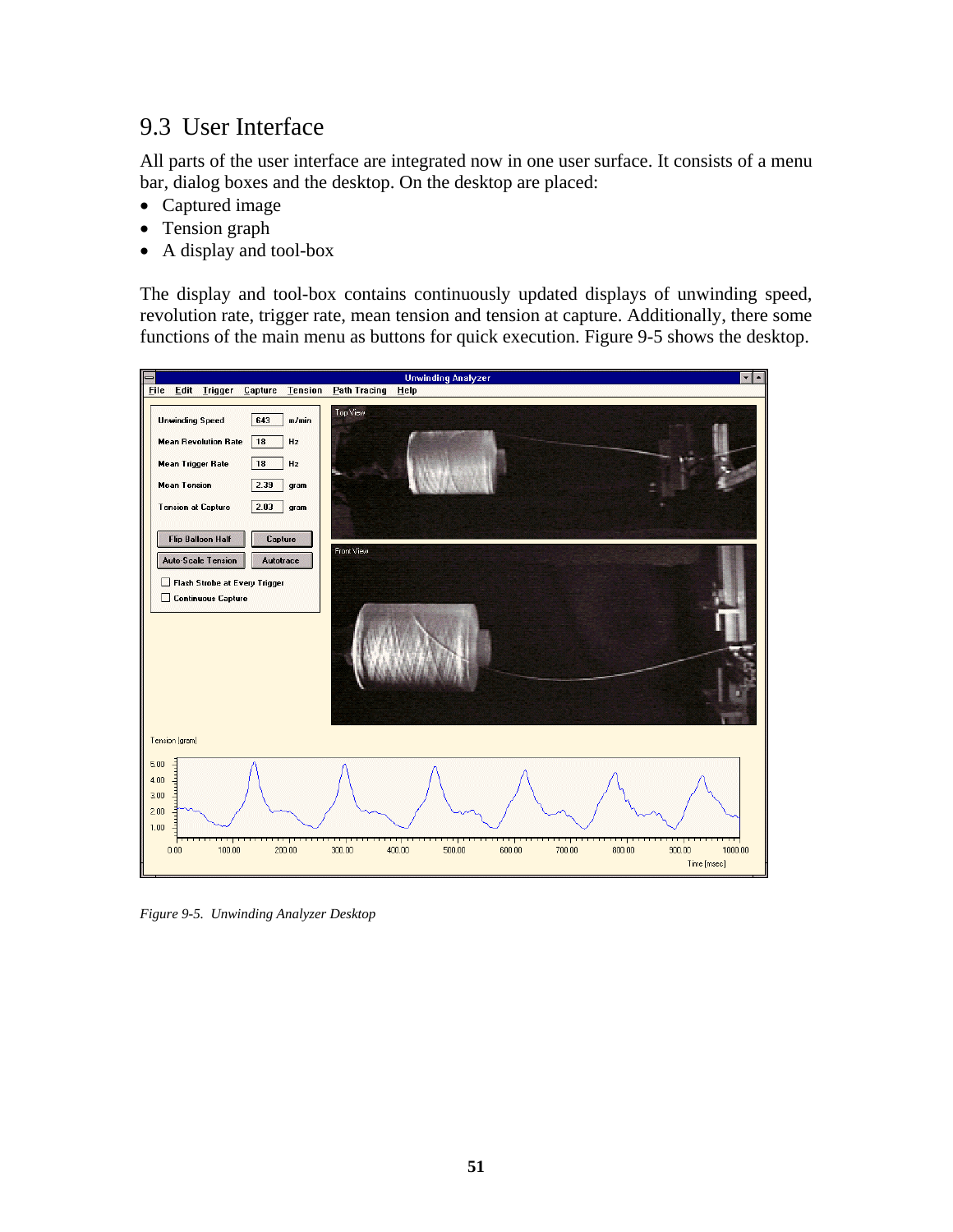## **10. Experiments**

### 10.1 Tension Measurements

Figure 10-1 shows an example tension graph and its fourier transformation. The tension curve is almost periodic. The fourier transformation shows three main frequencies. One frequency, about 18 Hz, is close to the rotation frequency, indicated by the dotted line.

| Yarn withdrawing speed: | $824 \text{ m/min}$ | Package diameter:          | 23 cm    |
|-------------------------|---------------------|----------------------------|----------|
| Yarn type:              | Textured Polyester  | Package length:            | 17.36 cm |
| Mean tension:           | 5.982               | Distance package - eyelet: | 39.7 cm  |

*Figure 10-1. Tension curve and fourier transformation* 

For the used package, it takes about 2.5 revolutions until the unwinding point comes back to the same position. The frequency of the unwinding point moving up and down the package is therefore 18 Hz /  $2.5 = 7.2$  Hz, which matches the biggest peak of the FFT. There is also another peak at the double frequency, 14.4 Hz.

Hence, the tension changes are synchronous with the unwinding point moving up and down the package.

The biggest peak at 0 Hz represents the mean tension.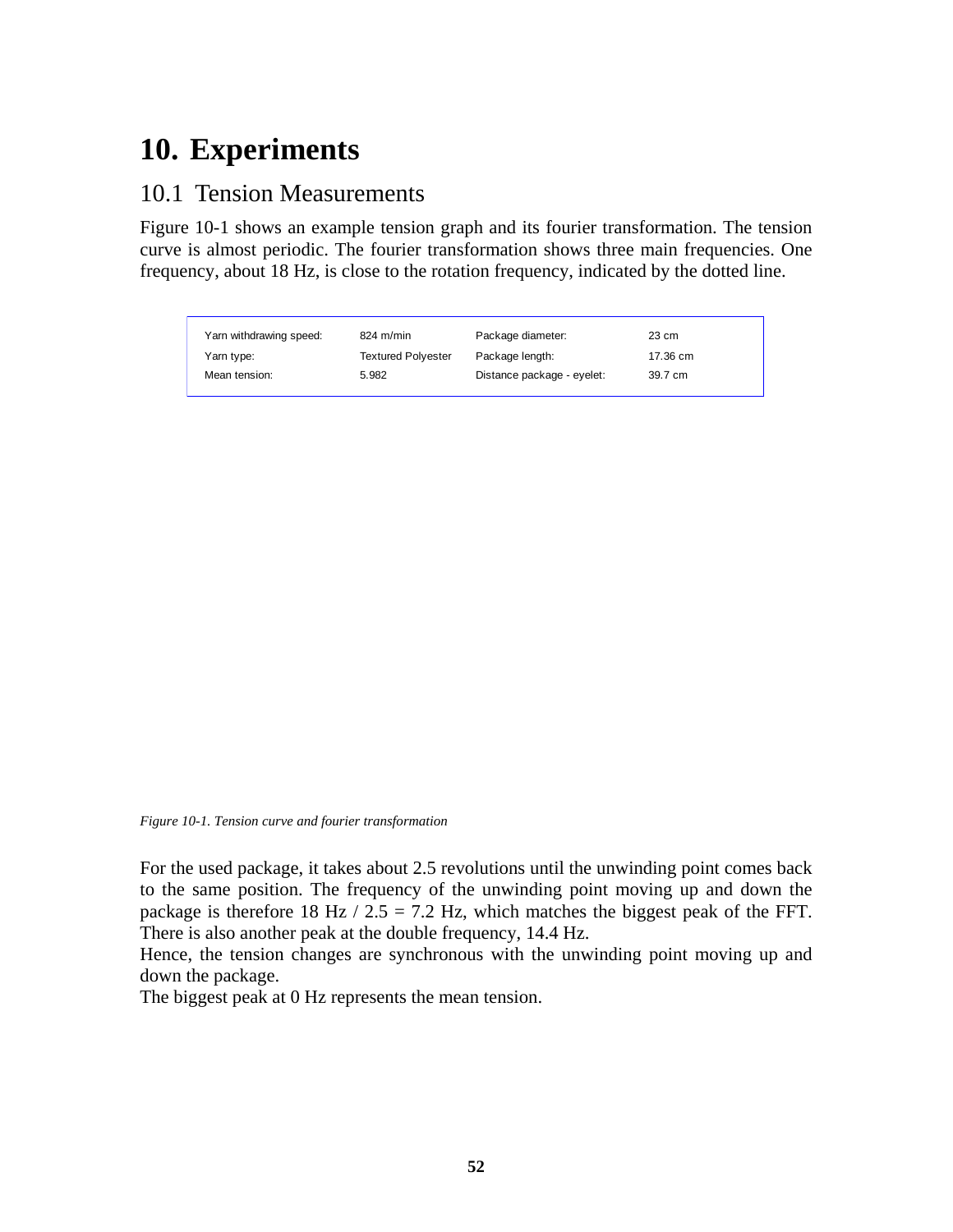## 10.2 3D Yarn Paths

Experiments showed that a very accurate alignment of the whole system is necessary to get good results. There are many sources of errors, especially the alignment of the mirror and the camera is very important. The axis of the camera has to be exactly 90 degrees to the package axis. The mirror must be mounted precisely 45 degrees to the camera axis. Some errors are also made due to the limited image resolution.

To fulfill these requirements is pretty difficult, therefore the systems doesn't give an accuracy higher than 0.5 cm. But the qualitative balloon shape is more important than the quantitative.

Figure 10-2 shows an example capture, unsynchronized at a random time. The dotted line in the tension curve indicates the capture time. The top view part in the image is vertically flipped by the Matlab program, so it looks like as it would have been taken by a camera at the top. Of course the plot of the reconstructed 3D path can't provide the 3D information. In the Matlab program, however, it is possible to rotate the plot to get a better idea of the yarn curve.

| Yarn withdrawing speed: | $873 \text{ m/min}$ | Package diameter:          | 12.69 cm |
|-------------------------|---------------------|----------------------------|----------|
| Yarn type:              | Polvester           | Package length:            | 22.41 cm |
| Mean tension:           | 16.4                | Distance package - eyelet: | 52.4 cm  |

*Figure 10-2. Random capture* 

Figure 10-3 contains the acquired data of a capture at maximum tension. The circles in the tension graph indicate the maximums. It is a problem in this case, that a part of the yarn path is hidden by the package in the top view. The only possibility right now is to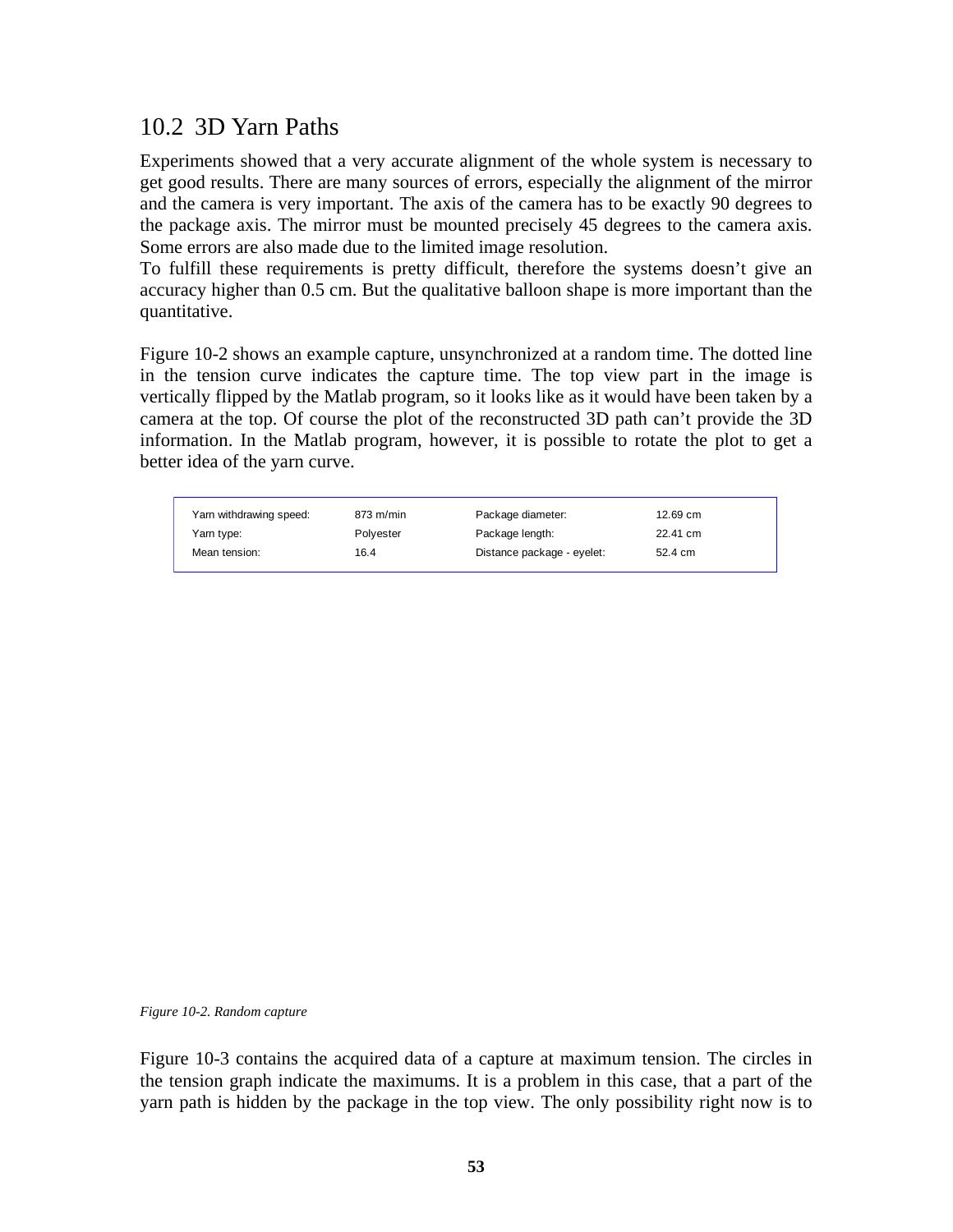use the best guess and set the path points manually. For the future, the path reconstruction algorithm could be extended to use only the front view and additionally the package geometry for reconstruction.

The 3D path shows clearly what is expected from theory for maximum tension. The threads comes from the very back of the package, forming a long balloon.

| Yarn withdrawing speed: | 1407 m/min | Package diameter:          | 20.03 cm |
|-------------------------|------------|----------------------------|----------|
| Yarn type:              | Polvester  | Package length:            | 20.59 cm |
| Mean tension:           | 24.76      | Distance package - eyelet: | 52.4 cm  |

*Figure 10-3. Capture at maximum tension* 

A capture at minimum tension shows the opposite situation, in Figure 10-3. The yarn leaves the package near the edge close to the eyelet.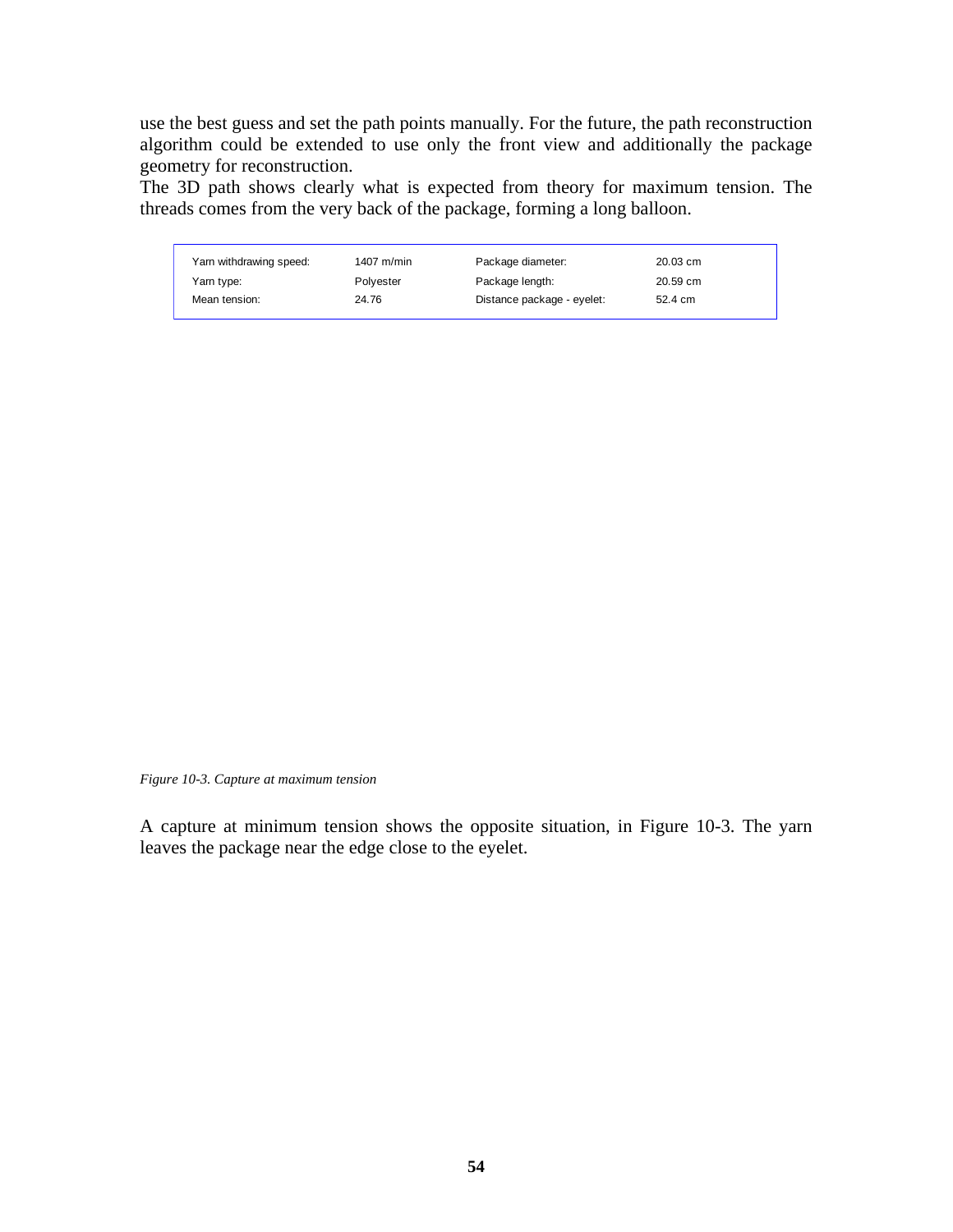| Yarn withdrawing speed: | 1966 $m/min$ | Package diameter:          | 19.94 cm |  |
|-------------------------|--------------|----------------------------|----------|--|
| Yarn type:              | Polvester    | Package length:            | 21.15 cm |  |
| Mean tension:           | 43.69        | Distance package - eyelet: | 52.4 cm  |  |

*Figure 10-4. Capture at minimum tension*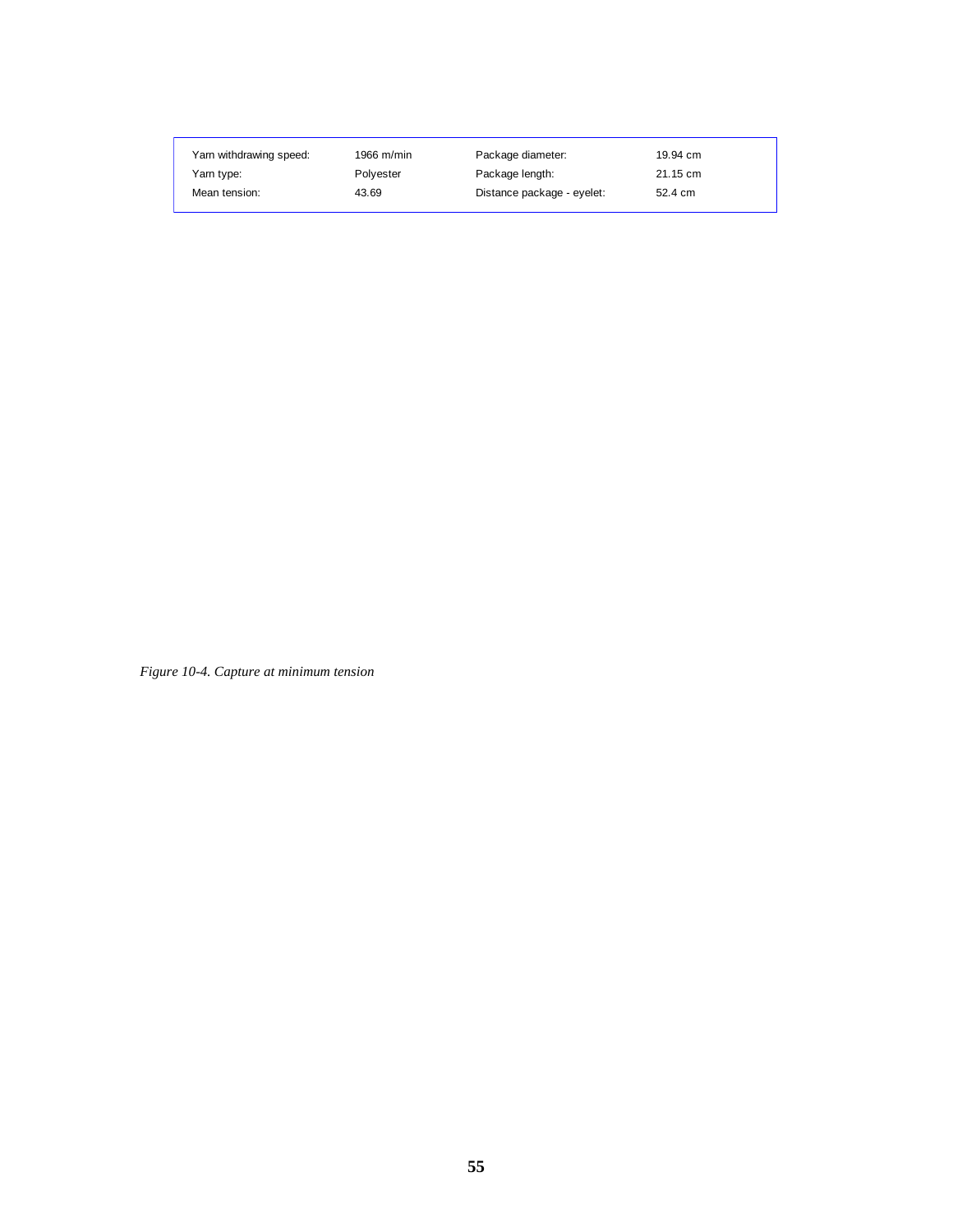# **11. Conclusions**

Previously, it was impossible to observe the unwinding process of yarn from a package. The Unwinding Analyzer provides a comprehensive functionality to examine the yarn dynamics. The system determines the whole three-dimensional yarn path, even on the package surface, and the tension curve. Synchronization functions allow to capture the balloon at the most interesting positions.

An easy to handle graphical user interface, the automatic speed measurement and the automatic path tracing help to get quick results. Hence, many experiments can be done in a short time. The system is integrated but open, export functions provide the acquired data to Matlab's powerful processing functions.

Some theoretical considerations were already confirmed by the experiments. The system will help to get an further insight of the behavior of the thread at unwinding, to support the development of theory. Later, the theoretical and experimental results will be compared.

Continued research focuses on improving the system's accuracy, evaluating the experimental results and extending the systems capabilities for general use in textile industry.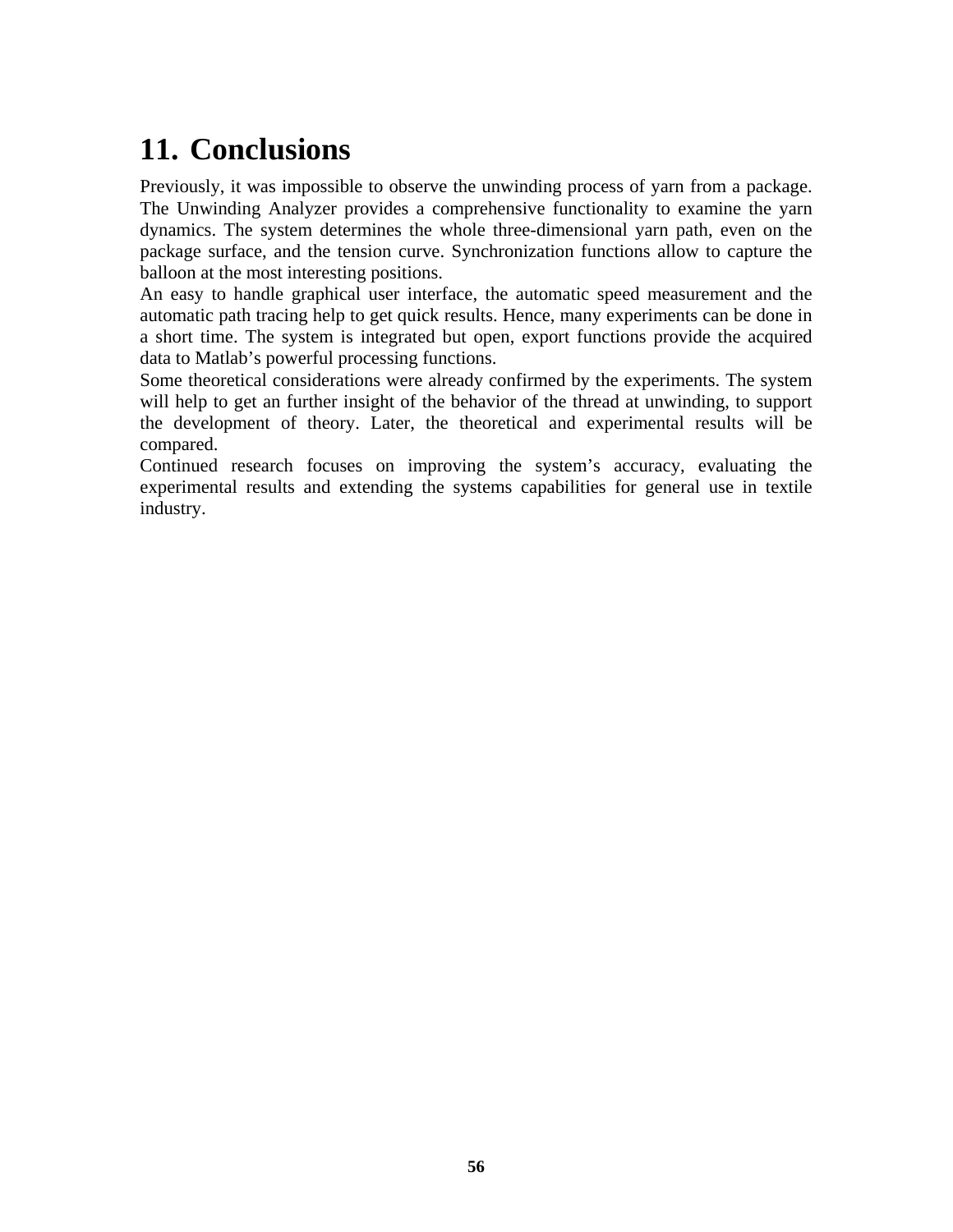## **References**

- [1] K. Hall, An Experimental Study of Ballooning Yarn, Clemson University Thesis, May 1996
- [2] C. Ramsey, Construction and Implementation of a Sensor to Determine the Position of Yarn on a Package, 1995
- [3] W. Fraser, T. Ghosh, S. Batra, On unwinding yarn from a cylindrical package, 1991
- [4] E. Hecht, Optics, Addison-Wesley, 1990
- [5] L. Phillips, H. Nagle, Digital Control System Analysis and Design, Prentice-Hall, 1990
- [6] D. Lancaster, TTL Cookbook, Howard W. Sams & Co. Inc., 1981
- [7] TMS0320C30 board manual, Spectrum Signal Processing Inc., 1992
- [8] DS/2 board manual, Spectrum Signal Processing Inc., 1992
- [9] J. Conger, The Waite Group's Windows API bible, The Waite Groups Inc., 1992
- [10] C. Petzold, Programming Windows, Microsoft Press, 1990
- [11] P. Wiklen, D. Honekamp, Data Becker, Windows System Programming, 1991
- [12] J. Foley, A. van Dam, S. Feiner and J. Hughes, Computer Graphics, Principles and Practise, Addison-Wesley, 1990
- [13] TM-720VM CCD Black&White Camera User Manual, Pulnix America Inc., 1994
- [14] Optical Characteristics of CCTV, Pulnix America Inc., 1994
- [15] Kernighan and Ritchie, The C Programming Language, Prentice-Hall, 1988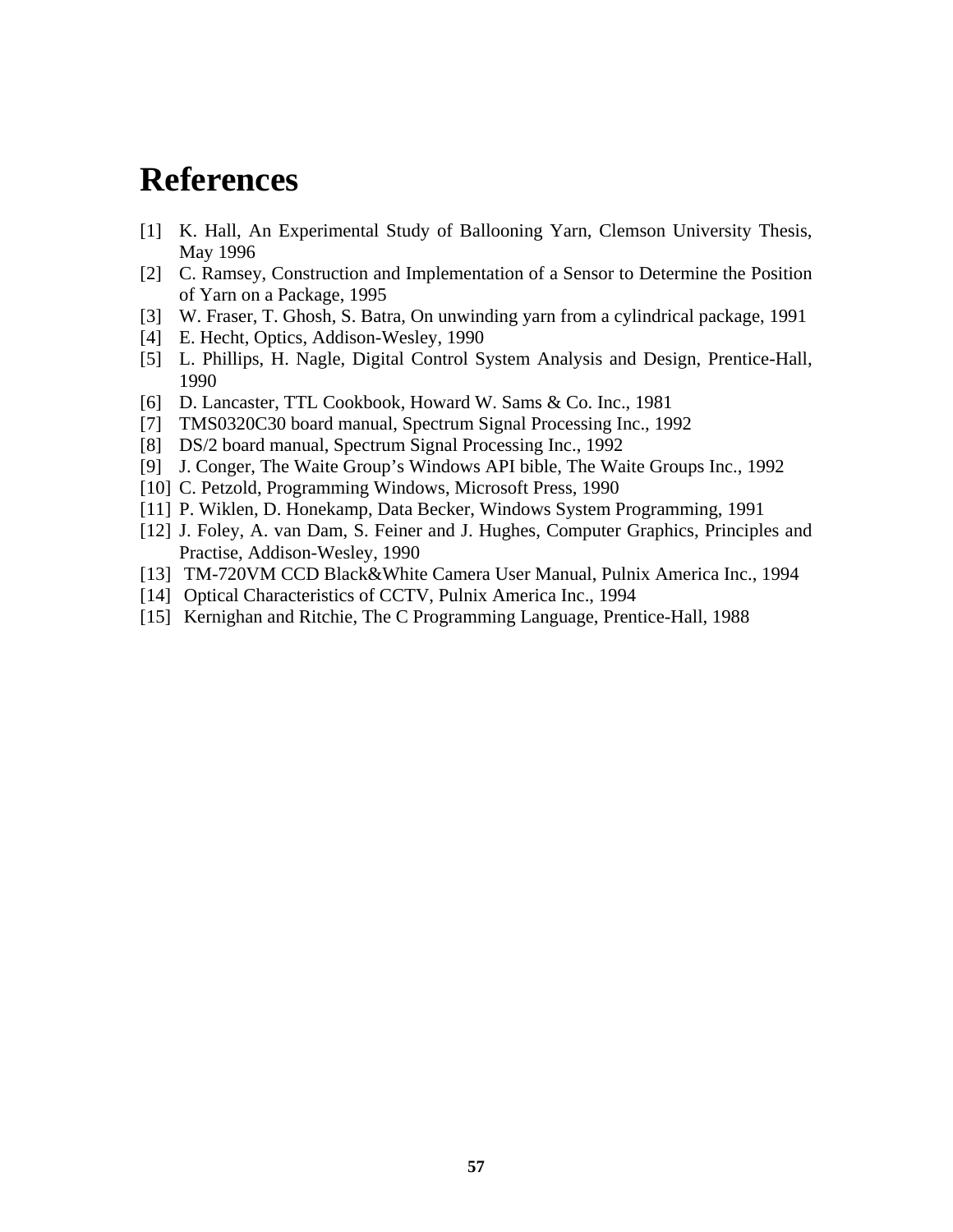# **Appendix**

## A Connection Diagram of the System

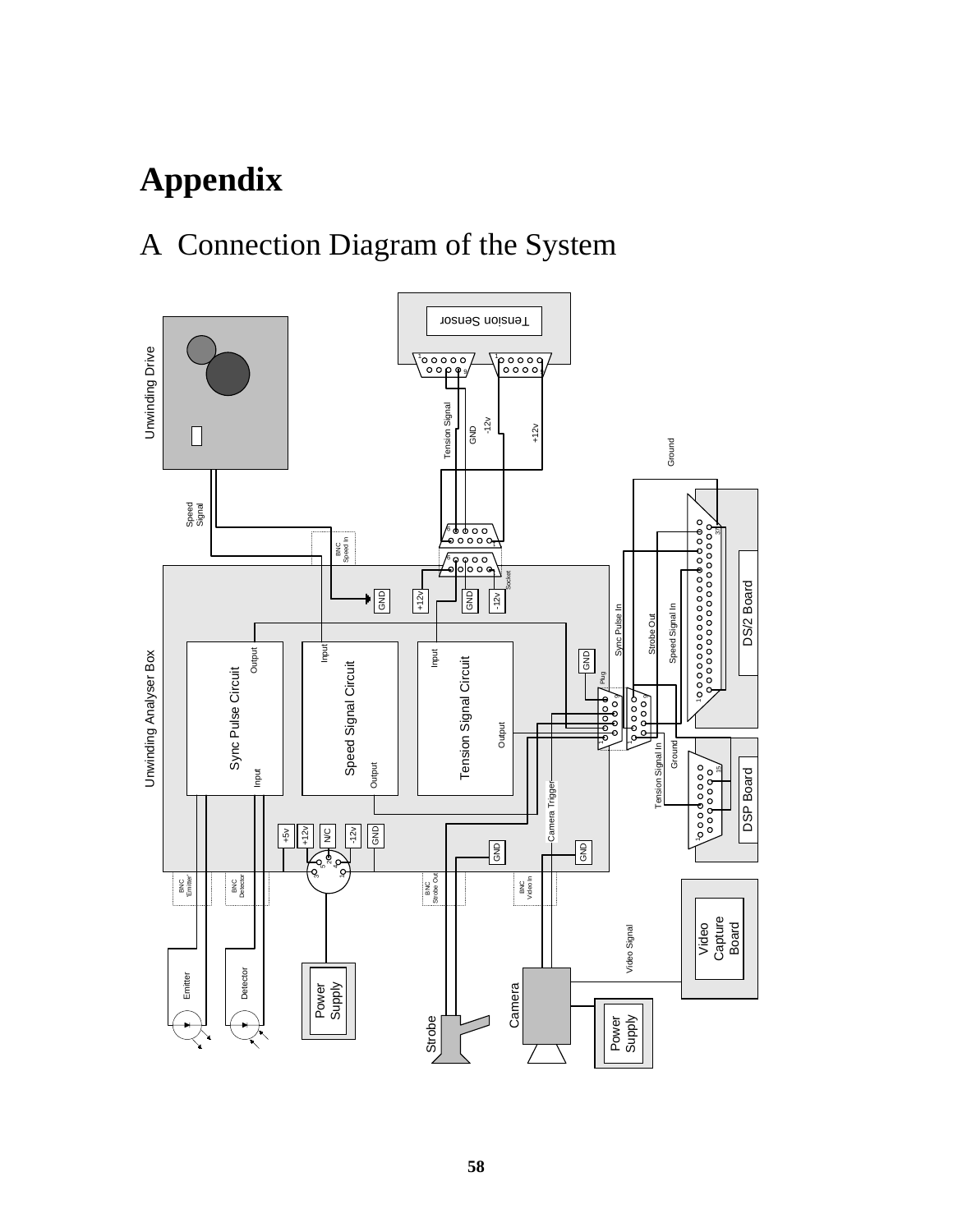## B Matlab Programs

The following Matlab programs are used to process the data acquired by the Windows program:

| process.m  | Does a complete processing of all data acquired.                       |
|------------|------------------------------------------------------------------------|
|            | Uses the following Matlab programs.                                    |
| reconstr.m | Reconstructs the three-dimensional yarn path from the two projections. |
| intrsect.m | Determines the intersection of two lines.                              |
| splpath.m  | Uses splines to create additional path points.                         |
| readbmp.m  | Reads bitmap file into matrix.                                         |

The following Matlab programs are used to display the data:

| prn2.m | Displays the complete data of a two-dimensional capture   |
|--------|-----------------------------------------------------------|
| prn3.m | Displays the complete data of a three-dimensional capture |
| prnt.m | Displays tension and FFT of tension                       |

They use the functions of the following programs:

| prntens.m  | Displays tension curve                                   |
|------------|----------------------------------------------------------|
| prnfft.m   | Displays FFT of tension                                  |
| prnhead2.m | Displays unwinding parameters                            |
| prnimg.m   | Displays the image of the yarn path                      |
| prnpath.m  | Displays the two-dimensional projection of the yarn path |
| prnpath3.m | Displays the three-dimensional reconstructed path        |
| dispimg.m  | Displays an image                                        |
| cyclind.m  | Draws a cylinder (used to draw the package)              |
| setview.m  | Adds buttons to graph to change the viewing angle        |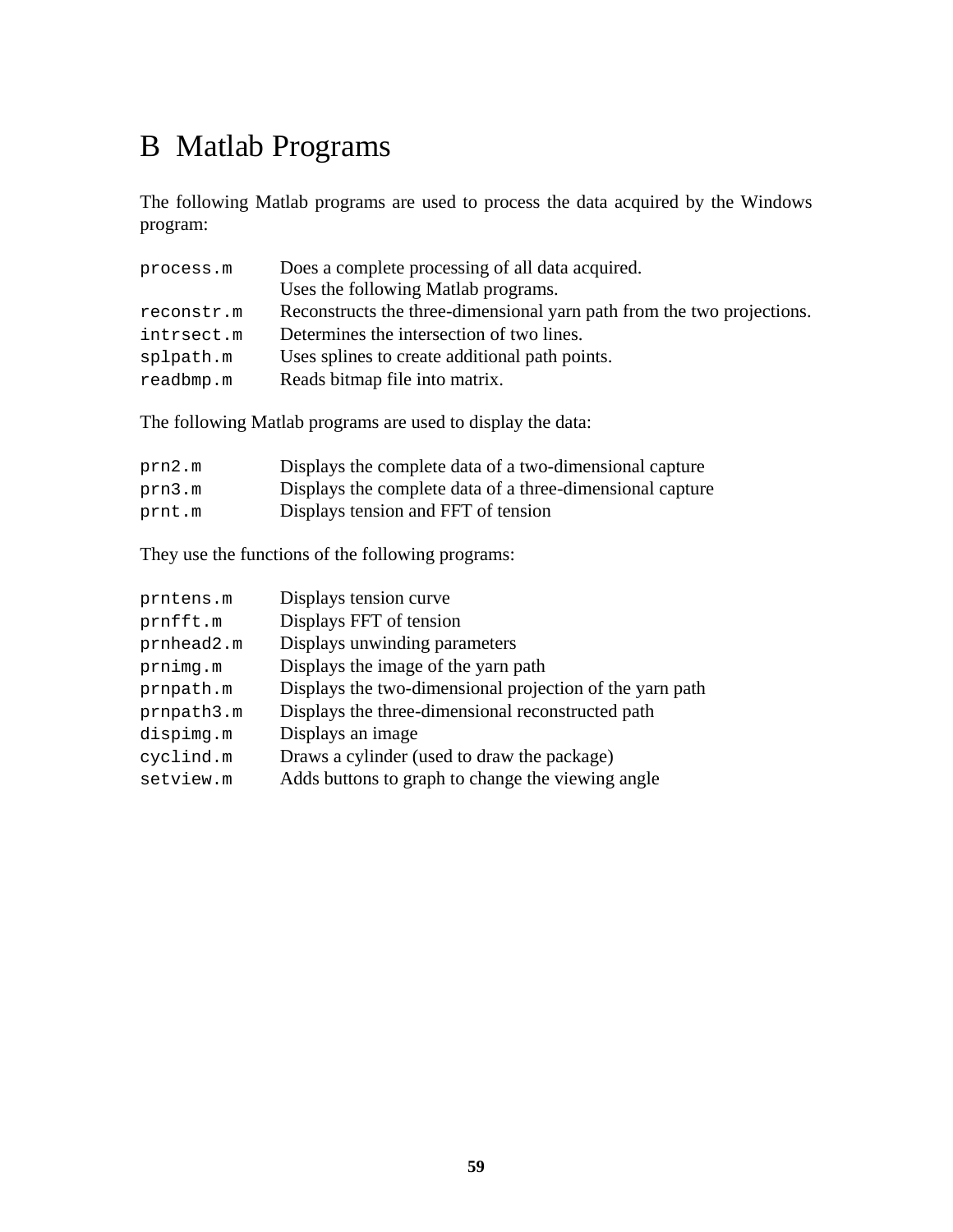## C DSP Programs

The program running on the digital signal processor consists of the following modules:

| 30unwana.c | Main program                                                   |
|------------|----------------------------------------------------------------|
| c30.c      | Library to access the hardware of the DSP board                |
| pc comm.c  | Functions to communicate with the PC                           |
| pc c30.h   | Defines common symbols of the DSP program and the Windows      |
|            | program. This file is included in both DSP and Windows program |